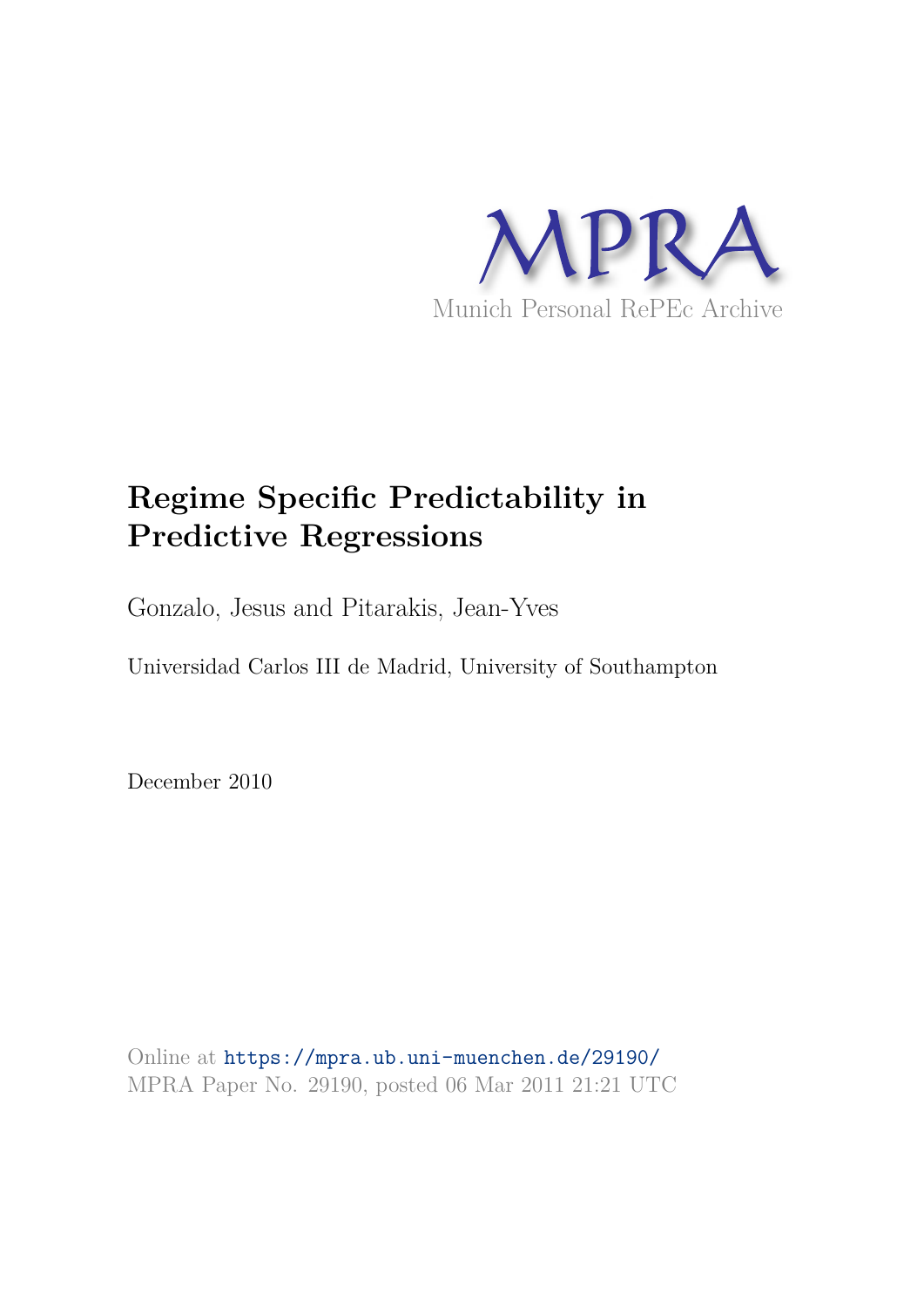## Regime Specific Predictability in Predictive Regressions <sup>∗</sup>

Jesús Gonzalo Universidad Carlos III de Madrid Department of Economics Calle Madrid 126 28903 Getafe (Madrid) - Spain

Jean-Yves Pitarakis University of Southampton Economics Division Southampton SO17 1BJ, U.K

December 30, 2010

#### Abstract

Predictive regressions are linear specifications linking a noisy variable such as stock returns to past values of a more persistent regressor with the aim of assessing the presence of predictability. Key complications that arise are the potential presence of endogeneity and the poor adequacy of asymptotic approximations. In this paper we develop tests for uncovering the presence of predictability in such models when the strength or direction of predictability may alternate across different economically meaningful episodes. An empirical application reconsiders the Dividend Yield based return predictability and documents a strong predictability that is countercyclical, occurring solely during bad economic times.

Keywords: Endogeneity, Persistence, Return Predictability, Threshold Models.

<sup>∗</sup>Gonzalo wishes to thank the Spanish Ministerio de Ciencia e Innovacion, grant SEJ-2007-63098 and CONSOLIDER 2010 (CSD 2006-00016) and the DGUCM (Community of Madrid) grant EXCELECON S-2007/HUM-044 for partially supporting this research. Pitarakis wishes to thank the ESRC for partially supporting this research through an individual research grant RES-000-22-3983. Both authors are grateful to Grant Hillier, Tassos Magdalinos, Peter Phillips and Peter Robinson for very useful suggestions and helpful discussions. Last but not least we also thank seminar participants at Queen-Mary, LSE, Southampton, Exeter, Manchester and Nottingham, the ESEM 2009 meetings in Barcelona, the SNDE 2010 meeting in Novara and the 2010 CFE conference in London for useful comments. All errors are our own responsability. Address for correspondence: Jean-Yves Pitarakis, University of Southampton, School of Social Sciences, Economics Division, Southampton SO17 1BJ, UK. Email: j.pitarakis@soton.ac.uk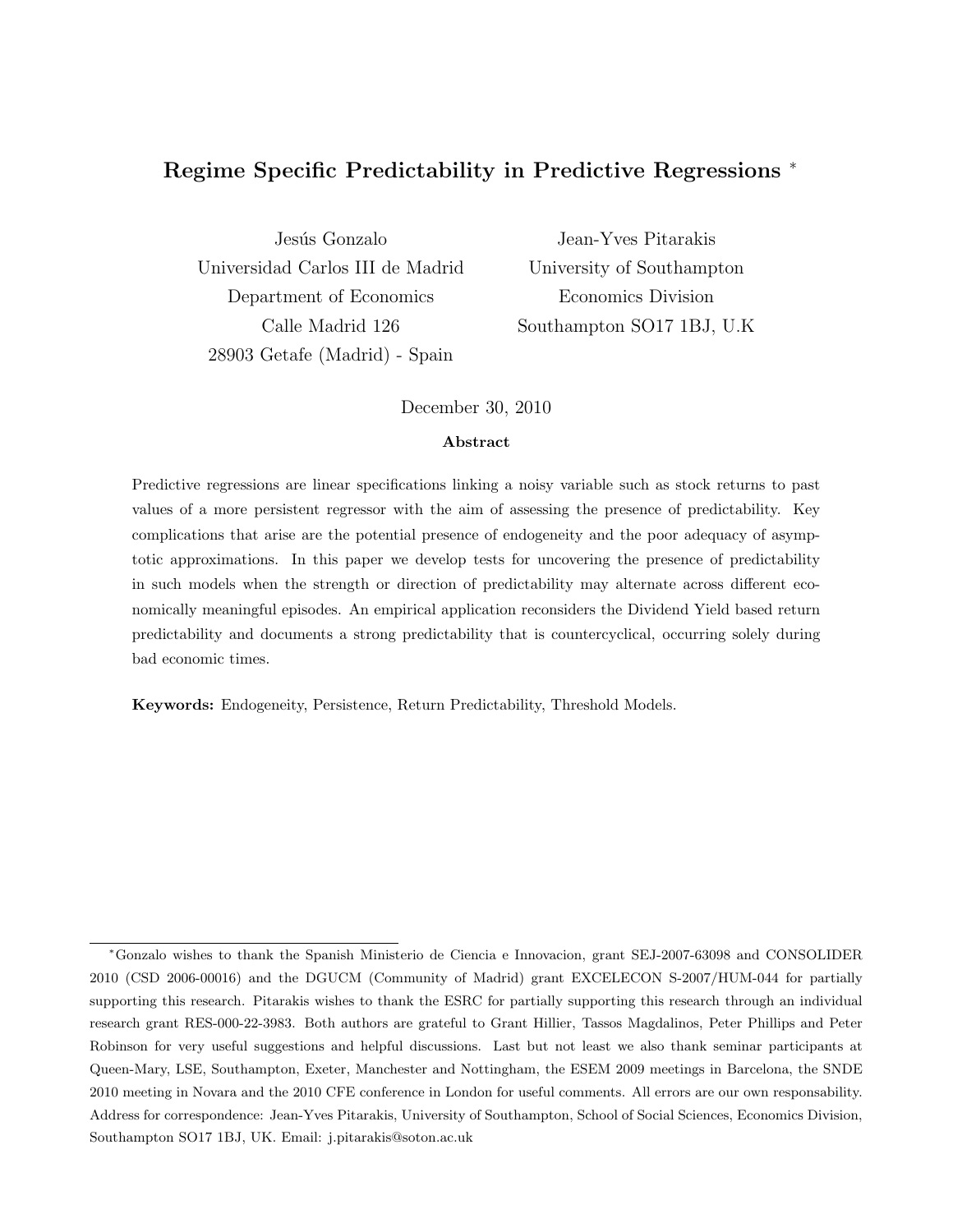### 1 Introduction

Predictive regressions with a persistent regressor (e.g. dividend yields, interest rates, realised volatility) aim to uncover the ability of a slowly moving variable to predict future values of another typically noisier variable (e.g. stock returns, GDP growth) within a bivariate regression framework. Their pervasive nature in many areas of Economics and Finance and their importance in the empirical assessment of theoretical predictions of economic models made this particular modelling environment an important and active area of theoretical and applied research (see for instance Jansson and Moreira (2006) and references therein).

A common assumption underlying old and new developments in this area involves working within a model in which the persistent regressor enters the predictive regression linearly, thus not allowing for the possibility that the strength and direction of predictability may themselves be a function of some economic factor or time itself. Given this restriction, existing work has focused on improving the quality of estimators and inferences in this environment characterised by persistence and endogeneity amongst other econometric complications. These complications manifest themselves in the form of nonstandard asymptotics, distributions that are not free of nuisance parameters, poor finite sample approximations etc. Important recent methodological breakthroughs have been obtained in Jansson and Moreira (2006), Campbell and Yogo (2006), Valkanov (2003), Lewellen (2004) while recent applications in the area of financial economics and asset pricing can be found in Cochrane (2008), Lettau and Nieuwerburgh (2008), Bandi and Perron (2008) amongst others.

The purpose of this paper is to instead develop an econometric toolkit for uncovering the presence of predictability within regression models with highly persistent regressors when the strength or direction of predictability, if present, may alternate across different economically meaningful episodes (e.g. periods of rapid versus slow growth, period of high versus low stock market valuation, periods of high versus low consumer confidence etc). For this purpose, we propose to expand the traditional linear predictive regression framework to a more general environment which allows for the possibility that the strength of predictability may itself be affected by observable economic factors. We have in mind scenarios whereby the predictability induced by some economic variable kicks in under particular instances such as when the magnitude of the variable in question (or some other variable) crosses a threshold but is useless in terms of predictive power otherwise. Alternatively, the predictive impact of a variable may alternate in sign/strength across different regimes. Ignoring such phenomena by proceeding within a linear framework as it has been done in the literature may mask the forecasting ability of a particular variable and more generally mask the presence of interesting and economically meaningful dynamics. We subsequently apply our methodology to the prediction of stock returns with Dividend Yields. Contrary to what has been documented in the linear predictability literature our findings strongly point towards the presence of regimes in which Dividend Yield (DY) based predictability kicks in solely during bad economic times. More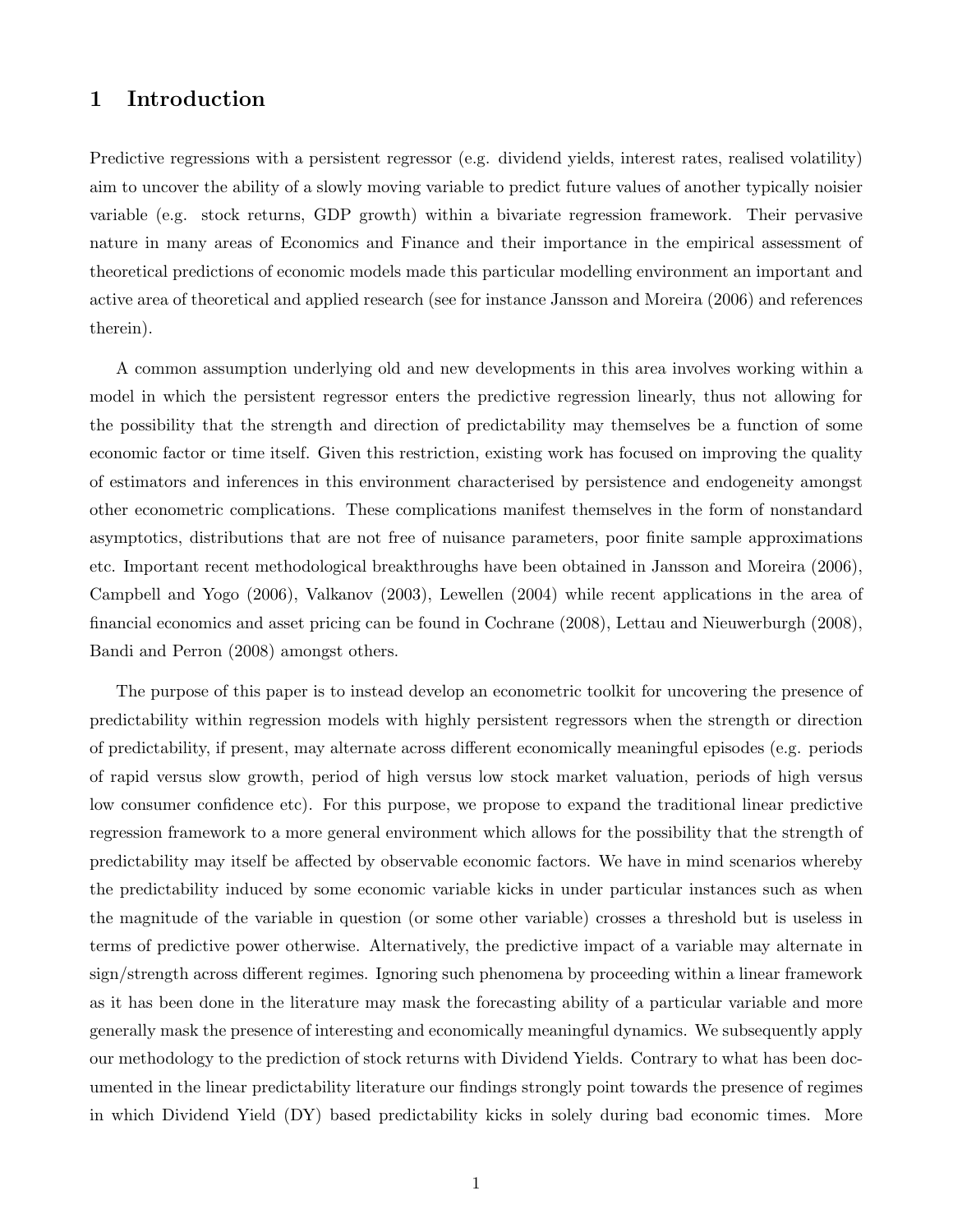importantly, our analysis also illustrates the fact that the presence of regimes may make predictability appear as nonexistent when assessed within a linear model.

The plan of the paper is as follows. Section 2 introduces our model and hypotheses of interest. Section 3 develops the limiting distribution theory of our test statistics. Section 4 explores the finite sample properties of the inferences developed in Section 3, Section 5 proposes an application and Section 6 concludes. All proofs are relegated to the appendix. Due to space considerations additional Monte-Carlo simulations and further details on some of the proofs are provided as a supplementary appendix.

## 2 The Model and Hypotheses

We will initially be interested in developing the limiting distribution theory for a Wald type test statistic designed to test the null hypothesis of a linear relationship between  $y_{t+1}$  and  $x_t$  against the following threshold alternative

$$
y_{t+1} = \begin{cases} \alpha_1 + \beta_1 x_t + u_{t+1} & q_t \le \gamma \\ \alpha_2 + \beta_2 x_t + u_{t+1} & q_t > \gamma \end{cases}
$$
 (1)

where  $x_t$  is parameterized as the nearly nonstationary process

$$
x_t = \rho_T x_{t-1} + v_t, \qquad \rho_T = 1 - \frac{c}{T}
$$
 (2)

with  $c > 0$ ,  $q_t = \mu_q + u_{qt}$  and  $u_t$ ,  $u_{qt}$  and  $v_t$  are stationary random disturbances. The above parameterisation allows  $x_t$  to display local to unit root behaviour and has become the norm for modelling highly persistent series for which a pure unit root assumption may not always be sensible. The threshold variable  $q_t$  is taken to be a stationary process and  $\gamma$  refers to the unknown threshold parameter. Under  $\alpha_1 = \alpha_2$ and  $\beta_1 = \beta_2$  our model in (1)-(2) coincides with that in Jansson and Moreira (2006) or Campbell and Yogo (2006) and is commonly referred to as a predictive regression model while under  $\alpha_1 = \alpha_2, \beta_1 = \beta_2 = 0$ we have a constant mean specification.

The motivation underlying our specification in  $(1)-(2)$  is its ability to capture phenomena such as regime specific predictability within a simple and intuitive framework. We have in mind scenarios whereby the slope corresponding to the predictor variable becomes significant solely in one regime. Alternatively, the strength of predictability may differ depending on the regime determined by the magnitude of  $q_t$ . The predictive instability in stock returns that has been extensively documented in the recent literature and the vanishing impact of dividend yields from the 90s onwards in particular (see Ang and Bekaert (2007) and also Table 9 below) may well be the consequence of the presence of regimes for instance. Among the important advantages of a threshold based parameterisation are the rich set of dynamics it allows to capture despite its mathematical simplicity, its estimability via a simple least squares based approach and the observability of the variable triggering regime switches which may help attach a "cause" to the underlying predictability. Following Petruccelli (1992) it is also useful to recall that the piecewise linear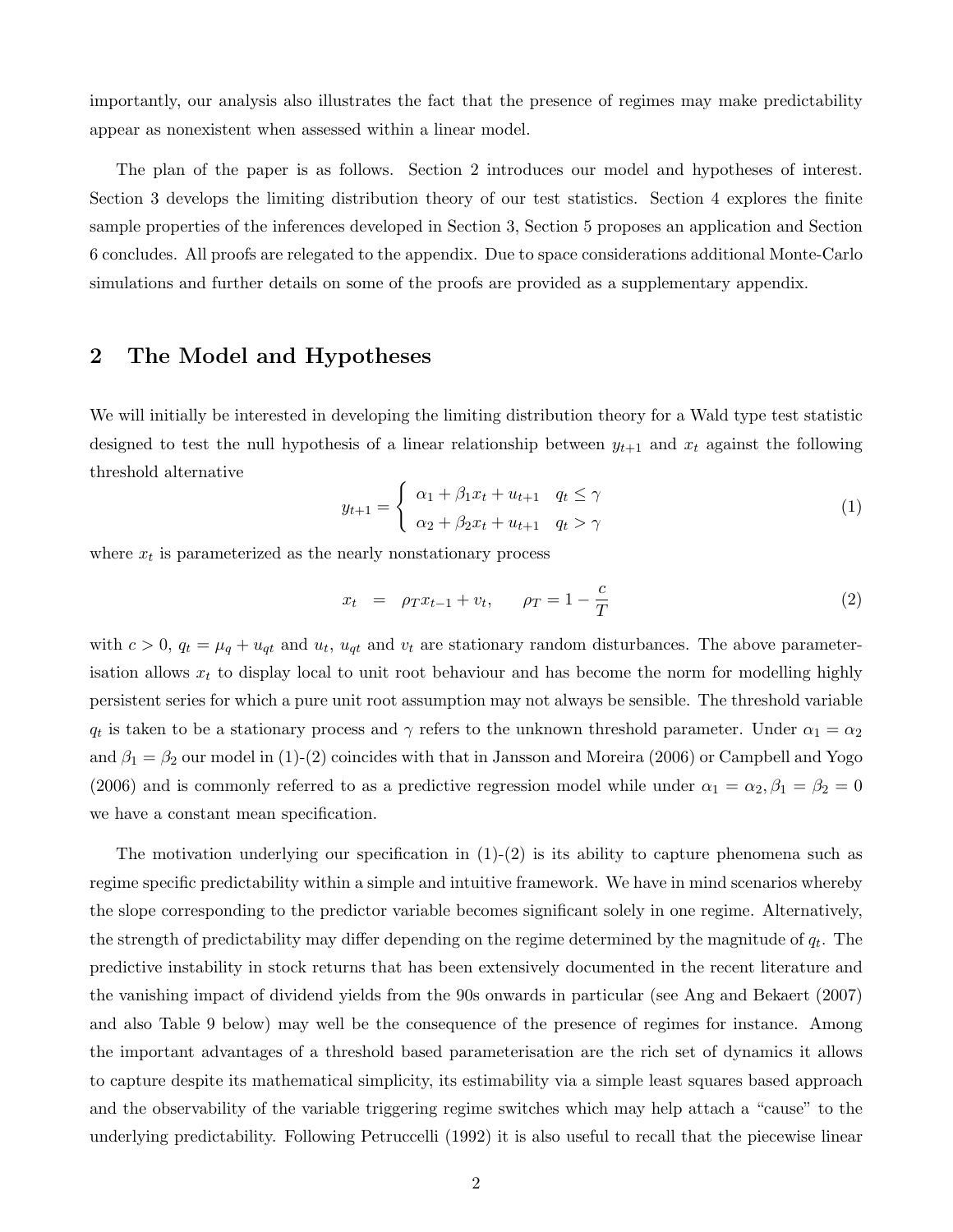structure can be viewed as an approximation to a much wider family of nonlinear functional forms. In this sense, although we do not argue that our chosen threshold specification mimics reality we believe it offers a realistic approximation to a wide range of more complicated functional forms and regime specific behaviour in particular. It is also interesting to highlight the consequences that a behaviour such as  $(1)-(2)$  may have if ignored and predictability is assessed within a linear specifications instead, say  $y_t = \beta x_{t-1} + u_t$ . Imposing zero intercepts for simplicity and assuming (1)-(2) holds with some  $\gamma_0$  it is easy to establish that  $\hat{\beta} \stackrel{p}{\rightarrow} \beta_1 + (\beta_2 - \beta_1)P(q_t > \gamma_0)$ . This raises the possibility that  $\hat{\beta}$  may converge to a quantity that is very close to zero (e.g. when  $P(q_t > \gamma_0) \approx \beta_1/(\beta_1 - \beta_2)$ ) so that tests conducted within a linear specification may frequently and wrongly suggest absence of any predictability.

Our choice of modelling  $x_t$  as a nearly integrated process follows the same motivation as in the linear predictive regression literature where such a choice for  $x_t$  has been advocated as an alternative to proceeding with conventional Gaussian critical values which typically provide poor finite sample approximations to the distribution of t statistics. In the context of a stationary  $AR(1)$  for instance, Chan (1988) demonstrates that for values of  $T(1-\rho) \ge 50$  the normal distribution offers a good approximation while for  $T(1 - \rho) \le 50$  the limit obtained assuming near integratedness works better when the objective involves conducting inferences about the slope parameter of the AR(1) (see also Cavanagh, Elliott and Stock (1995) for similar points in the context of a predictive regression model). Models that combine persistent variables with nonlinear dynamics as (1)-(2) offer an interesting framework for capturing stylised facts observed in economic data. Within a univariate setting (e.g. threshold unit root models) recent contributions towards their theoretical properties have been obtained in Caner and Hansen (2001) and Pitarakis (2008).

In what follows the threshold parameter  $\gamma$  is assumed unknown with  $\gamma \in \Gamma = [\gamma_1, \gamma_2]$  and  $\gamma_1$  and  $\gamma_2$ are selected such that  $P(q_t \leq \gamma_1) = \pi_1 > 0$  and  $P(q_t \leq \gamma_2) = \pi_2 < 1$  as in Caner and Hansen (2001). We also define  $I_{1t} \equiv I(q_t \leq \gamma)$  and  $I_{2t} \equiv I(q_t > \gamma)$  but replace the threshold variable with a uniformly distributed random variable making use of the equality  $I(q_t \leq \gamma) = I(F(q_t) \leq F(\gamma)) \equiv I(U_t \leq \lambda)$ . Here  $F(.)$  is the marginal distribution of  $q_t$  and  $U_t$  denotes a uniformly distributed random variable on [0, 1]. Before proceeding further it is also useful to reformulate  $(1)$  in matrix format. Letting y denote the vector stacking  $y_{t+1}$  and  $X_i$  the matrix stacking  $(I_{it} x_tI_{it})$  for  $i = 1, 2$  we can write (1) as  $y = X_1\theta_1 + X_2\theta_2 + u$ or  $y = Z\theta + u$  with  $Z = (X_1 \ X_2), \ \theta = (\theta_1, \theta_2)$  and  $\theta_i = (\alpha_i, \beta_i)'$   $i = 1, 2$ . For later use we also define  $X = X_1 + X_2$  as the regressor matrix which stacks the constant and  $x_t$ . It is now easy to see that for given  $\gamma$  or  $\lambda$  the homoskedastic Wald statistic for testing a general restriction on  $\theta$ , say  $R\theta = 0$  is given by  $W_T(\lambda) = \hat{\theta}' R'(R(Z'Z)^{-1}R')^{-1}R\hat{\theta}/\hat{\sigma}_u^2$  with  $\hat{\theta} = (Z'Z)^{-1}Z'y$  and  $\hat{\sigma}_u^2 = (y'y - \sum_{i=1}^2 y'X_i(X_i'X_i)^{-1}X_i'y)/T$  is the residual variance obtained from (1). In practice since the threshold parameter is unidentified under the null hypothesis inferences are conducted using the SupWald formulation expressed as  $\sup_{\lambda \in [\pi_1,\pi_2]} W_T(\lambda)$ with  $\pi_1 = F(\gamma_1)$  and  $\pi_2 = F(\gamma_2)$ .

In the context of our specification in  $(1)-(2)$  we will initially be interested in the null hypothesis of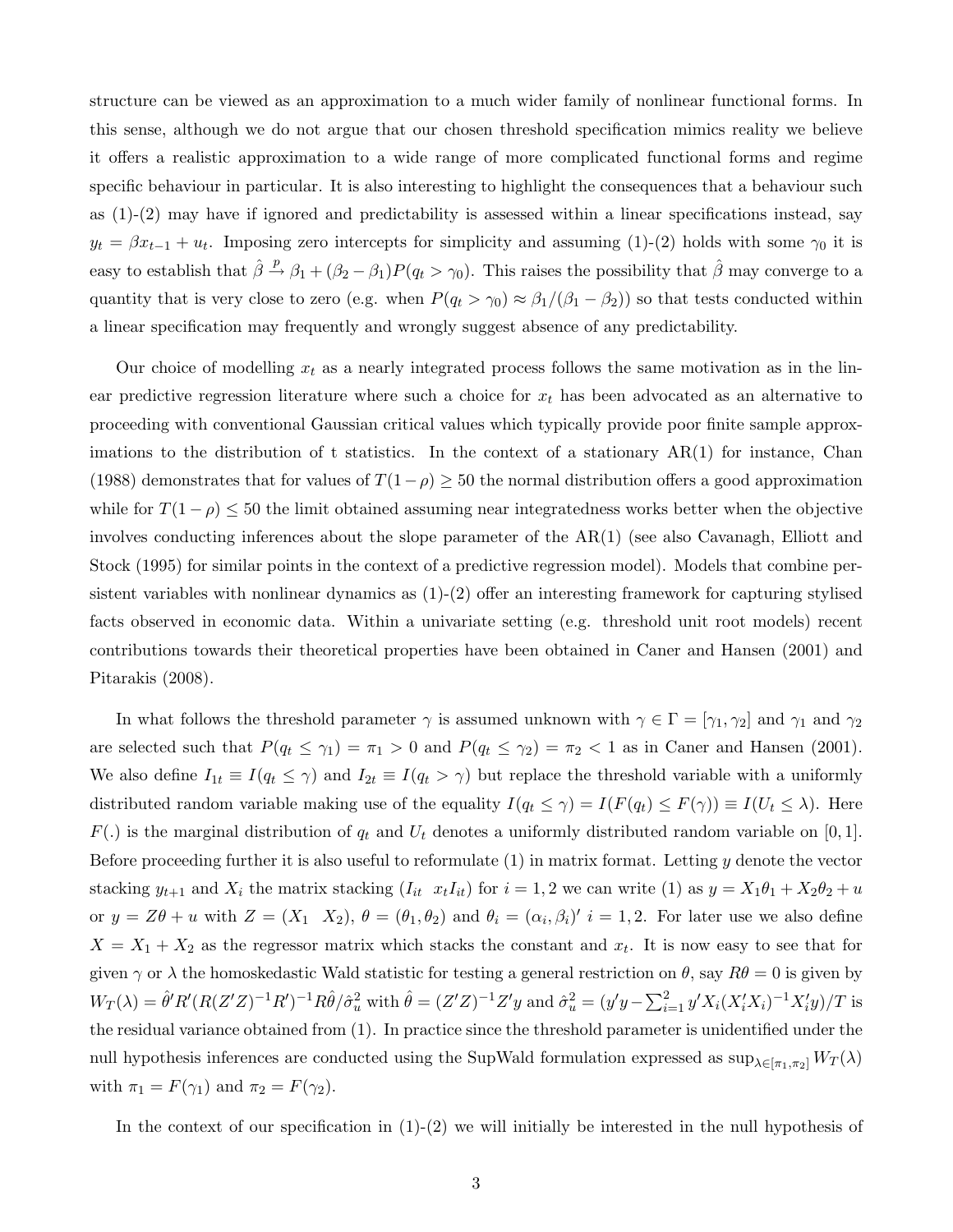linearity given by  $H_0^A: \alpha_1 = \alpha_2, \beta_1 = \beta_2$ . We write the corresponding restriction matrix as  $R_A = [I \ -I]$ with I denoting a  $2\times 2$  identity matrix and the SupWald statistic sup<sub> $\lambda$ </sub>  $W_T^A(\lambda)$ . At this stage it is important to note that the null hypothesis given by  $H_0^A$  corresponds to the linear specification  $y_{t+1} = \alpha + \beta x_t + u_{t+1}$ and thus does not test predictability per se since  $x_t$  may appear as a predictor under both the null and the alternative hypotheses. Thus we also consider the null given by  $H_0^B: \alpha_1 = \alpha_2, \beta_1 = \beta_2 = 0$  with the corresponding SupWald statistic written as  $\sup_{\lambda} W_T^B(\lambda)$  where now  $R_B = \begin{bmatrix} 1 & 0 & -1 & 0 & 0 & 1 & 0 & 0 & 0 & 0 & 1 \end{bmatrix}$ . Under this null hypothesis the model is given by  $y_{t+1} = \alpha + u_{t+1}$  and the test is expected to have power against departures from both linearity and predictability. Finally, our framework will also cover the case whereby one wishes to test the hypothesis  $H_0^C$ :  $\beta_1 = \beta_2 = 0$  without restricting the intercept parameters so that the null is compatible with both  $\alpha_1 = \alpha_2$  and  $\alpha_1 \neq \alpha_2$ . We will refer to the corresponding Wald statistic as  $W_T^C(\lambda)$  with the restriction matrix given by  $R_C = \begin{bmatrix} 0 & 1 & 0 & 0, 0 & 0 & 0 & 1 \end{bmatrix}$ .

### 3 Large Sample Inference

Our objective here is to investigate the asymptotic properties of Wald type tests for detecting the presence of threshold effects in our predictive regression setup. We initially obtain the limiting distribution of  $W_T^A(\lambda)$  under the null hypothesis  $H_0^A$ :  $\alpha_1 = \alpha_2, \beta_1 = \beta_2$ . We subsequently turn to the joint null hypothesis of linearity and no predictability given by  $H_0^B: \alpha_1 = \alpha_2, \beta_1 = \beta_2 = 0$  and explore the limiting behaviour of  $W_T^B(\lambda)$ . This is then followed by the treatment of the null given by  $H_0^C : \beta_1 = \beta_2 = 0$  via  $W_T^C(\lambda)$  and designed to explore potential predictability induced by x regardless of any restrictions on the intercepts.

Our operating assumptions about the core probabilistic structure of  $(1)-(2)$  will closely mimic the assumptions imposed in the linear predictive regression literature but will occasionally also allow for a greater degree of generality (e.g. Campbell and Yogo (2006), Jansson and Moreira (2006), Cavanagh, Elliott and Stock (1995) amongst others). Specifically, the innovations  $v_t$  will be assumed to follow a general linear process we write as  $v_t = \Psi(L)e_t$  where  $\Psi(L) = \sum_{j=0}^{\infty} \psi_j L^j$ ,  $\sum_{j=0}^{\infty} j |\psi_j| < \infty$  and  $\Psi(1) \neq 0$ while the shocks to  $y_t$ , denoted  $u_t$ , will take the form of a martingale difference sequence with respect to an appropriately defined information set. More formally, letting  $\widetilde{w}_t = (u_t, e_t)'$  and  $\mathcal{F}_t^{\widetilde{w}q} = {\widetilde{w}_s, u_{qs} | s \le t}$ the filtration generated by  $(\tilde{w}_t, u_{qt})$  we will operate under the following assumptions

Assumptions. A1:  $E[\widetilde{w}_t|\mathcal{F}_{t-1}^{\widetilde{w}_q}]=0, E[\widetilde{w}_t\widetilde{w}_t'|\mathcal{F}_{t-1}^{\widetilde{w}_q}]=\widetilde{\Sigma}>0$ ,  $\sup_t E\widetilde{w}_{it}^4<\infty$ ; A2: the threshold variable  $q_t = \mu_q + u_{qt}$  has a continuous and strictly increasing distribution  $F(.)$  and is such that  $u_{qt}$  is a strictly stationary, ergodic and strong mixing sequence with mixing numbers  $\alpha_m$  satisfying  $\sum_{m=1}^{\infty}\alpha^{\frac{1}{m}-\frac{1}{r}}<\infty$  for some  $r > 2$ .

One implication of assumption A1 and the properties of  $\Psi(L)$  is that a functional central limit theorem holds for the joint process  $w_t = (u_t, v_t)'$  (see Phillips (1987)). More formally  $\sum_{t=1}^{[Tr]} w_t / \sqrt{T} \Rightarrow B(r) =$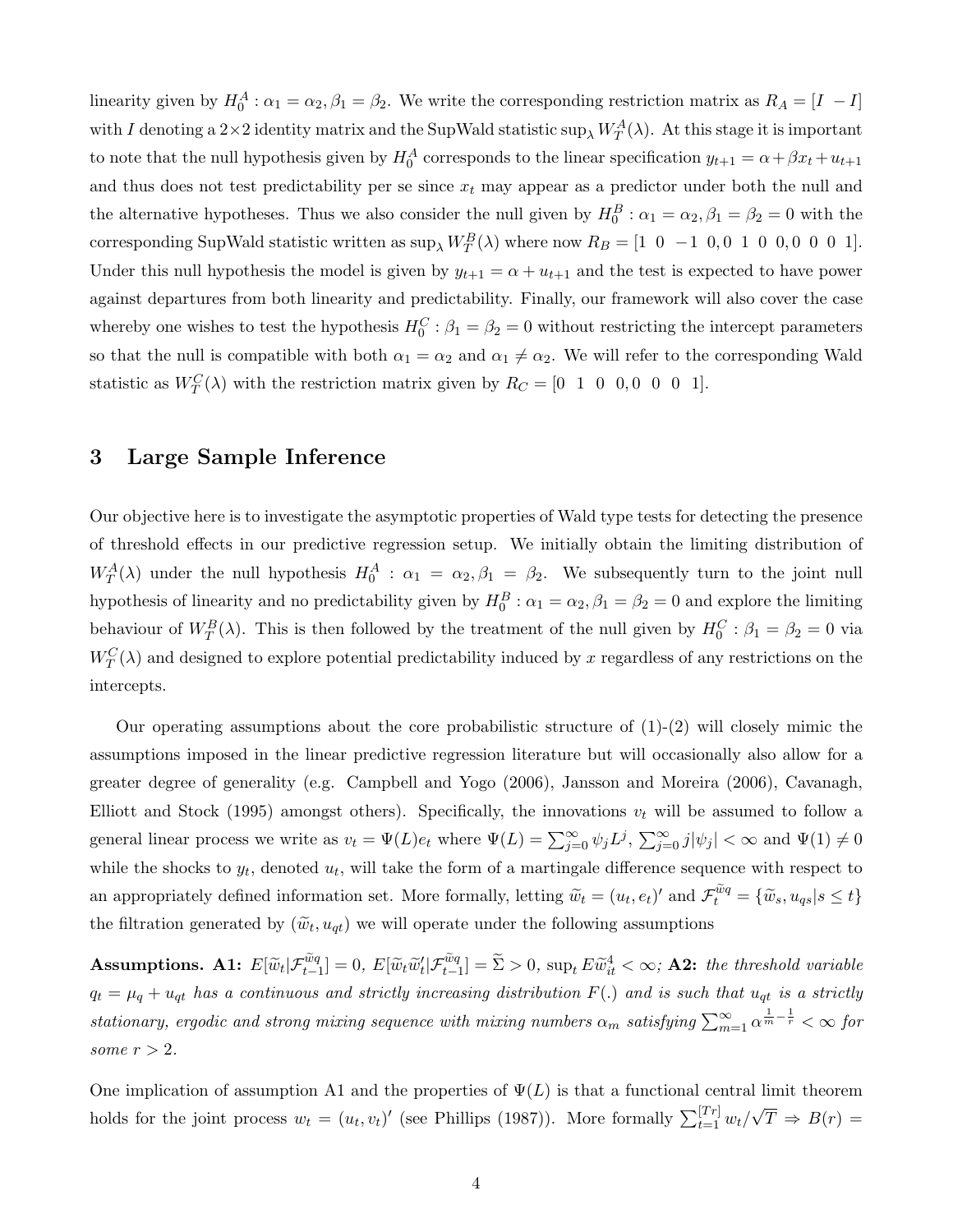$(B_u(r), B_v(r))'$  with the long run variance of the bivariate Brownian Motion  $B(r)$  being given by  $\Omega =$  $\sum_{k=-\infty}^{\infty} E[w_0 w'_k] = [(\omega_u^2, \omega_{uv}), (\omega_{vu}, \omega_v^2)] = \Sigma + \Lambda + \Lambda'$ . Our notation is such that  $\widetilde{\Sigma} = [(\sigma_u^2, \sigma_{ue}), (\sigma_{ue}, \sigma_e^2)]$ and  $\Sigma = [(\sigma_u^2, \sigma_{uv}), (\sigma_{uv}, \sigma_v^2)]$  with  $\sigma_v^2 = \sigma_e^2 \sum_{j=0}^{\infty} \psi_j^2$  and  $\sigma_{uv} = \sigma_{ue}$  since  $E[u_t e_{t-j}] = 0 \ \forall j \ge 1$  by assumption. Given our parameterisation of  $v_t$  and the m.d.s assumption for  $u_t$  we have  $\omega_{uv} = \sigma_{ue} \Psi(1)$ and  $\omega_v^2 = \sigma_e^2 \Psi(1)^2$ . For later use we also let  $\lambda_{vv} = \sum_{k=1}^{\infty} E[v_t v_{t-k}]$  denote the one sided autocovariance so that  $\omega_v^2 = \sigma_v^2 + 2\lambda_{vv} \equiv \sigma_e^2 \sum_{j=0}^{\infty} \psi_j^2 + 2\lambda_{vv}$ . At this stage it is useful to note that the martingale difference assumption in A1 imposes a particular structure on  $\Omega$ . For instance since serial correlation in  $u_t$  is ruled out we have  $\omega_u^2 = \sigma_u^2$ . It is worth emphasising however that while ruling out serial correlation in  $u_t$  our assumptions allow for a sufficiently general covariance structure linking  $(1)-(2)$  and a general dependence structure for the disturbance terms driving  $x_t$  and  $q_t$ . The martingale difference assumption on  $u_t$  is a standard assumption that has been made throughout all recent research on predictive regression models (see for instance Jansson and Moreira (2006), Campbell and Yogo (2005) and references therein) and appears to be an intuitive operating framework given that many applications take  $y_{t+1}$  to be stock returns. Writing  $\Lambda = \sum_{k=1}^{\infty} E[w_t w_{t-k}'] = [(\lambda_{uu}, \lambda_{uv}), (\lambda_{vu}, \lambda_{vv})]$  it is also useful to explicitly highlight the fact that within our probabilitic environment  $\lambda_{uu} = 0$  and  $\lambda_{uv} = 0$  due to the m.d.s property of the  $u_t's$ while  $\lambda_{vv}$  and  $\lambda_{vu}$  may be nonzero.

Regarding the dynamics of the threshold variable  $q_t$  and how it interacts with the remaining variables driving the system, assumption A1 requires  $q_{t-j}$ 's to be orthogonal to  $u_t$  for  $j \geq 1$ . Since  $q_t$  is stationary this is in a way a standard regression model assumption and is crucial for the development of our asymptotic theory. We note however that our assumptions allow for a broad level of dependence between the threshold variable  $q_t$  and the other variables included in the model (e.g.  $q_t$  may be contemporaneously correlated with both  $u_t$  and  $v_t$ ). At this stage it is perhaps also useful to reiterate the fact that our assumption about the correlation of  $q_t$  with the remaining components of the system are less restrictive than what is typically found in the literature on marked empirical processes or functional coefficient models such as  $y_{t+1} = f(q_t)x_t + u_{t+1}$  which commonly take  $q_t$  to be independent of  $u_t$  and  $x_t$ .

Since our assumptions also satisfy Caner and Hansen's (2001) framework, from their Theorem 1 we can write  $\sum_{t=1}^{[Tr]} u_t I_{1t-1}/\sqrt{T} \Rightarrow B_u(r,\lambda)$  as  $T \to \infty$  with  $B_u(r,\lambda)$  denoting a two parameter Brownian Motion with covariance  $\sigma_u^2(r_1 \wedge r_2)(\lambda_1 \wedge \lambda_2)$  for  $(r_1, r_2), (\lambda_1, \lambda_2) \in [0, 1]^2$  and where  $a \wedge b \equiv \min\{a, b\}.$ Noting that  $B_u(r, 1) \equiv B_u(r)$  we will also make use of a particular process known as a Kiefer process and defined as  $G_u(r,\lambda) = B_u(r,\lambda) - \lambda B_u(r,1)$ . A Kiefer process on  $[0,1]^2$  is Gaussian with zero mean and covariance function  $\sigma_u^2(r_1 \wedge r_2)(\lambda_1 \wedge \lambda_2 - \lambda_1 \lambda_2)$ . Finally, we introduce the diffusion process  $K_c(r)$  =  $\int_0^r e^{(r-s)c} dB_v(s)$  with  $K_c(r)$  such that  $dK_c(r) = cK_c(r) + dB_v(r)$  and  $K_c(0) = 0$ . Note that we can also write  $K_c(r) = B_v(r) + c \int_0^r e^{(r-s)c} B_v(s) ds$ . Under our assumptions it follows directly from Lemma 3.1 in Phillips (1988) that  $x_{[Tr]}/\sqrt{T} \Rightarrow K_c(r)$ .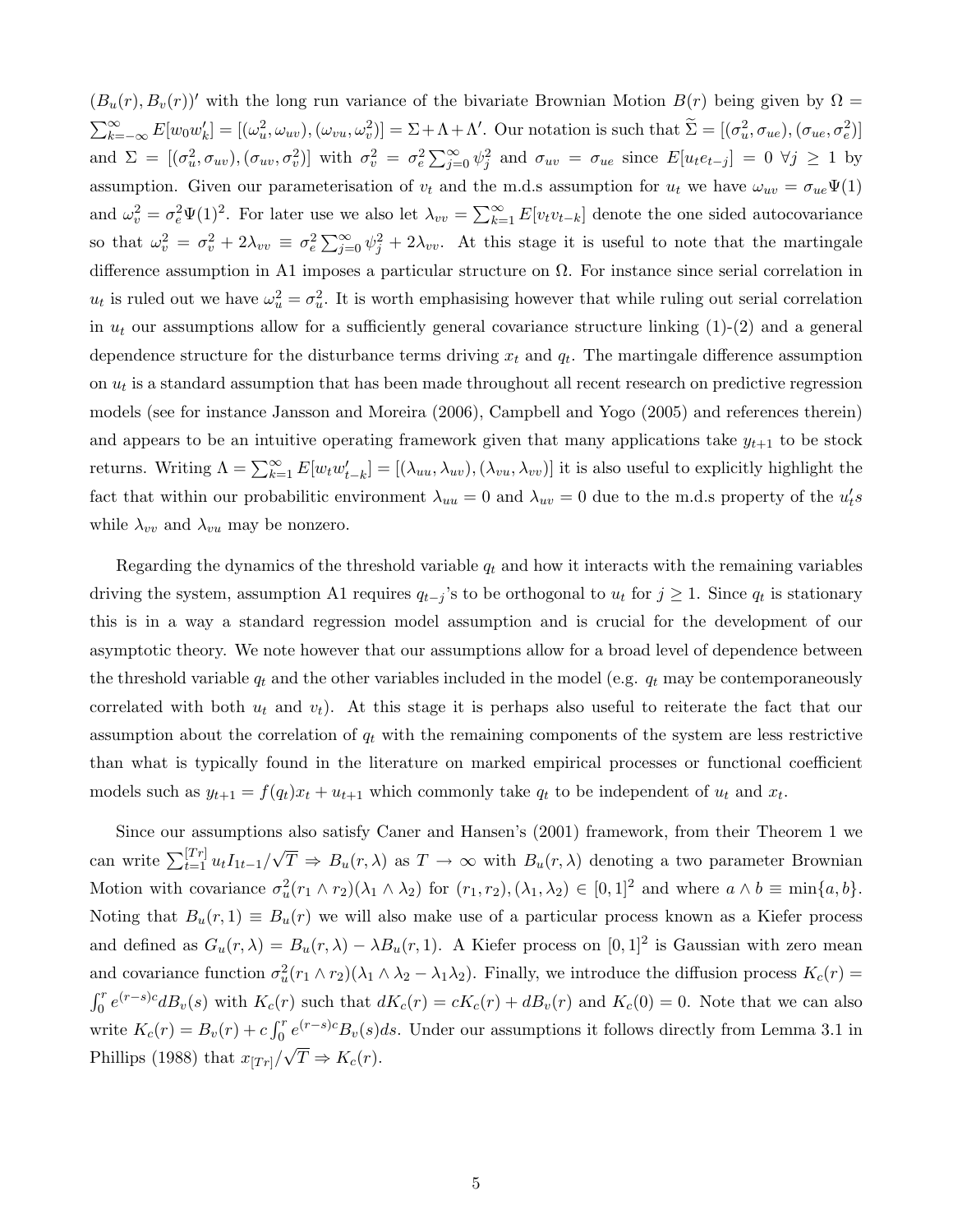# **3.1** Testing  $H_0^A: \alpha_1 = \alpha_2, \beta_1 = \beta_2$

Having outlined our key operating assumptions we now turn to the limiting behaviour of our test statistics. We will initially concentrate on the null hypothesis given by  $H_0^A$ :  $\alpha_1 = \alpha_2, \beta_1 = \beta_2$  and the behaviour of  $\sup_{\lambda} W_T^A(\lambda)$  which is summarised in the following Proposition.

**Proposition 1:** Under the null hypothesis  $H_0^A$ :  $\alpha_1 = \alpha_2, \beta_1 = \beta_2$ , assumptions A1-A2 and as  $T \to \infty$ the limiting distribution of the SupWald statistic is given by

$$
\sup_{\lambda} W_T^A(\lambda) \Rightarrow \sup_{\lambda} \frac{1}{\lambda (1 - \lambda) \sigma_u^2} \left[ \int_0^1 \overline{K}_c(r) dG_u(r, \lambda) \right]' \left[ \int_0^1 \overline{K}_c(r) \overline{K}_c(r)' \right]^{-1} \times \left[ \int_0^1 \overline{K}_c(r) dG_u(r, \lambda) \right]
$$
\n(3)

where  $K_c(r) = (1, K_c(r))'$ ,  $G_u(r, \lambda)$  is a a Kiefer process and  $K_c(r)$  an Ornstein-Uhlenbeck process.

Although the limiting random variable in (3) appears to depend on unknown parameters such as the correlation between  $B_u$  and  $B_v$ ,  $\sigma_u^2$  and the near integration parameter c a closer analysis of the expression suggests instead that it is equivalent to a random variable given by a quadratic form in normalised Brownian Bridges, identical to the one that occurs when testing for structural breaks in a purely stationary framework. We can write it as

$$
\sup_{\lambda} \frac{BB(\lambda)'BB(\lambda)}{\lambda(1-\lambda)}
$$
(4)

with  $BB(\lambda)$  denoting a standard bivariate Brownian Bridge (recall that a Brownian Bridge is a zero mean Gaussian process with covariance  $\lambda_1 \wedge \lambda_2 - \lambda_1 \lambda_2$ . This result follows from the fact that the processes  $K_c(r)$  and  $G_u(r, \lambda)$  appearing in the stochastic integrals in (3) are uncorrelated and thus independent since Gaussian. Indeed

$$
E[G_u(r_1, \lambda_1)K_c(r_2)] = E[(B_u(r_1, \lambda_1) - \lambda_1 B_u(r_1, 1))(B_v(r_2) + c \int_0^{r_2} e^{(r_2 - s)c} B_v(s) ds)]
$$
  
\n
$$
= E[B_u(r_1, \lambda_1)B_v(r_2)] - \lambda_1 E[B_u(r_1, 1)B_v(r_2)] + c \int_0^{r_2} e^{(r_2 - s)c} E[B_u(r_1, \lambda_1)B_v(s)] ds - \lambda_1 c \int_0^{r_2} e^{(r_2 - s)c} E[B_u(r_1, 1)B_v(s)] ds
$$
  
\n
$$
= \omega_{uv}(r_1 \wedge r_2) \lambda_1 - \lambda_1 \omega_{uv}(r_1 \wedge r_2) + c \lambda_1 \int_0^{r_2} e^{(r_2 - s)c}(r_1 \wedge s) ds - c \lambda_1 \int_0^{r_2} e^{(r_2 - s)c}(r_1 \wedge s) ds = 0.
$$

Given that  $K_c(r)$  is Gaussian and independent of  $G_u(r,\lambda)$  and also  $E[G_u(r_1,\lambda_1)G_u(r_2,\lambda_2)] = \sigma_u^2(r_1 \wedge$  $r_2)((\lambda_1 \wedge \lambda_2) - \lambda_1 \lambda_2$  we have  $\int K_c(r) dG_u(r,\lambda) \equiv N(0, \sigma_u^2 \lambda (1-\lambda) \int K_c(r)^2)$  conditionally on a realisation of  $K_c(r)$ . Normalising by  $\sigma_u^2 \int K_c^2(r)$  as in (3) gives the Brownian Bridge process in (4) which is also the unconditional distribution since it is not dependent on a realisation of  $K_c(r)$  (see also Lemma 5.1)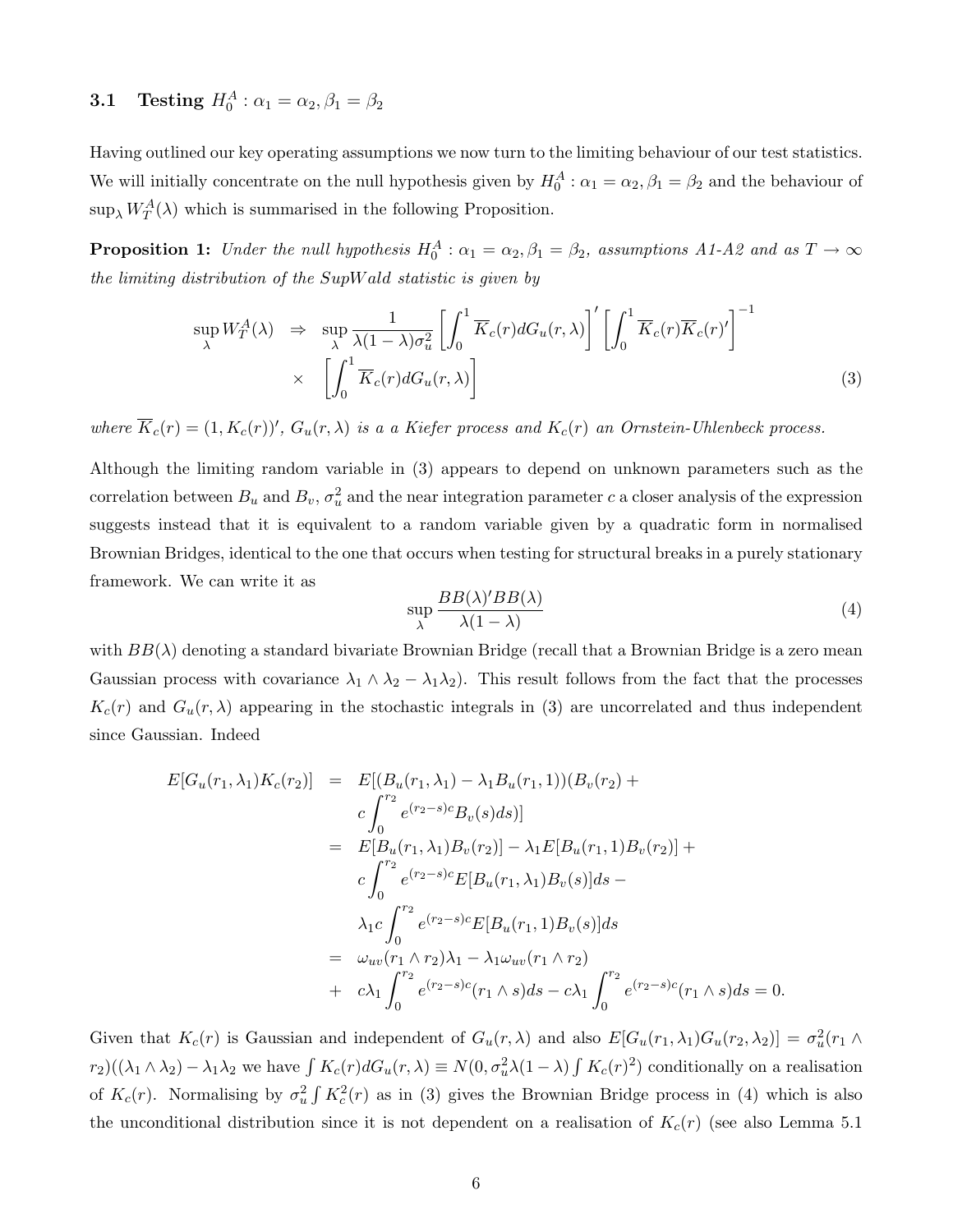in Park and Phillips (1988)). Obviously the discussion trivially carries through to  $\overline{K}_c$  and  $G_u$  since  $E[K_c(r_2)G_u(r_1,\lambda_1)]' = E[G_u(r_1,\lambda_1) \quad K_c(r_2)G_u(r_1,\lambda_1)]' = [0 \quad 0]'$ .

The result in Proposition 1 is unusual and interesting for a variety of reasons. It highlights an environment in which the null distribution of the SupWald statistic no longer depends on any nuisance parameters as it is typically the case in a purely stationary environment and thus no bootstrapping schemes are needed for conducting inferences. In fact, the distribution presented in Proposition 1 is extensively tabulated in Andrews (1993) and Hansen (1997) also provides p-value approximations which can be used for inference purposes. More recently, Estrella (2003) provides exact p-values for the same distribution. Finally and perhaps more importantly the limiting distribution does not appear to depend on c the near integration parameter which is another unusual specificity of our framework.

All these properties are in contrast with what has been documented in the recent literature on testing for threshold effects in purely stationary contexts. In Hansen (1996) for instance the author investigated the limiting behaviour of a SupLM type test statistic for detecting the presence of threshold nonlinearities in purely stationary models. There it was established that the key limiting random variables depend on numerous nuisance parameters involving unknown population moments of variables included in the fitted model. From Theorem 1 in Hansen (1996) it is straightforward to establish for instance that under stationarity the limiting distribution of a Wald type test statistic would be given by  $S^*(\lambda)'M^*(\lambda)^{-1}S^*(\lambda)$ with  $M^*(\lambda) = M(\lambda) - M(\lambda)M(1)^{-1}M(\lambda)$ , and  $S^*(\lambda) = S(\lambda) - M(\lambda)M(1)^{-1}S(1)$ . Here  $M(\lambda) = E[X'_1X_1]$ and  $S(\lambda)$  is a zero mean Gaussian process with variance  $M(\lambda)$ . Since in this context the limiting distribution depends on the unknown model specific population moments the practical implementation of inferences is through a bootstrap style methodology.

One interesting instance worth pointing out however is the fact that this limiting random variable simplifies to a Brownian Bridge type of limit when the threshold variable is taken as exogenous in the sense  $M(\lambda) = \lambda M(1)$ . Although the comparison with the present context is not obvious since  $x_t$ is taken as near integrated and we allow the innovations in  $q_t$  to be correlated with those of  $x_t$  the force behind the analogy comes from the fact that  $x_t$  and  $q_t$  have variances with different orders of magnitude. In a purely stationary setup, taking  $x_t$  as stationary and the threshold variable as some uniformly distributed random variable leads to results such as  $\sum x_t^2 I(U_t \le \lambda)/T \stackrel{p}{\to} E[x_t^2 I(U_t \le \lambda)]$  and if  $x_t$  and  $U_t$  are independent we also have  $E[x_t^2 I(U_t \leq \lambda)] = \lambda E[x_t^2]$ . It is this last key simplification which is instrumental in leading to the Brownian Bridge type of limit in Hansen's (1996) framework. If now  $x_t$  is taken as a nearly integrated process and regardless of whether its shocks are correlated with  $U_t$  or not we have  $\sum x_t^2 I(U_t \leq \lambda)/T^2 \Rightarrow \lambda \int K_c^2(r)$  which can informally be viewed as analogous to the previous scenario. Heuristically this result follows by establishing that asymptotically, objects interacting  $x_t/\sqrt{T}$  and  $(I_{1t} - \lambda)$  such as  $\frac{1}{T} \sum_{\substack{{\text{w}} \mid \text{m} \ n = \lambda}}^{\infty} (I_{1t} - \lambda)$  or  $\frac{1}{T} \sum_{\substack{{\text{w}} \mid \text{m} \ n = \lambda}}^{\infty} (I_{1t} - \lambda)$  converge to zero (see also Caner and Hansen (2001, page 1585) and Pitarakis (2008)). This would be similar to arguing that  $x_t/\sqrt{T}$  and  $I_{1t}$  are asymptotically uncorrelated in the sense that their sample covariance (normalised by T) is zero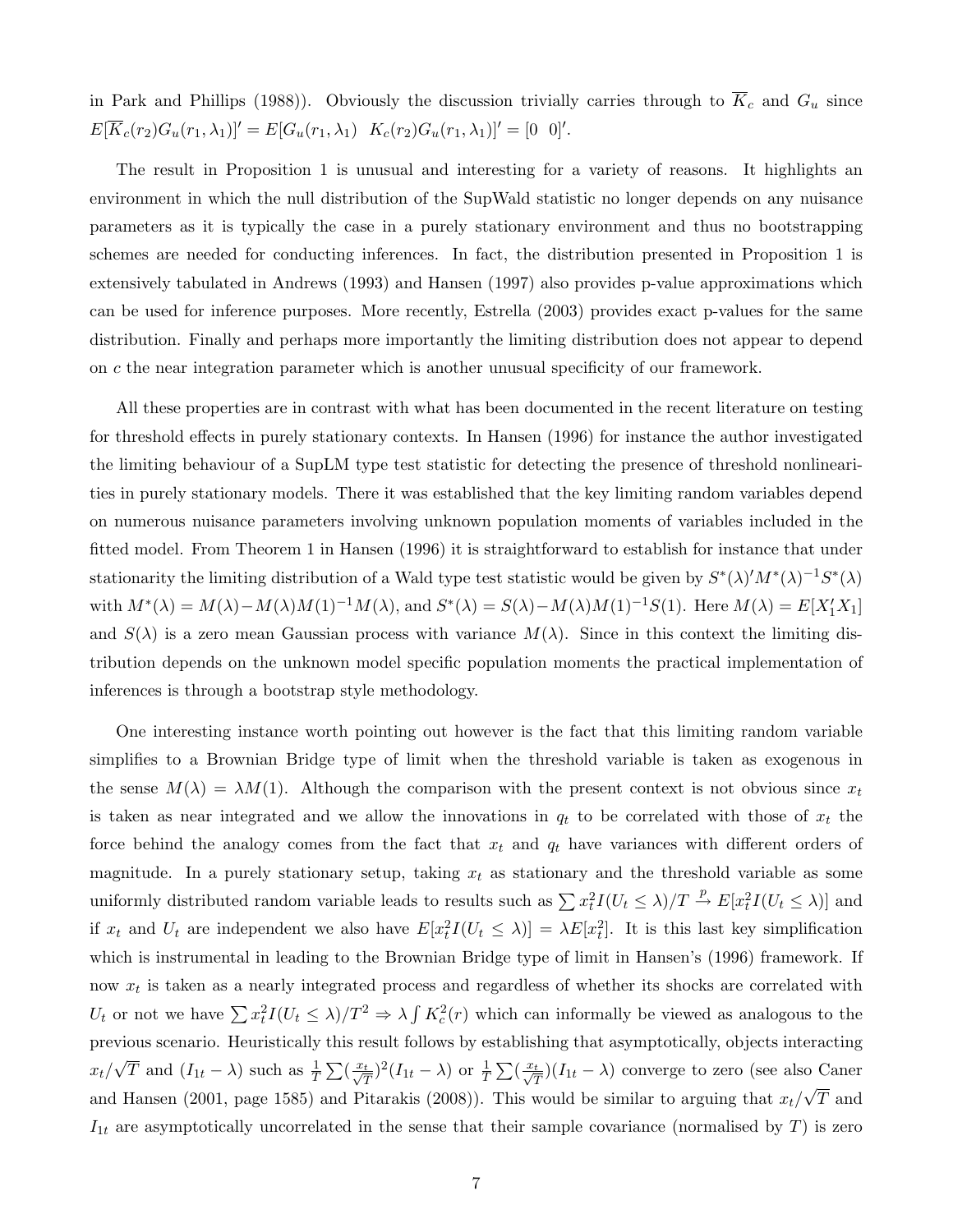in the limit.

# **3.2** Testing  $H_0^B: \alpha_1 = \alpha_2, \beta_1 = \beta_2 = 0$

We next turn to the case where the null hypothesis of interest tests jointly the absence of linearity and no predictive power i.e. we focus on testing  $H_0^B: \alpha_1 = \alpha_2, \beta_1 = \beta_2 = 0$  using the supremum of  $W_T^B(\lambda)$ . The following Proposition summarises its limiting behaviour.

**Proposition 2:** Under the null hypothesis  $H_0^B$  :  $\alpha_1 = \alpha_2, \beta_1 = \beta_2 = 0$ , assumptions A1-A2 and as  $T \rightarrow \infty$ , the limiting distribution of the SupWald statistic is given by

$$
\sup_{\lambda} W_T^B(\lambda) \Rightarrow \frac{\left[\int K_c^*(r) dB_u(r, 1)\right]^2}{\sigma_u^2 \int K_c^*(r)^2} + \sup_{\lambda} \frac{1}{\lambda(1 - \lambda)\sigma_u^2} \left[\int \overline{K}_c^*(r) dG_u(r, \lambda)\right]' \left[\int \overline{K}_c^* \overline{K}_c^*(r)'\right]^{-1} \left[\int \overline{K}_c^*(r) dG_u(r, \lambda)\right]'
$$
(5)

where  $\overline{K}_c^*(r) = (1, K_c^*(r))'$ ,  $K_c^*(r) = K_c(r) - \int_0^1 K_c(r)dr$  and the remaining variables are as in Proposition 1.

Looking at the expression of the limiting random variable in (5) we note that it consists of two components with the second one being equivalent to the limiting random variable we obtained under Proposition 1. The first component in the right hand side of (5) is more problematic in the sense that it does not simplify further due to the fact that  $K_c^*(r)$  and  $B_u(r, 1)$  are correlated since  $\omega_{uv}$  may take nonzero values. However, if we were to rule out endogeneity by setting  $\omega_{uv} = 0$  then it is interesting to note that the limiting distribution of the SupWald statistic in Proposition 2 takes the following simpler form

$$
\sup_{\lambda} W_T^B(\lambda) \Rightarrow W(1)^2 + \sup_{\lambda} \frac{BB(\lambda)'BB(\lambda)}{\lambda(1-\lambda)} \tag{6}
$$

where  $BB(\lambda)$  is a Brownian Bridge and  $W(1)$  a standard normally distributed random variable. The first component in the right hand side of either (5) or (6) can be recognised as the  $\chi^2(1)$  limiting distribution of the Wald statistic for testing  $H_0$ :  $\beta = 0$  in the linear specification

$$
y_{t+1} = \alpha + \beta x_t + u_{t+1} \tag{7}
$$

and the presence of this first component makes the test powerful in detecting deviations from the null (see Rossi (2005) for the illustration of a similar phenomenon in a different context).

Our next concern is to explore ways of making (5) operational since as it stands the first component of the limiting random variable depends on model specific moments and cannot be universally tabulated. For this purpose it is useful to notice that the problems arising from the practical implementation of (5) are partly analogous to the difficulties documented in the single equation cointegration testing literature where the goal was to obtain nuisance parameter free chisquare asymptotics for Wald type tests on  $\beta$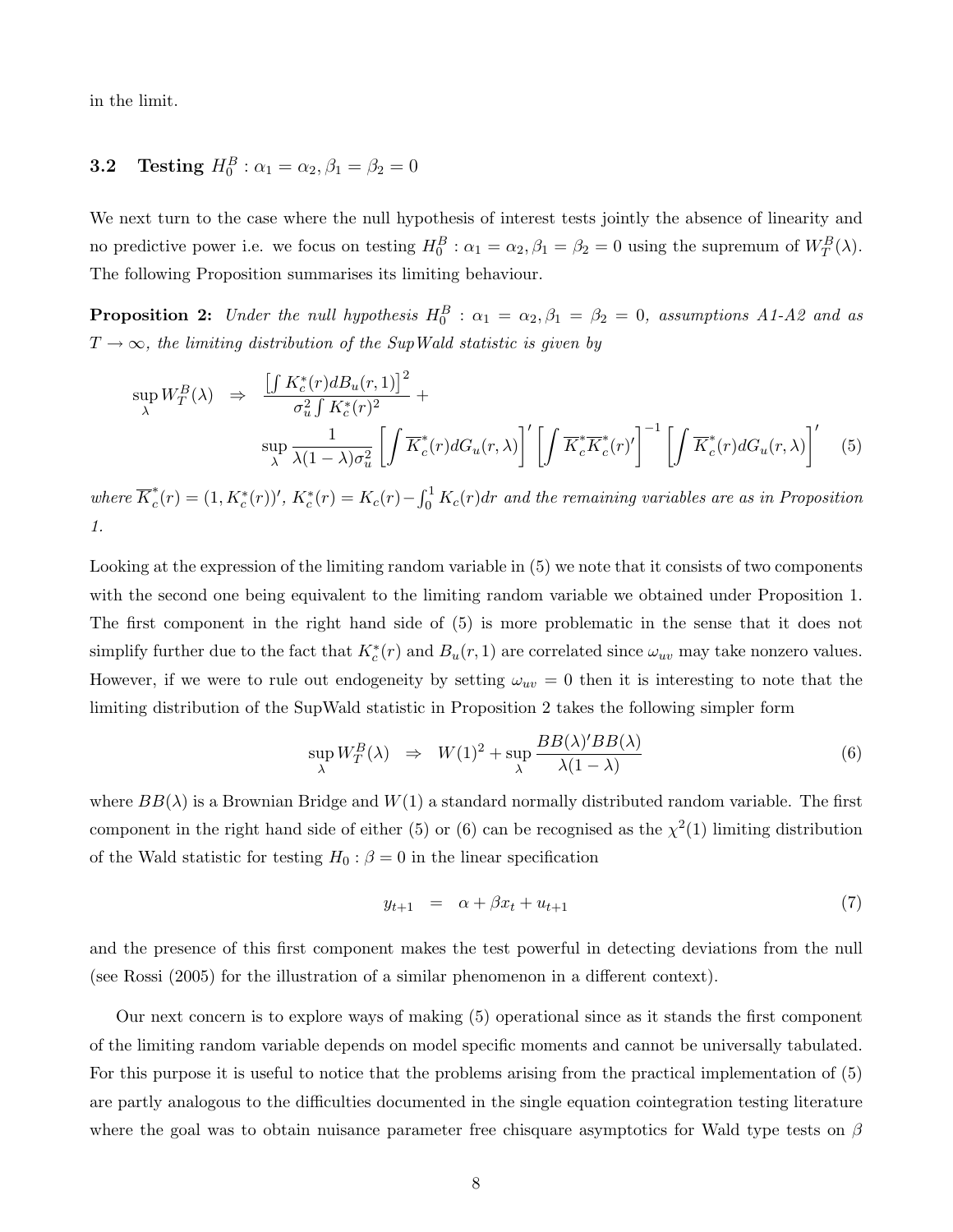in (7) despite the presence of endogeneity (see Phillips and Hansen (1990), Saikkonen (1991, 1992)). As shown in Elliott (1998) however inferences about  $\beta$  in (7) can no longer be mixed normal when  $x_t$  is a near unit root process. It is only very recently that Phillips and Magdalinos (2009) (PM09 thereafter) reconsidered the issue and resolved the difficulties discussed in Elliott (1998) via the introduction of a new Instrumental Variable type estimator of  $\beta$  in (7). Their method is referred to as IVX estimation since the relevant IV is constructed solely via a transformation of the existing regressor  $x_t$ . It is this same method that we propose to adapt to our present context.

Before proceeding further it is useful to note that  $W_T^B(\lambda)$  can be expressed as the sum of the following two components

$$
W_T^B(\lambda) \equiv \frac{\hat{\sigma}_{lin}^2}{\hat{\sigma}_u^2} W_T(\beta = 0) + W_T^A(\lambda) \tag{8}
$$

where  $W_T(\beta = 0)$  is the standard Wald statistic for testing  $H_0 : \beta = 0$  in (7). Specifically,

$$
W_T(\beta = 0) = \frac{1}{\hat{\sigma}_{lin}^2} \frac{\left[\sum x_{t-1} y_t - T \bar{x} \bar{y}\right]^2}{\left[\sum x_{t-1}^2 - T \bar{x}^2\right]}
$$
(9)

with  $\bar{x} = \sum x_{t-1}/T$  and  $\hat{\sigma}_{lin}^2 = (y'y - y'X(X'X)^{-1}X'y)/T$  is the residual variance obtained from the same linear specification. Although not of direct interest this reformulation of  $W_T^B(\lambda)$  can simplify the implementation of the IVX version of the Wald statistic since the setup is now identical to that of PM09 and involves constructing a Wald statistic for testing  $H_0$ :  $\beta = 0$  in (7) i.e we replace  $W_T(\beta = 0)$  in (8) with its IVX based version which is shown to be asymptotically distributed as a  $\chi^2(1)$  random variable and independent of the noncentrality parameter c. Note that although PM09 operated within a model without an intercept, in a recent paper Kostakis, Magdalinos and Stamatogiannis (2010) (KMS10) have also established the validity of the theory in models with a fitted constant term.

The IVX methodology starts by choosing an artifical slope coefficient, say

$$
R_T = 1 - \frac{c_z}{T^{\delta}} \tag{10}
$$

for a given constant  $c_z$  and  $\delta < 1$  and uses the latter to construct an IV generated as  $\tilde{z}_t = R_T \tilde{z}_{t-1} + \Delta x_t$ or under zero initialisation  $\tilde{z}_t = \sum_{j=1}^t R_T^{t-j} \Delta x_j$ . This IV is then used to obtain an IV estimator of  $\beta$ in (7) and to construct the corresponding Wald statistic for testing  $H_0$  :  $\beta = 0$ . Through this judicious choice of instrument PM09 show that it is possible to clean out the effects of endogeneity even within the near unit root case and to subsequently obtain an estimator of  $\beta$  which is mixed normal under a suitable choice of  $\delta$  (i.e.  $\delta \in (2/3, 1)$ ) and setting  $c_z = 1$  (see PM09, pp. 7-12).

Following PM09 and KMS10 and letting  $y_t^*$ ,  $x_t^*$  and  $\tilde{z}_t^*$  denote the demeaned versions of  $y_t$ ,  $x_t$  and  $\tilde{z}_t$ we can write the IV estimator as  $\tilde{\beta}^{ivx} = \sum y_t^* \tilde{z}_{t-1}^* / \sum x_{t-1}^* \tilde{z}_{t-1}^*$ . Note that contrary to PM09 and KMS10 we do not need a bias correction term in the numerator of  $\tilde{\beta}^{ivx}$  since we operate under the assumption that  $\lambda_{uv} = 0$ . The corresponding IVX based Wald statistic for testing  $H_0 : \beta = 0$  in (7) is now written as

$$
W_T^{ivx}(\beta = 0) = \frac{(\tilde{\beta}^{ivx})^2 (\sum x_{t-1}^* \tilde{z}_{t-1}^*)^2}{\tilde{\sigma}_u^2 \sum (\tilde{z}_{t-1}^*)^2}
$$
(11)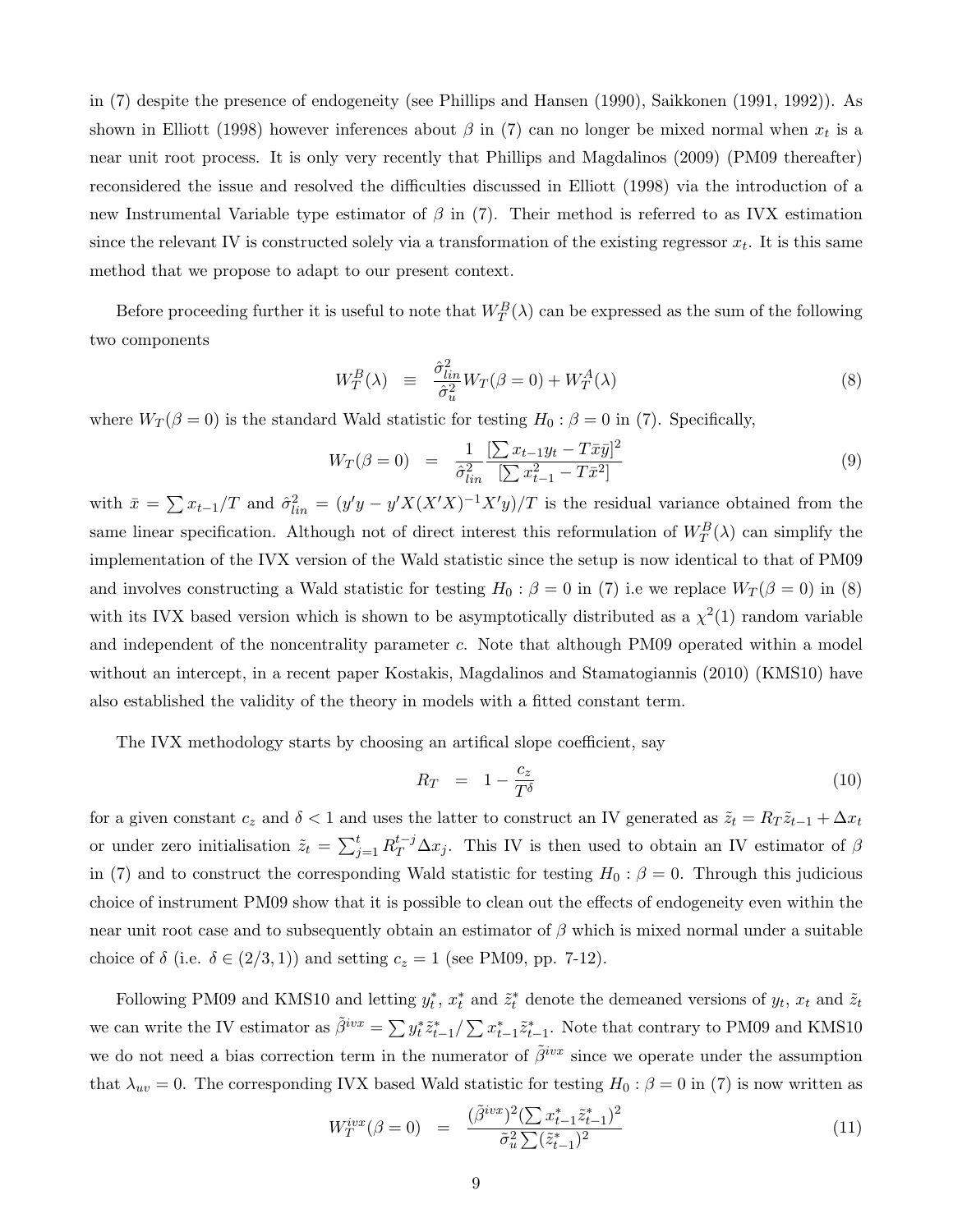with  $\tilde{\sigma}_u^2 = \sum (y_t^* - \tilde{\beta}^{IVX} x_{t-1}^*)^2 / T$ . Note that this latter quantity is also asymptotically equivalent to  $\hat{\sigma}_{lin}^2$ since the least squares estimator of  $\beta$  remains consistent. Under the null hypothesis  $H_0^B$  we also have that these two residual variances are in turn asymptotically equal to  $\hat{\sigma}_u^2$  so that  $\hat{\sigma}_{lin}^2/\hat{\sigma}_u^2 \approx 1$  in (8).

We can now introduce our modified Wald statistic, say  $W_T^{B,ivx}$  $T_I^{B,ivx}(\lambda)$  for testing  $H_0^B: \alpha_1 = \alpha_2, \beta_1 =$  $\beta_2 = 0$  in (1) as

$$
W_T^{B,ivx}(\lambda) = W_T^{ivx}(\beta = 0) + W_T^A(\lambda). \tag{12}
$$

Its limiting behaviour is summarised in the following Proposition.

**Proposition 3:** Under the null hypothesis  $H_0^{(B)}$  $\beta_0^{(B)}$ :  $\alpha_1 = \alpha_2, \beta_1 = \beta_2 = 0$ , assumptions  $A1-A2, \delta \in (2/3, 1)$ in (10) and as  $T \rightarrow \infty$ , we have

$$
\sup_{\lambda} W_T^{B,ivx}(\lambda) \Rightarrow W(1)^2 + \sup_{\lambda} \frac{BB(\lambda)'BB(\lambda)}{\lambda(1-\lambda)} \tag{13}
$$

with  $BB(\lambda)$  denoting a standard Brownian Bridge.

Our result in (13) highlights the usefulness of the IVX based estimation methodology since the resulting limiting distribution of the SupWald statistic is now equivalent to the one obtained under strict exogeneity (i.e. under  $\omega_{uv} = 0$ ) in (6). The practical implementation of the test is also straightforward, requiring nothing more than the computation of an IV estimator.

#### 3.3 Some Remarks on Testing Strategies and Further Tests

So far we have developed the distribution theory for two sets of hypotheses that we explicitly did not attempt to view as connected since both may be of interest and considered individually depending on the context of the research question. The implementation of hypotheses tests in a sequence is a notoriously difficult and often controversial endeavor which we do not wish to make a core objective of this paper especially within the nonstandard probabilistic environment we are operating under. Depending on the application in hand each of the hypotheses we have considered is useful in its own right. If one is interested in predictability coming from either x or q for instance then  $H_0^B$ :  $\alpha_1 = \alpha_2, \beta_1 = \beta_2 = 0$ would be a natural choice. A non rejection of this null would stop the investigation and lead to the conclusion that the data do not support the presence of any form of predictability with some confidence level. If one is solely interested in the potential presence of regimes in a general sense then a null such as  $H_0^A$ :  $\alpha_1 = \alpha_2, \beta_1 = \beta_2$  may be the sole focus of an investigation.

Naturally, one could also be tempted to combine  $H_0^B$  and  $H_0^A$  within a sequence and upon rejection of  $H_0^B$  and a non rejection of  $H_0^A$  argue in favour of linear predictability while a rejection of  $H_0^A$  would support the presence of nonlinear predictability in a *broad* sense. In this latter case the rejection could be compatible with a model in which only the intercepts shift and x plays no role in predicting  $y$  since a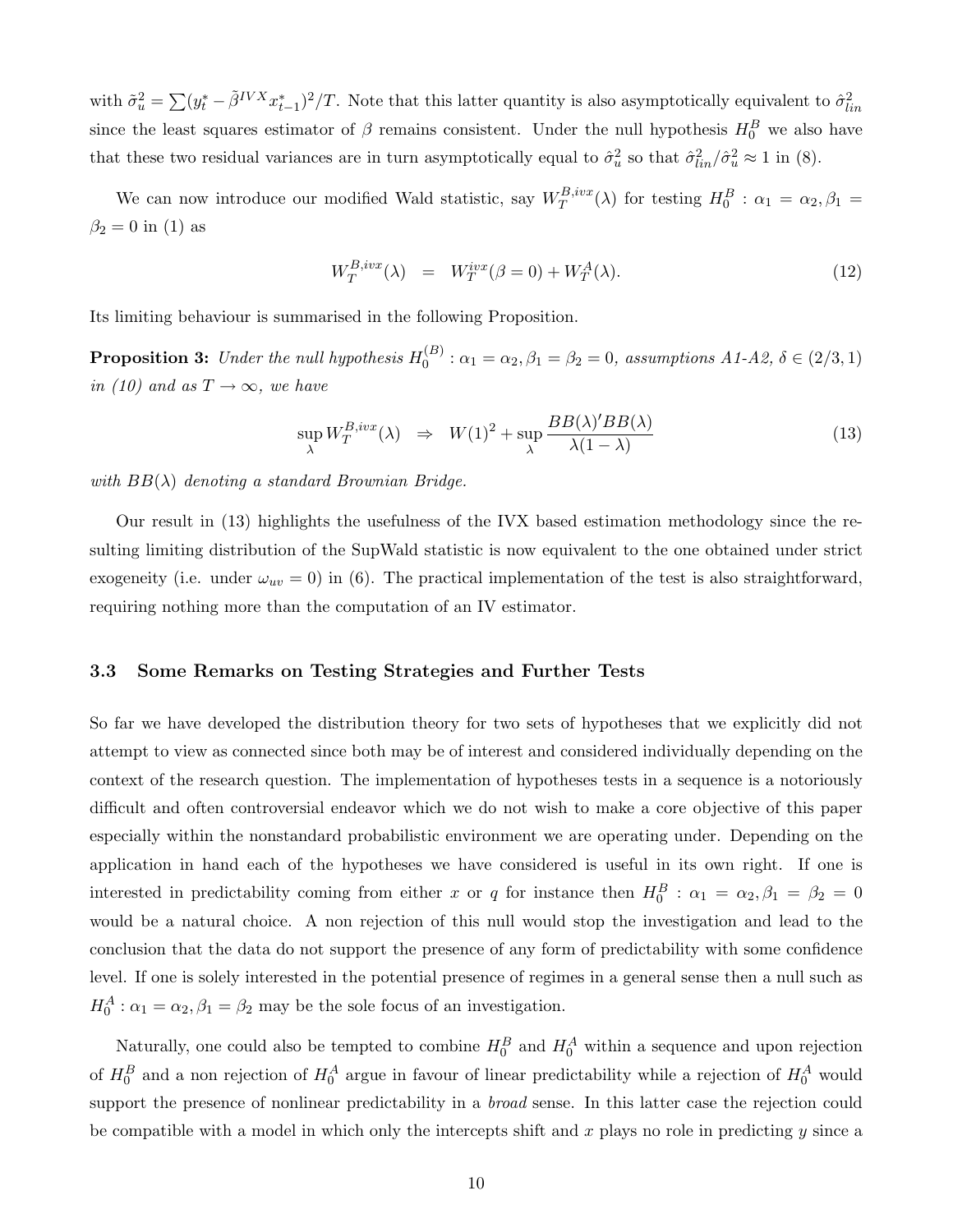specification such as  $y_{t+1} = \alpha_1 I(q_t \leq \gamma_0) + \alpha_2 I(q_t > \gamma_0) + u_{t+1}$  in which predictability is solely driven by the threshold variable  $q_t$  is compatible with the rejection of both  $H_0^A$  and  $H_0^B$ . As in most sequentially implemented tests however one should also be aware that the overall size of such an approach would be difficult to control since the two tests will be correlated. Even under independence which would allow a form of size control the choice of individual significance levels is not obvious and may lead to different conclusions.

Given the scenarios dicussed above and depending on the application in hand it is now also interesting to explore the properties of a test that focuses solely on slope parameters with its null given by  $H_0^C$ :  $\beta_1$  =  $\beta_2 = 0$ . Such a null would be relevant if one were solely interested in the linear or nonlinear predictability induced by x or if one believed on à priori grounds that  $\alpha_1 \neq \alpha_2$ . As in Caner and Hansen (2001) the practical difficulty here lies in the fact that  $H_0^C$  is compatible with both  $\alpha_1 = \alpha_2$  and  $\alpha_1 \neq \alpha_2$ .

We let  $W_T^C(\lambda) = \hat{\theta}' R_C' (R_C(Z'Z)^{-1} R_C)^{-1} R_C \hat{\theta}/\hat{\sigma}_u^2$  denote the Wald statistic for testing  $H_0^C$  within the unrestricted specification in (1) and for some given  $\lambda \in (0,1)$ . When we wish to explicitly impose the constancy of intercepts in the fitted model used to calculate  $W_T^C(\lambda)$  we will refer to the same test statistic as  $W_T^C(\lambda|\alpha_1=\alpha_2)$ . The latter is computed from the intercept restricted model which in matrix form can be written as  $y = Z\phi + u$  with  $Z = [1 \ x_1 \ x_2], \ \phi = (\alpha \ \beta_1 \ \beta_2)'$  and where the lower-case vectors  $x_i$  stack the elements of  $x_t I_{it}$  for  $i = 1, 2$ . More specifically  $W_T^C(\lambda | \alpha_1 = \alpha_2) = \hat{\phi}' \tilde{R}' (\tilde{R} (\tilde{Z}' \tilde{Z})^{-1} \tilde{R}')^{-1} \tilde{R} \hat{\phi}/\tilde{\sigma}_u^2$  with  $\widetilde{R} = [0\ 1\ 0, 0\ 0\ 1]$  and  $\widetilde{\sigma}_u^2$  referring to the residual variance from the same intercept restricted specification. Unless explictly stated however  $W_T^C(\lambda)$  will be understood to be computed within (1). When  $\alpha_1 \neq \alpha_2$ we also denote by  $\hat{\lambda} = F(\hat{\gamma})$  the least squares based estimator of the threshold parameter obtained from the null model  $y_{t+1} = \alpha_1 I_{1t} + \alpha_2 I_{2t} + u_{t+1}$  and  $\lambda_0 = F(\gamma_0)$  its true counterpart. Note that since this threshold parameter estimator is obtained within a purely stationary setting of the null model its Tconsistency follows from Gonzalo and Pitarakis (2002). The following Proposition summarises the large sample behaviour of  $W_T^C(\lambda)$  under alternative scenarios.

**Proposition 4:** (i) Under the null hypothesis  $H_0^C$ :  $\beta_1 = \beta_2 = 0$ , assumptions A1-A2, and if  $\alpha_1 = \alpha_2$  in the DGP, we have as  $T \to \infty$ ,

$$
W_T^C(\lambda) \quad \Rightarrow \quad \frac{\left[\int K_c^*(r) dB_u(r, 1)\right]^2}{\sigma_u^2 \int K_c^*(r)^2} + \chi^2(1) \tag{14}
$$

for any constant  $\lambda \in (0,1)$  and similarly for  $W^C_T(\lambda|\alpha_1=\alpha_2)$ . (ii) If  $\alpha_1 \neq \alpha_2$  the limiting result in (14) continues to hold for  $W^C_T(\lambda_0)$  and  $W^C_T(\hat{\lambda})$  but not for any other  $\lambda \in (0,1)$ . (iii) Under exogeneity the limiting random variable in (14) is equivalent to a  $\chi^2(2)$ .

The above results highlight a series of important facts. When  $\alpha_1 = \alpha_2$ , the Wald statistics  $W_T^C(\lambda)$  or  $W_T^C(\lambda|\alpha_1 = \alpha_2)$  evaluated at any  $\lambda \in (0,1)$  are seen to converge to a random variable that does not depend on  $\lambda$ . This is obviously no longer the case when  $\alpha_1 \neq \alpha_2$  and is intuitively due to the fact that fitting a model with the wrong choice of  $\lambda$  (i.e.  $\lambda \neq \lambda_0$ ) leads to inconsistent parameter estimates. This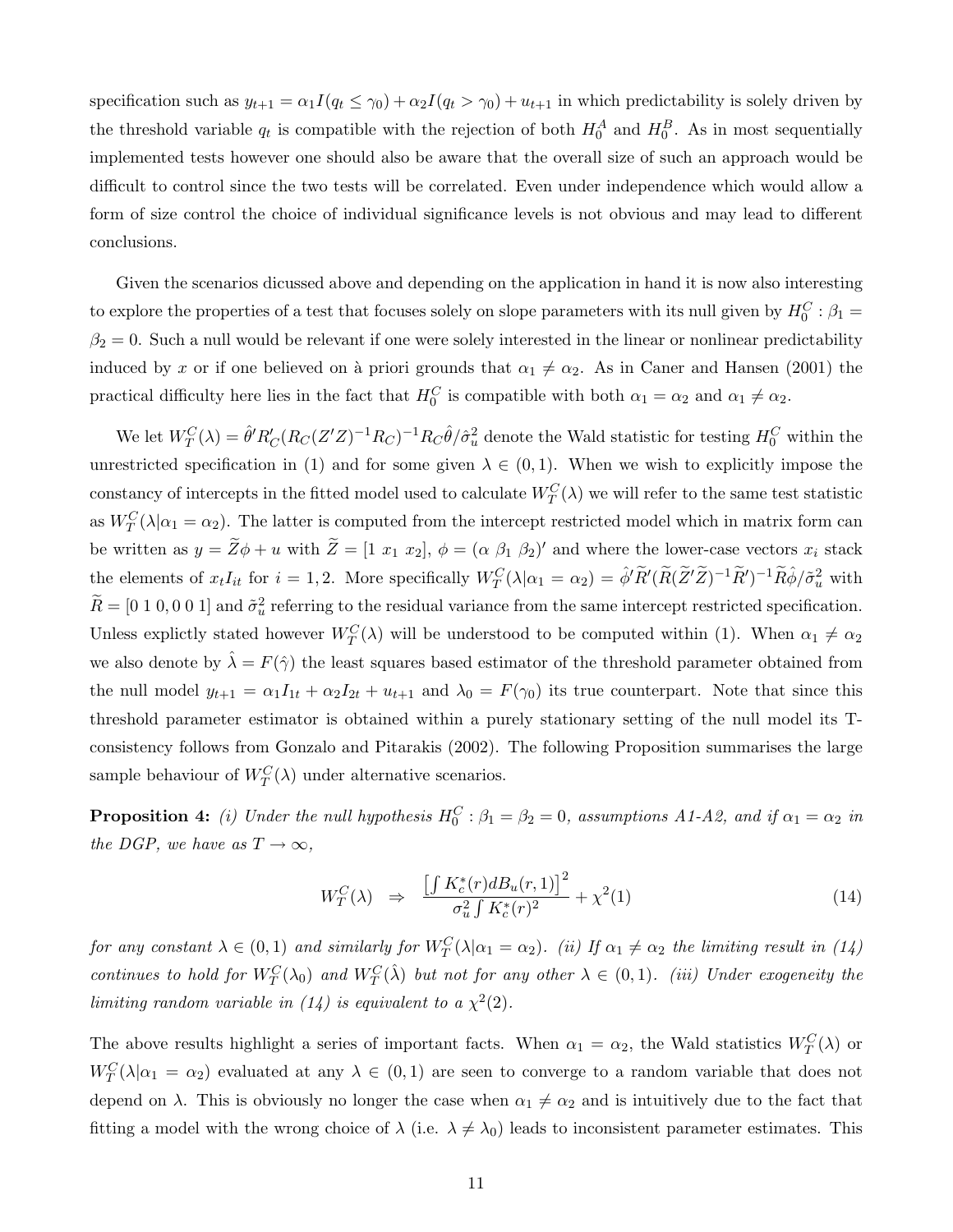is why  $W_T^C(\lambda)$  needs to be evaluated at  $\hat{\lambda}$  or  $\lambda_0$  when  $\alpha_1 \neq \alpha_2$ .

One practical and well known limitation of (14) comes from its first component which depends on the noncentrality parameter  $c$  in addition to other endogeneity induced nuisance parameters. As pointed out in Proposition 4(iii) however imposing exogeneity leads to the interesting and unusual outcome of a simple nuisance parameter free standard distributional result. Thus if we are willing to entertain an exogeneity assumption our result in Proposition 4 offers a simple and trivial way of conducting inferences on the  $\beta's$ .

Naturally and analogously to the framework of Caner and Hansen (2001) our result in Proposition 4(i) crucially depends on the knowledge that  $\alpha_1 = \alpha_2$  while the use of  $W_T^C(\lambda_0)$  or  $W_T^C(\hat{\lambda})$  presume knowledge that  $\alpha_1 \neq \alpha_2$  so that  $\lambda_0$  becomes a meaningful quantity. If  $\alpha_1 \neq \alpha_2$  with the switch occurring at some  $\lambda_0$ , it is straightforward to show that both  $W^C_T(\lambda|\alpha_1=\alpha_2)$  and  $W^C_T(\lambda)$  will be diverging to infinity with T. In the former case this will be happening because the test is evaluated at some  $\lambda \neq \lambda_0$  in addition to the fact that the fitted model ignores the shifting intercepts while in the case of  $W_T^C(\lambda)$  this will be happening solely because  $\lambda \neq \lambda_0$ . Naturally, if the ad-hoc choice of  $\lambda$  happens to fall close to  $\lambda_0$  the use of  $W_T^C(\lambda)$  may lead to more moderate distortions when  $\alpha_1 \neq \alpha_2$  while continuing to be correct in the event that  $\alpha_1 = \alpha_2$ . For purely practical reasons therefore it may be preferable to base inferences on  $W_T^C(\lambda)$  instead of  $W_T^C(\lambda|\alpha_1=\alpha_2)$  even if we believe  $\alpha_1=\alpha_2$  to be the more likely scenario.

For the purpose of making our result in Proposition  $4(iii)$  operational even under endogeneity it is again useful to note that  $W_T^C(\lambda) \approx W_T(\beta = 0, \lambda) + W_T(\beta_1 = \beta_2, \lambda)$  with  $W_T(\beta = 0, \lambda)$  denoting the Wald statistic for testing  $\beta = 0$  in  $y_{t+1} = \alpha_1 I_{1t}(\lambda) + \alpha_2 I_{2t}(\lambda) + \beta x_t + u_{t+1}$  for a given  $\lambda \in (0,1)$  and  $W_T(\beta_1 =$  $(\beta_2, \lambda)$  the Wald statistic for testing  $H_0 : \beta_1 = \beta_2$  in model (1). More formally, letting  $Z_1 = [I_1 I_2 x]$ ,  $\psi_1 = (\alpha_1 \ \alpha_2 \ \beta)'$  and  $R_1 = [0 \ 0 \ 1]$  we have  $W_T(\beta = 0, \lambda) = \hat{\psi}'_1 R'_1 [R_1 (Z'_1 Z_1)^{-1} R'_1]^{-1} R_1 \hat{\psi}_1 / \hat{\sigma}_1^2$  where  $\hat{\sigma}_1^2$ is the residual variance from  $y = Z_1 \psi_1 + u$ , and using our notation surrounding (1),  $W_T(\beta_1 = \beta_2, \lambda) =$  $\hat{\theta}'R_2'[R_2(Z'Z)^{-1}R_2']^{-1}R_2\hat{\theta}/\hat{\sigma}_u^2$  for  $R_2=[0 \; 1 \; 0 \; -1]$ . Naturally, if one wishes to maintain the assumption that  $\alpha_1 = \alpha_2$  we could also focus on  $W_T^C(\lambda|\alpha_1 = \alpha_2) \approx W_T(\beta = 0|\alpha_1 = \alpha_2) + W_T(\beta_1 = \beta_2, \lambda|\alpha_1 = \alpha_2)$ with these two components being evaluated on models with fixed intercepts (i.e.  $y_{t+1} = \alpha + \beta x_t + u_{t+1}$ for  $W_T(\beta = 0|\alpha_1 = \alpha_2)$  and  $y_{t+1} = \alpha + \beta_1 x_t I_{1t} + \beta_2 x_t I_{2t} + u_{t+1}$  for  $W_T(\beta_1 = \beta_2, \lambda|\alpha_1 = \alpha_2)$ . With  $\widetilde{Z}$  defined as earlier,  $W_T(\beta_1 = \beta_2, \lambda | \alpha_1 = \alpha_2) = \hat{\phi}' R_3'[R_3(\widetilde{Z}'\widetilde{Z})^{-1}R_3']^{-1}R_3\hat{\phi}/\tilde{\sigma}_u^2$  for  $R_3 = [0 \ 1 \ -1]$  while  $W_T(\beta = 0|\alpha_1 = \alpha_2)$  is as in (9). Note that the above decompositions are valid asymptotically due to the omission of scaling factors adjacent to  $W_T(\beta = 0, \lambda)$  that converge to 1 in probability under the null hypothesis (i.e.  $\hat{\sigma}_1^2/\hat{\sigma}_u^2 \stackrel{p}{\rightarrow} 1$  and  $\hat{\sigma}_{lin}^2/\tilde{\sigma}_u^2 \stackrel{p}{\rightarrow} 1$ ).

Given the above decompositions it is now possible to modify  $W^C_T(\lambda)$  (and similarly for  $W^C_T(\lambda|\alpha_1=\alpha_2)$ ) along exactly the same lines as our treatment of  $W_T^B(\lambda)$  via the IVX based modification applied to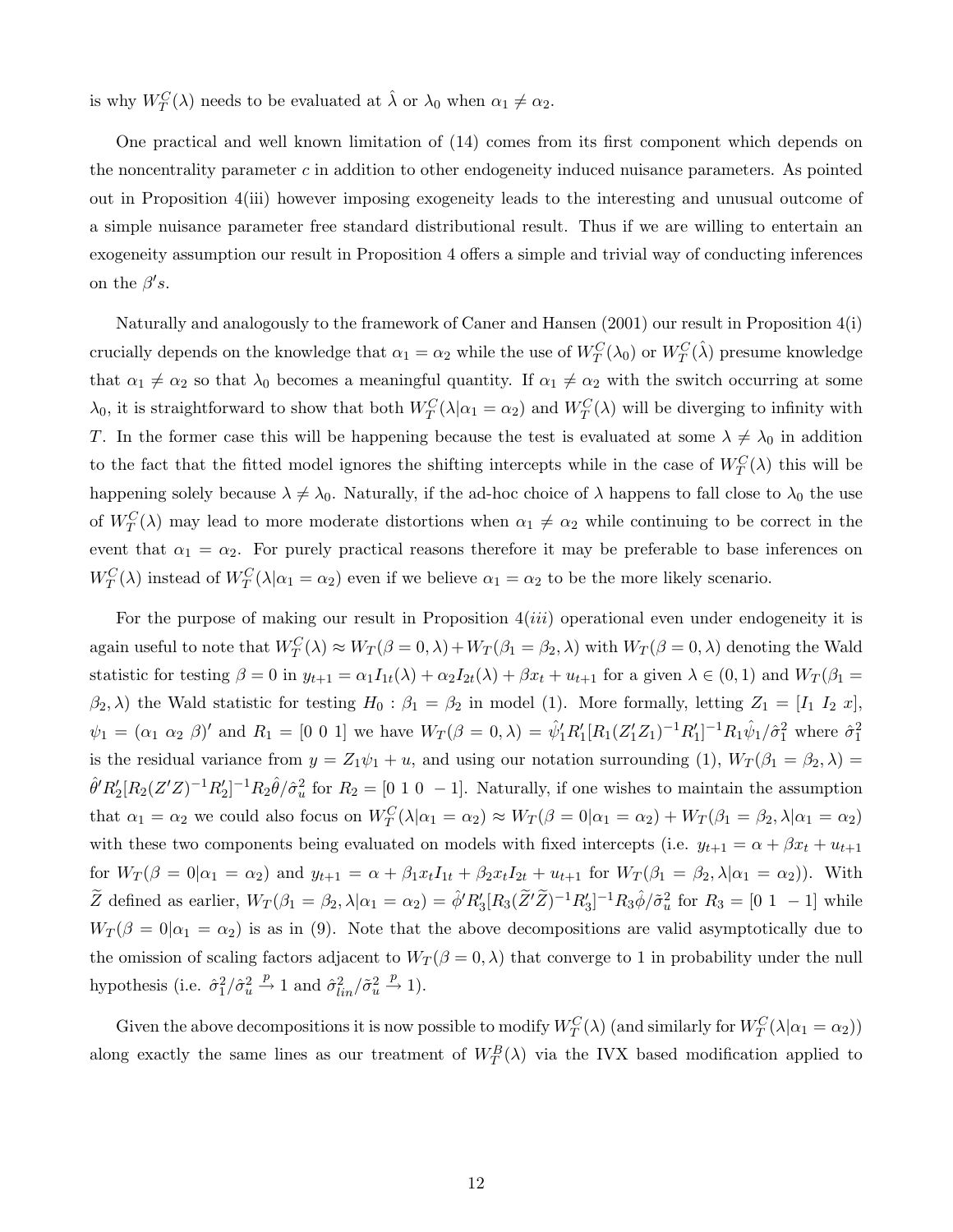$W_T(\beta = 0, \lambda)$  (or  $W_T(\beta = 0 | \alpha_1 = \alpha_2)$ ) when applicable). Specifically, we let

$$
W_T^{C,ivx}(\lambda) = W_T^{ivx}(\beta = 0, \lambda) + W_T(\beta_1 = \beta_2, \lambda)
$$
  

$$
W_T^{C,ivx}(\lambda|\alpha_1 = \alpha_2) = W_T^{ivx}(\beta = 0|\alpha_1 = \alpha_2) + W_T(\beta_1 = \beta_2, \lambda|\alpha_1 = \alpha_2)
$$
 (15)

where  $W_T^{ivx}(\beta = 0|\alpha_1 = \alpha_2)$  is as in (11) while  $W_T^{ivx}(\beta = 0,\lambda)$  is the IVX based Wald statistic for testing  $H_0: \beta = 0$  in  $y = Z_1 \psi_1 + u$ . More specifically, letting  $\tilde{z}$  refer to the IVX vector that stacks the  $\tilde{z}'_t$ s this latter Wald statistic is constructed instrumenting  $Z_1 = (I_1 I_2 x)$  with  $Z_1 = (I_1 I_2 \tilde{z})$  so that  $\overline{\psi}_{1,ivx} = (\overline{Z}'_1 Z_1)^{-1} \overline{Z}'_1 y$  and  $W_T(\beta = 0, \lambda)$  is then constructed in a manner identical to equation (25) in PM09.

The purpose of this IVX based step is to ensure that the new limit corresponding to the first component in the right hand side of (14) is  $\chi^2(1)$  and thus no longer depending on the noncentrality parameter c and other endogeneity induced parameters. Due to its independence from the second  $\chi^2(1)$  component which arises as the limit of  $W_T(\beta_1 = \beta_2, \lambda)$  or  $W_T(\beta_1 = \beta_2, \lambda | \alpha_1 = \alpha_2)$  (see the proof of Proposition 4(iii)) we also have the useful outcome that  $W_T^{C,ivx}$  $T^{C,ivx}(\lambda) \Rightarrow \chi^2(2)$  for some  $\lambda \in (0,1)$  when  $\alpha_1 = \alpha_2$  in addition to  $W_T^{C,ivx}$  $T^{C,ivx}(\hat{\lambda}) \Rightarrow \chi^2(2)$  and  $W^{C,ivx}_T$  $T^{C,ivx}(\lambda_0) \Rightarrow \chi^2(2)$  when  $\alpha_1 \neq \alpha_2$ . Our simulation based results presented below document a remarkably accurate match of the finite sample quantiles of  $W_T^{C,ivx}$  $T^{C,ivx}(\lambda)$  and  $W^{C,ivx}_T$  $T^{C,ivx}(\hat\lambda)$ with those of the  $\chi^2(2)$  (see Table 7).

Although the above might suggest a unified way of testing  $H_0^C$ :  $\beta_1 = \beta_2 = 0$  regardless of whether  $\alpha_1 = \alpha_2$  or  $\alpha_1 \neq \alpha_2$  this is not so due to the treatment of  $\lambda$  in the construction of  $W_T^{C,ivx}$  $T^{C, vvx}(\lambda)$ . When  $\alpha_1 = \alpha_2$  and as in Proposition 4 above the test statistic can be evaluated at any constant  $\lambda \in (0,1)$ . This is no longer true however if  $\alpha_1 \neq \alpha_2$  with the switch occurring at  $\lambda_0$ . In this latter case we have  $W^{C,ivx}_T$  $T_T^{C,ivx}(\hat{\lambda}) \Rightarrow \chi^2(2)$  and obviously  $W_T^{C,ivx}$  $T^{C,ivx}(\lambda_0) \Rightarrow \chi^2(2)$ . When  $\alpha_1 \neq \alpha_2$  evaluating  $W_T^{C,ivx}$  $T^{C, vvx}(.)$  at some  $\lambda \neq \lambda_0$  would lead to wrong inferences and similarly when  $\alpha_1 = \alpha_2$ , evaluating the same test statistic at  $\hat{\lambda}$  would be misleading since  $\hat{\lambda}$  is not a well defined quantity when  $\alpha_1 = \alpha_2$ . Indeed under  $\alpha_1 = \alpha_2$ ,  $\hat{\lambda}$ does not converge in probability to a constant and the consequences of this on the bahaviour of the test statistic are unclear.

#### 4 Finite Sample Analysis

# **4.1** Testing  $H_0^A: \alpha_1 = \alpha_2, \beta_1 = \beta_2$

Having established the limiting properties of the SupWald statistic for testing  $H_0^A$  our next goal is to illustrate the finite sample adequacy of our asymptotic approximation and empirically illustrate our theoretical findings. It will also be important to highlight the equivalence of the limiting results obtained in Proposition 1 to the Brownian Bridge type of limit documented in Andrews (1993) and for which Hansen (1997) obtained p-value approximations and Estrella (2003) exact p-values. Naturally, this allows us to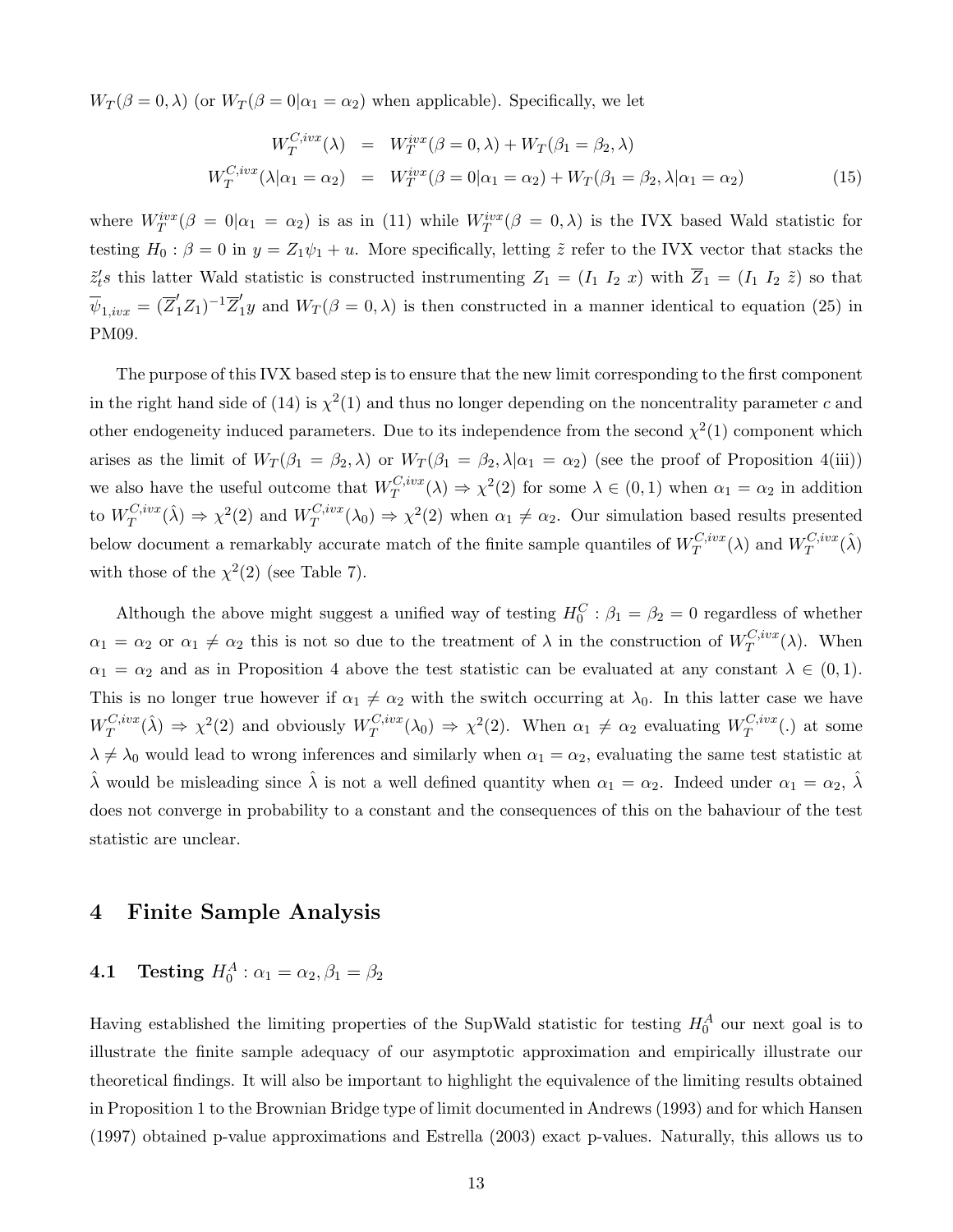evaluate the size properties of our tests as well.

Our data generating process (DGP) under  $H_0^A$  is given by the following set of equations

$$
y_t = \alpha + \beta x_{t-1} + u_t
$$
  
\n
$$
x_t = \left(1 - \frac{c}{T}\right) x_{t-1} + v_t
$$
  
\n
$$
v_t = \rho v_{t-1} + e_t,
$$
\n(16)

with  $u_t$  and  $e_t$  both  $NID(0, 1)$  while the fitted model is given by (1) with  $q_t$  assumed to follow the AR(1) process  $q_t = \phi q_{t-1} + u_{qt}$  with  $u_{qt} = NID(0, 1)$ . Regarding the covariance structure of the random disturbances, letting  $z_t = (u_t, e_t, u_{qt})'$  and  $\Sigma_z = E[z_t z_t']$ , we use

$$
\boldsymbol{\Sigma}_{z} = \left(\begin{array}{ccc} 1 & \sigma_{ue} & \sigma_{uu_q} \\ \sigma_{ue} & 1 & \sigma_{eu_q} \\ \sigma_{uu_q} & \sigma_{eu_q} & 1 \end{array}\right)
$$

which allows for a sufficiently general covariance structure while imposing unit variances. Note also that our chosen covariance matrix parameterisation allows the threshold variable to be contemporaneously correlated with the shocks to  $y_t$ . All our  $H_0^A$  based size experiments use  $N = 5000$  replications and set  ${\alpha, \beta, \rho, \phi} = {0.01, 0.10, 0.40, 0.50}$  throughout. Since our initial motivation is to explore the theoretically documented robustness of the limiting distribution of  $SupWald^A$  to the presence or absence of endogeneity, we consider the two scenarios given by

$$
DGP_1 : \{ \sigma_{ue}, \sigma_{uu_q}, \sigma_{eu_q} \} = \{-0.5, 0.3, 0.4 \}
$$
  

$$
DGP_2 : \{ \sigma_{ue}, \sigma_{uu_q}, \sigma_{eu_q} \} = \{0.0, 0.0, 0.0\}.
$$

The implementation of all our Sup based tests assume 10% trimming at each end of the sample.

Table 1 below presents some key quantiles of the  $SupWald^A$  distribution (see Proposition 1) simulated using moderately small sample sizes and compares them with their asymptotic counterparts. Results are displayed solely for the  $DGP_1$  covariance structure since the corresponding figures for  $DGP_2$  were almost identical.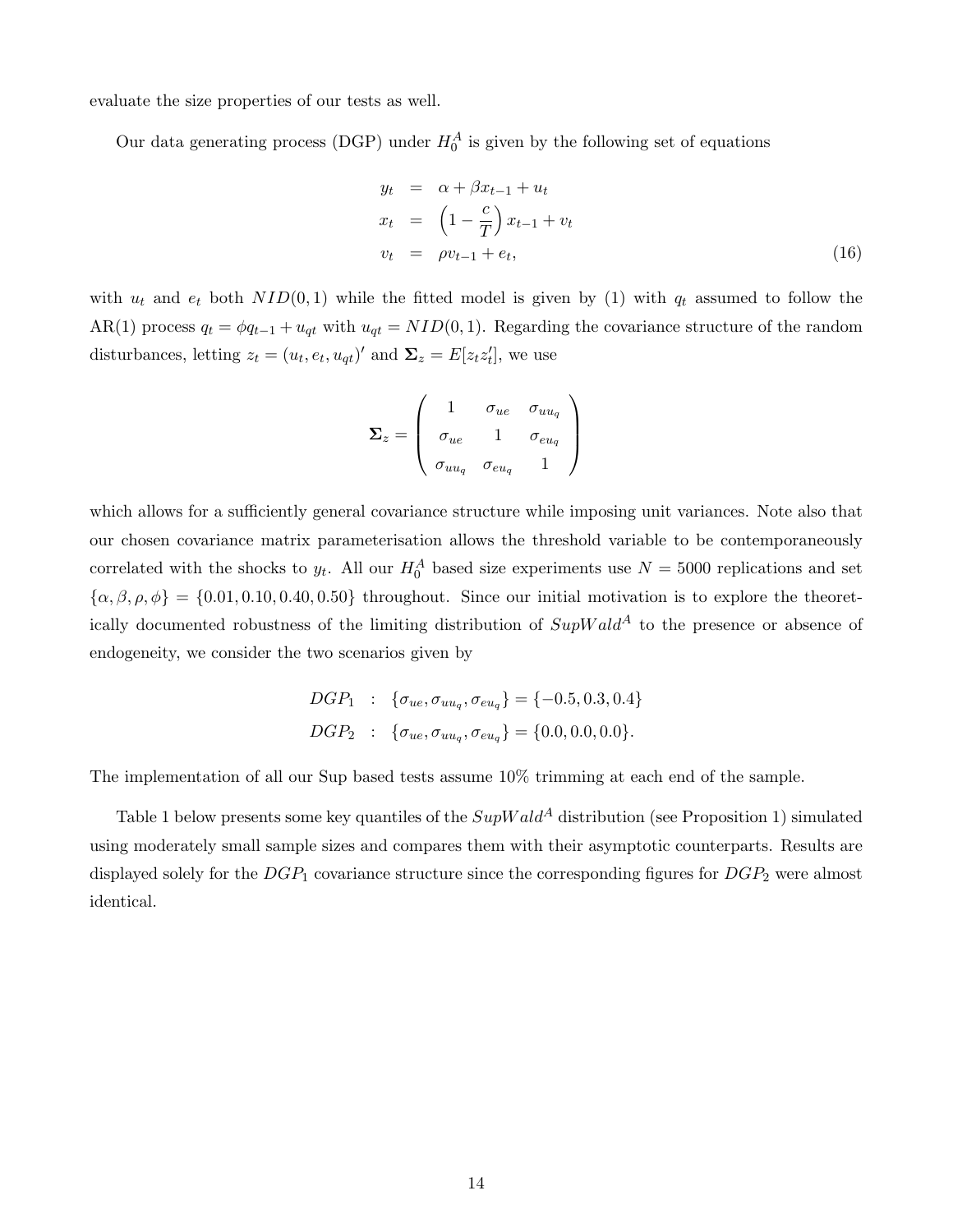|          |       |       | $DGP_1, T = 200$ |                                                     |       | $\infty$    |       |       |       |
|----------|-------|-------|------------------|-----------------------------------------------------|-------|-------------|-------|-------|-------|
|          |       |       |                  | $c=1$ $c=5$ $c=10$ $c=20$ $c=1$ $c=5$ $c=10$ $c=20$ |       |             |       |       |       |
| $2.5\%$  | 2.18  | 2.21  | 2.21             | 2.19                                                | 2.31  | 2.24        | 2.24  | 2.27  | 2.41  |
| 5.0%     | 2.53  | 2.52  | 2.57             | 2.50                                                | 2.65  | 2.63        | 2.62  | 2.63  | 2.75  |
| $10.0\%$ | 3.01  | 3.07  | 2.99             | 2.99                                                | 3.13  | 3.10        | 3.11  | 3.12  | 3.27  |
| $90.0\%$ | 10.20 | 10.46 | 10.48            | 10.39                                               | 10.28 | 10.23       | 10.20 | 10.30 | 10.46 |
| $95.0\%$ | 12.07 | 12.03 | 12.13            | 12.19                                               | 11.85 | 12.05       | 12.11 | 12.08 | 12.17 |
| 97.5%    | 13.82 | 13.76 | 13.85            | 13.84                                               |       | 13.74 13.57 | 13.91 | 13.64 | 13.71 |

Table 1: Critical Values of  $SupWald^A$ 

Looking across the different values of  $c$  as well as the different quantiles we note an excellent adequacy of the T=200 and T=400 based finite sample distributions to the asymptotic counterpart tabulated in Andrews (1993) and Estrella (2003). This also confirms our results in Proposition 1 and provides empirical support for the fact that inferences are robust to the magnitude of c. Note that with  $T=200$  the values of  $(1 - c/T)$  corresponding to our choices of c in Table 1 are 0.995, 0.975, 0.950 and 0.800 respectively. Thus the quantiles of the simulated distribution appear to be highly robust to a wide range of persistence characteristics.

Naturally, the fact that our finite sample quantiles match closely their asymptotic counterparts even under T=200 is not sufficient to claim that the test has good size properties. For this purpose we have computed the empirical size of the  $SupWald^A$  based test making use of the *pvsup* routine of Hansen (1997). The latter is designed to provide approximate p-values for test statistics whose limiting distribution is as in (4). Results are presented in Table 2 below which concentrates solely on the  $DGP_1$ covariance structure.

Table 2: Size Properties of  $SupWald^A$ 

|        | $T=200$ |  |  | $T=400$ |  |  | $T=200, BOOT$ $T=400, BOOT$ |  |                                                                                                 |  |                                                 |       |
|--------|---------|--|--|---------|--|--|-----------------------------|--|-------------------------------------------------------------------------------------------------|--|-------------------------------------------------|-------|
|        |         |  |  |         |  |  |                             |  | $2.5\%$ $5.0\%$ $10\%$ $2.5\%$ $5.0\%$ $10\%$ $2.5\%$ $5.0\%$ $10.0\%$ $2.5\%$ $5.0\%$ $10.0\%$ |  |                                                 |       |
| $c=1$  |         |  |  |         |  |  |                             |  | 2.60 4.70 8.90 2.50 4.60 9.60 3.01 6.20 11.14 3.62 5.98 11.02                                   |  |                                                 |       |
| $c=5$  | 2.50    |  |  |         |  |  |                             |  | 4.90 $9.30$   2.40 $4.90$ $9.30$   2.98 $6.36$ 11.86   3.38 $6.08$                              |  |                                                 | 11.02 |
| $c=10$ | 2.80    |  |  |         |  |  |                             |  | 4.80 $9.20$   2.70 $5.10$ $9.30$   3.26 $6.42$ 12.00                                            |  | $\begin{array}{ c} 3.26 \quad 5.64 \end{array}$ | 10.66 |
| $c=20$ | 2.60    |  |  |         |  |  |                             |  | 4.80 $9.50 \mid 2.50$ $5.00$ $9.60 \mid 3.20$ $6.42$ $11.32 \mid 3.26$ $6.16$ $11.40$           |  |                                                 |       |

From the figures presented in the two left panels of Table 2 we again note the robustness of the empirical size estimates of  $SupWald^A$  to the magnitude of the noncentrality parameter. Overall the size estimates match their nominal counterparts quite accurately even under a moderately small sample size. It is also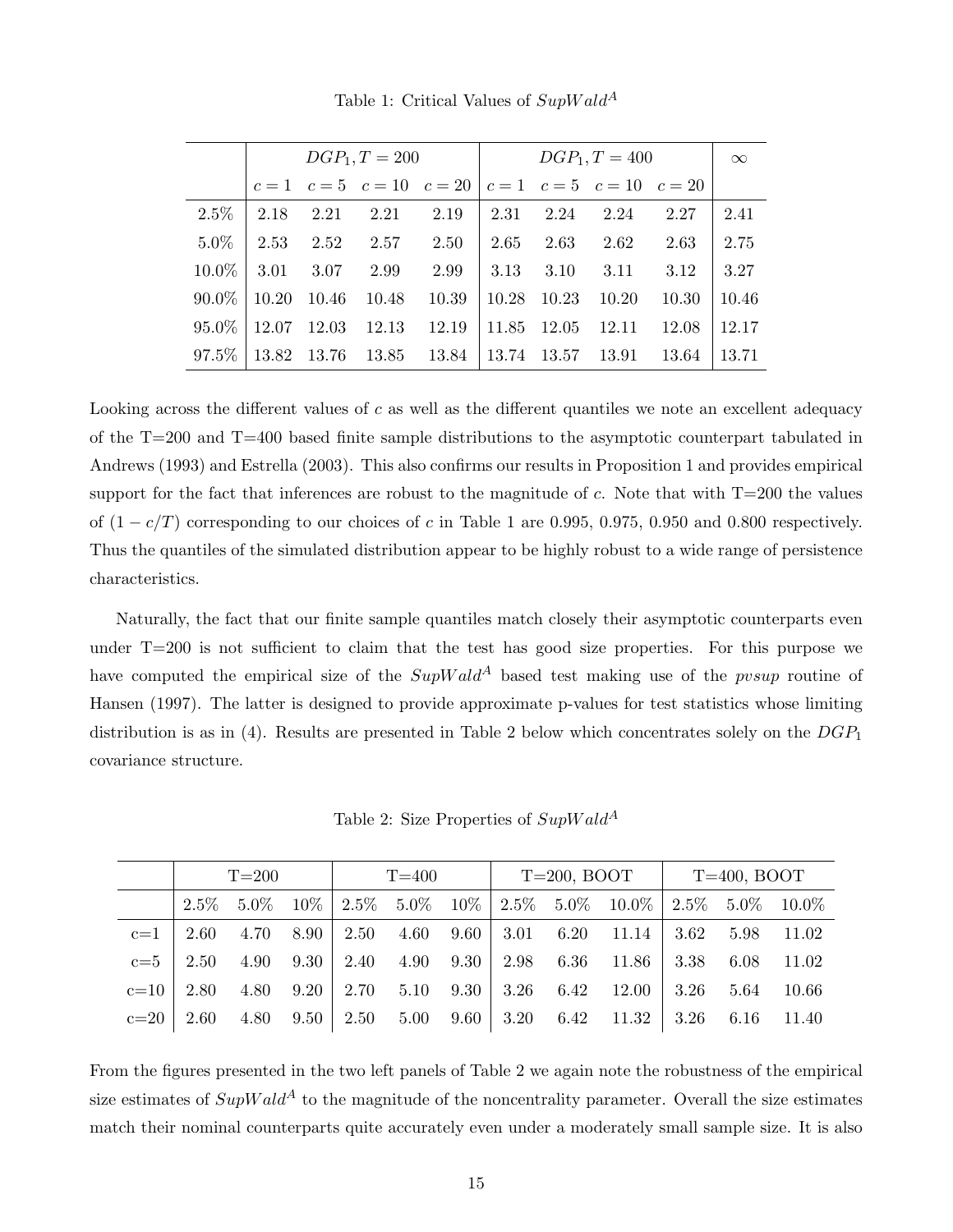interesting to compare the asymptotic approximation in  $(4)$  with that occuring when  $x_t$  is assumed to follow an AR(1) with  $|\rho| < 1$  rather than the local to unit root specification we have adopted in this paper. Naturally, under pure stationarity the results of Hansen (1996, 1999) apply and inferences can be conducted by simulating critical values from the asymptotic distribution that is the counterpart to (3) obtained under pure stationarity and following the approach outlined in the aforementioned papers. This latter approach is similar to an external bootstrap but should not be confused with the idea of obtaining critical values from a bootstrap distribution. The obvious question we are next interested in documenting is which approximation works better when  $x_t$  is a highly persistent process? For this purpose the two right hand panels of Table 2 above also present the corresponding empirical size estimates obtained using the asymptotic approximation and its external bootstrap style implementation developed in Hansen (1996, 1999) and justified by the multiplier central limit theorem (see Van der Vaart and Wellner (1996)). Although our comparison involves solely the size properties of the test and should therefore be interpreted cautiously the above figures suggest that the nuisance parameter free Brownian Bridge based asymptotic approximation does a good job in matching empirical with nominal sizes when  $\rho$ is close to the unit root frontier. Proceeding using Hansen (1996)'s approach on the other hand suggests a mild oversizeness of the procedure which does not taper off as T is allowed to increase.

Before proceeding further, it is also important to document  $SupWald<sup>A</sup>$ 's ability to correctly detect the presence of threshold effects via a finite sample power analysis. Our goal here is not to develop a full theoretical and empirical power analysis of our test statistics which would bring us well beyond our scope but to instead give a snapshot of the ability of our test statistics to lead to a correct decision under a series of fixed departures from the null. All our power based DGPs use the same covariance structure as our size experiments and are based on the following configurations for  $\{\alpha_1, \alpha_2, \beta_1, \beta_2, \gamma\}$  in (1):  $DGP_1^A$  $\{-0.03, -0.03, 1.26, 1.20, 0\}, DGP<sub>2</sub><sup>A</sup> \{-0.03, 0.15, 1.26, 1.20, 0\}$  and  $DGP<sub>3</sub><sup>A</sup> \{-0.03, 0.25, 1.26, 1.26, 0\}$  thus covering both intercept only, slope only and joint intercept and slope shifts. In Table 3 below the figures represent correct decision frequencies evaluated as the number of times the pvalue of the test statistic leads to a rejection of the null using a 2.5% nominal level.

Table 3: Power Properties of  $SupWald^A$ 

|                                                                         | $c=1$ |  | $c=5$ | $c=10$ |  |
|-------------------------------------------------------------------------|-------|--|-------|--------|--|
| $T = 200$ 0.73 0.73 0.15 0.39 0.44 0.14 0.20 0.26 0.14                  |       |  |       |        |  |
| $T = 400$ 0.98 0.98 0.37 0.92 0.93 0.37 0.78 0.82 0.37                  |       |  |       |        |  |
| $T = 1000$   1.00 $1.00$ $0.88$   1.00 $1.00$ $0.89$   1.00 $1.00$ 0.86 |       |  |       |        |  |

We note from Table 3 that power converges towards one under all three parameter configurations albeit quite slowly when only intercepts are characterised by threshold effects. The test displays good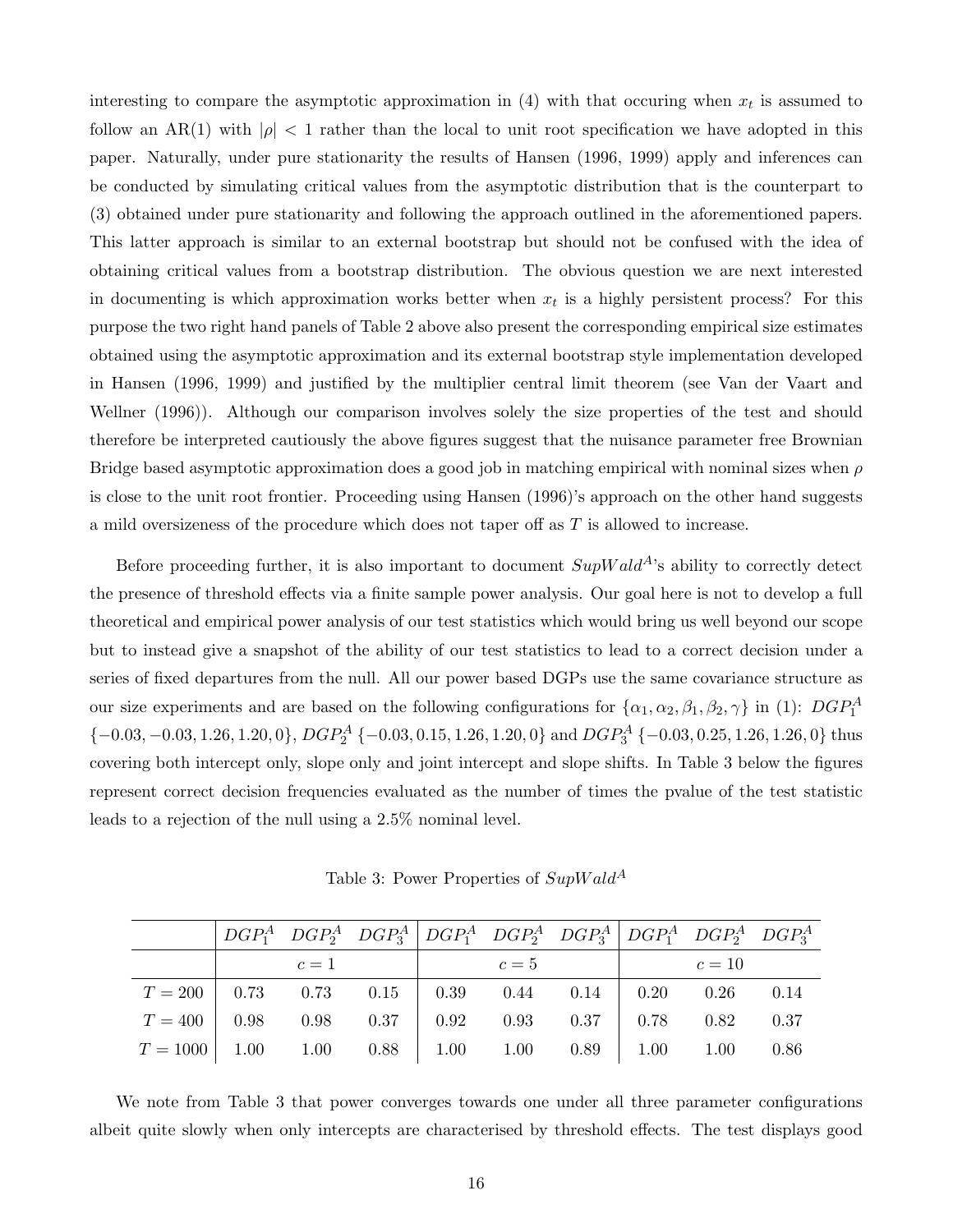finite sample power even under  $T = 200$  when the slopes are allowed to shift as in  $DGP_1^A$  and  $DGP_2^A$ . It is also interesting to note the negative influence of an increasing  $c$  on finite sample power under the DGPs with shifting slopes. As expected this effect vanishes asymptotically since even for  $T \geq 400$  the frequencies across the different magnitudes of  $c$  become very similar.

# **4.2** Testing  $H_0^B: \alpha_1 = \alpha_2, \beta_1 = \beta_2 = 0$

We next turn to the null hypothesis given by  $H_0^B: \alpha_1 = \alpha_2, \beta_1 = \beta_2 = 0$ . As documented in Proposition 2 we recall that the limiting distribution of the  $SupWald^B$  statistic is no longer free of nuisance parameters and does not take a familiar form when we operate under the set of assumptions characterising Proposition 1. However, one instance under which the limiting distribution of the  $SupWald^B$  statistic takes a simple form is when we impose the exogeneity assumption as when considering the covariance structure referred to as  $DGP_2$  above. Under this scenario the relevant limiting distribution is given by  $(6)$  and can be easily tabulated through standard simulation based methods.

For this purpose, Table 4 below presents some empirical quantiles obtained using  $T = 200$ ,  $T = 400$ and  $T = 800$  from the null DGP  $y_t = 0.01 + u_t$ . As can be inferred from (6) we note that the quantiles are unaffected by the chosen magnitude of c and appear sufficiently stable across the different sample sizes considered. Viewing the  $T = 800$  based results as approximating the asymptotic distribution for instance the quantiles obtained under  $T = 200$  and  $T = 400$  match closely their asymptotic counterparts.

|                                              |         |  |                                  |  | $2.5\%$ 5\% 10\% 90\% 95\% 97.5\% |  |  |  |  |  |  |
|----------------------------------------------|---------|--|----------------------------------|--|-----------------------------------|--|--|--|--|--|--|
|                                              |         |  | $c=1$                            |  |                                   |  |  |  |  |  |  |
| $T = 200$                                    |         |  | 2.59 3.03 3.58 11.73 13.63 15.36 |  |                                   |  |  |  |  |  |  |
| $T = 400$                                    |         |  | 2.67 3.06 3.67 11.80 13.69 15.41 |  |                                   |  |  |  |  |  |  |
| $T = 800$   2.67 3.15 3.78 11.71 13.42 15.35 |         |  |                                  |  |                                   |  |  |  |  |  |  |
|                                              | $c = 5$ |  |                                  |  |                                   |  |  |  |  |  |  |
| $T = 200$                                    |         |  | 2.56 3.02 3.64 11.63 13.69       |  | 15.46                             |  |  |  |  |  |  |
| $T = 400$                                    |         |  | 2.65 3.06 3.69 11.97 13.79 15.85 |  |                                   |  |  |  |  |  |  |
| $T = 800$   2.71 3.15 3.73 11.55 13.42 15.14 |         |  |                                  |  |                                   |  |  |  |  |  |  |

Table 4. Critical Values of  $SupWald^B$  under Exogeneity

We next turn to the more general scenario in which one wishes to test  $H_0^B$  within a specification that allows for endogeneity. Taking our null DGP as  $y_t = 0.01 + u_t$  and the covariance structure referred to as  $DGP_1$  it is clear from Proposition 2 that using the critical values from Table 4 will lead to misleading results. This is indeed confirmed empirically with size estimates for  $SupWald^B$  lying about two percentage points above their nominal counterparts (see Table 5 below). Using our IVX based test statistic in (11)- (12) however ensures that the above critical values remain valid even under the presence of endogeneity.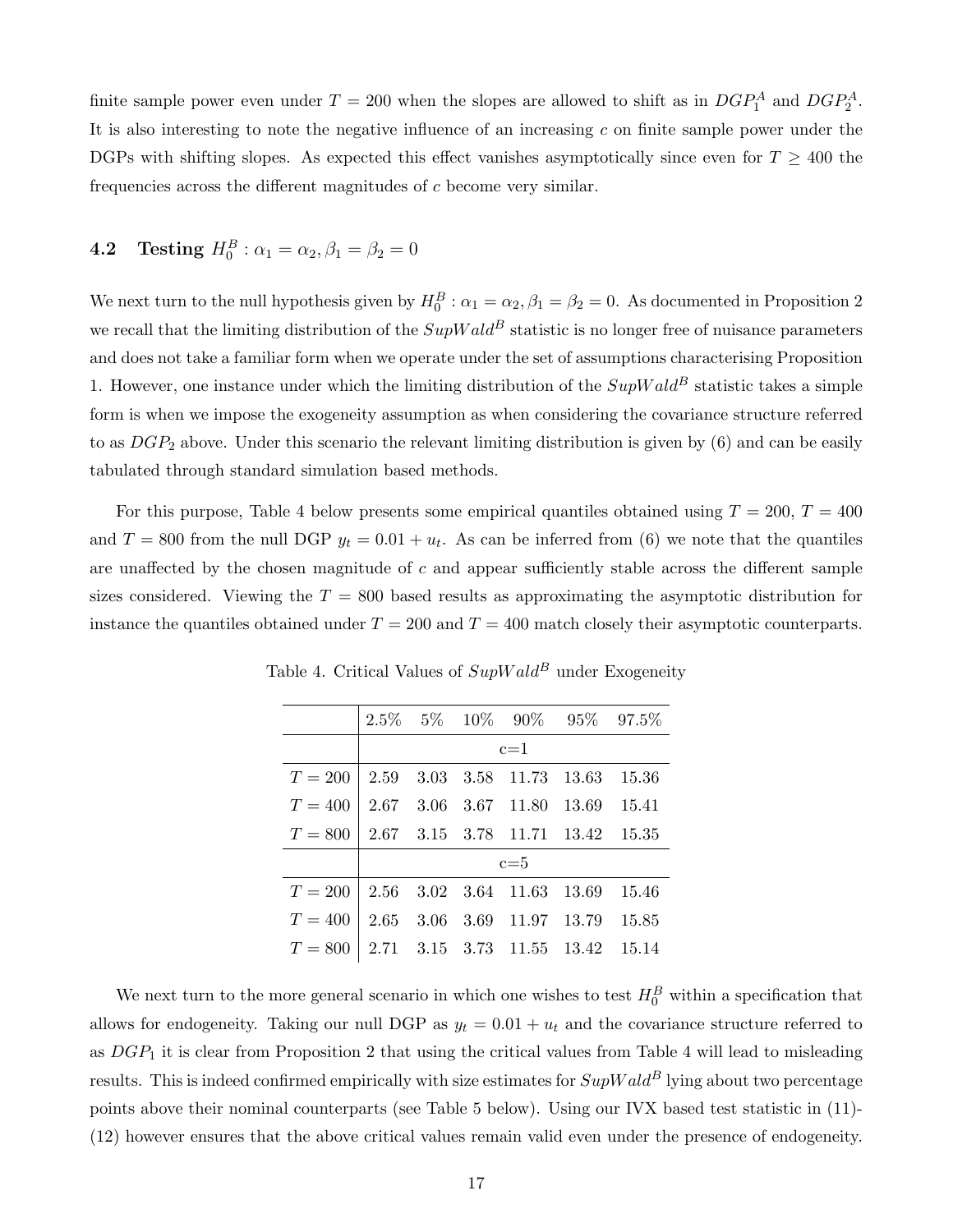Results for this experiment are also presented in Table 5 below. Table 5 also aims to highlight the influence of the choice of the  $\delta$  parameter in the construction of the IVX variable (see (10)) on the size properties of the test.

|                 | $2.5\%$ | $5.0\%$ | 10.0% | $2.5\%$ | $5.0\%$ | 10.0% | $2.5\%$ | $5\%$  | 10%   |
|-----------------|---------|---------|-------|---------|---------|-------|---------|--------|-------|
| $T = 200$       |         | $c=1$   |       |         | $c=5$   |       |         | $c=10$ |       |
| $\delta = 0.70$ | 2.80    | 5.12    | 10.26 | 2.48    | 5.02    | 10.40 | 2.62    | 5.00   | 10.34 |
| $\delta = 0.80$ | 2.84    | 5.60    | 10.38 | 2.52    | 5.08    | 10.78 | 2.70    | 5.10   | 10.40 |
| $\delta = 0.90$ | 3.04    | 5.48    | 10.68 | 2.70    | 5.20    | 10.86 | 2.76    | 5.32   | 10.56 |
| $SupWald^B$     | 3.54    | 6.36    | 12.28 | 3.06    | 5.94    | 11.52 | 2.98    | 5.72   | 11.14 |
| $T=400$         |         | $c=1$   |       |         | $c=5$   |       |         | $c=10$ |       |
| $\delta = 0.70$ | 3.02    | 5.66    | 11.06 | 3.00    | 5.36    | 10.60 | 2.74    | 5.32   | 10.14 |
| $\delta = 0.80$ | 3.14    | 5.92    | 11.46 | 3.14    | 5.36    | 10.94 | 2.82    | 5.44   | 10.32 |
| $\delta = 0.90$ | 3.42    | 6.28    | 12.08 | 3.24    | 5.52    | 11.04 | 2.82    | 5.48   | 10.52 |
| $SupWald^B$     | 4.28    | 7.30    | 13.20 | 3.46    | 6.22    | 11.46 | 3.08    | 5.66   | 11.08 |
| $T = 1000$      |         | $c=1$   |       |         | $c=5$   |       | $c=10$  |        |       |
| $\delta = 0.70$ | 2.74    | 5.14    | 10.24 | 2.62    | 4.96    | 10.22 | 2.50    | 4.72   | 10.18 |
| $\delta = 0.80$ | 2.96    | 5.68    | 10.74 | 2.64    | 5.40    | 10.12 | 2.66    | 4.74   | 10.62 |
| $\delta = 0.90$ | 3.30    | 5.90    | 11.50 | 2.92    | 5.42    | 10.06 | 2.64    | 4.96   | 10.44 |
| $SupWald^B$     | 4.00    | 6.52    | 13.18 | 3.22    | 5.72    | 10.74 | 2.74    | 5.16   | 10.74 |

Table 5: Size Properties of  $SupWald^{B,ivx}$  and  $SupWald^B$  under Endogeneity

Overall, we note an excellent match of the empirical sizes with their nominal counterparts. As  $\delta$  increases towards one, it is possible to note a very slight deterioration in the size properties of  $SupWald^{B,ivx}$  with empirical sizes mildly exceeding their nominal counterparts. Looking also at the power figures presented in Table 6 below it is clear that as  $\delta \to 1$  there is a very mild size power tradeoff that kicks in. This is perhaps not surprising since as  $\delta \to 1$  the instrumental variable starts behaving like the original nearly integrated regressor. Overall, choices of  $\delta$  in the 0.7-0.8 region appear to lead to very sensible results within our chosen simulations with almost unnoticeable variations in the corresponding size estimates. Even under  $\delta = 0.9$  and looking across all configurations we can reasonably argue that the resulting size properties are good to excellent. Finally, the rows labelled  $SupWald^B$  clearly highlight the unsuitability of this uncorrected test statistic whose limiting distribution is as in (5).

Next, we also considered the finite sample power properties of our  $SupWald^{B,ivx}$  statistic through a series of fixed departures from the null based on the following configurations for  $\{\alpha_1, \alpha_2, \beta_1, \beta_2, \gamma\}$ :  $DGP_1^B$  $\{0.01, 0.01, 0.05, 0.05, 0\}, \ DGP_2^B \{0.03, 0.25, 0.05, 0.05, 0\} \text{ and } DGP_3^B \{0.01, 0.25, 0, 0, 0\}.$  Results for this set of experiments are presented in Table 6 below.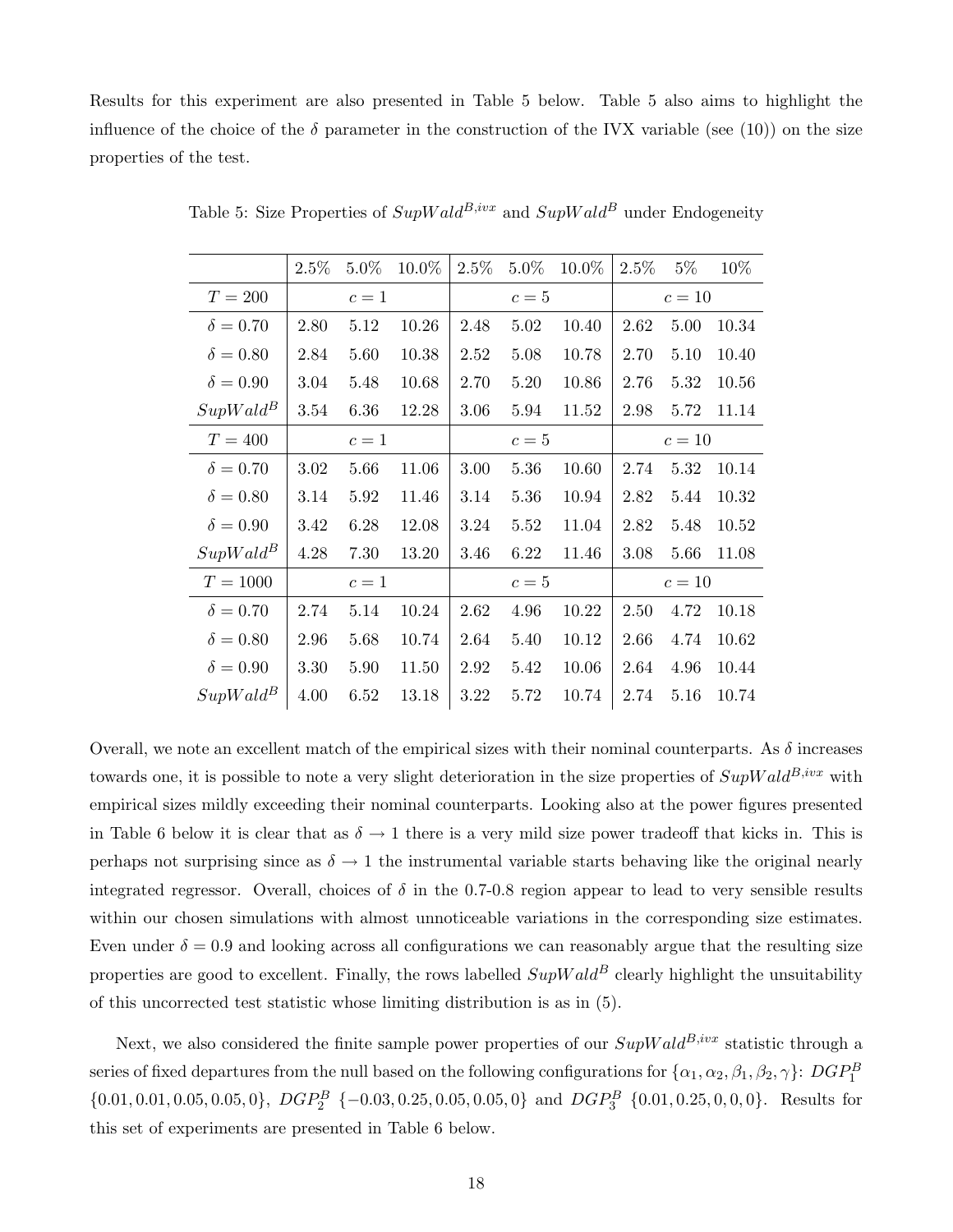|                 |      | $DGP_1^B$ |      |            | $DGP_2^B$ |      |            | $DGP_3^B$ |      |
|-----------------|------|-----------|------|------------|-----------|------|------------|-----------|------|
| $c=1,T$         | 200  | 400       | 1000 | 200        | 400       | 1000 | <b>200</b> | 400       | 1000 |
| $\delta = 0.70$ | 0.81 | 0.97      | 1.00 | 0.89       | 0.99      | 1.00 | 0.17       | 0.37      | 0.87 |
| $\delta = 0.80$ | 0.89 | 0.99      | 1.00 | 0.94       | 1.00      | 1.00 | 0.17       | 0.37      | 0.87 |
| $c=5,T$         | 200  | 400       | 1000 | <b>200</b> | 400       | 1000 | 200        | 400       | 1000 |
| $\delta = 0.70$ | 0.71 | 1.00      | 1.00 | 0.85       | 1.00      | 1.00 | 0.16       | 0.36      | 0.87 |
| $\delta = 0.80$ | 0.79 | 1.00      | 1.00 | 0.89       | 1.00      | 1.00 | 0.16       | 0.36      | 0.87 |
| $c=10,T$        | 200  | 400       | 1000 | <b>200</b> | 400       | 1000 | 200        | 400       | 1000 |
| $\delta = 0.70$ | 0.51 | 1.00      | 1.00 | 0.74       | 1.00      | 1.00 | 0.16       | 0.36      | 0.87 |
| $\delta = 0.80$ | 0.58 | 1.00      | 1.00 | 0.78       | 1.00      | 1.00 | 0.16       | 0.36      | 0.86 |

Table 6: Power Properties of  $SupWaldB<sup>ivx</sup>$ 

The above figures suggest that our modified  $SupWald^{B,ivx}$  statistic has good power properties under moderately large sample sizes. We again note that violating the null restriction that affects the slopes leads to substantially better power properties than scenarios where solely the intercepts violate the equality constraint.

# **4.3** Testing  $H_0^C: \beta_1 = \beta_2 = 0$

Our initial objective here is to document the accuracy of the  $\chi^2(2)$  approximation for our main IVX based test statistic  $W_T^{C,ivx}$  $T^{C,nvx}(\lambda)$  defined in (15) and designed to make our inferences robust to endogeneity and to the magnitude of c. When referring to the arguments of our Wald statistics in what follows we will make use of  $\gamma$  and  $\lambda = F(\gamma)$  interchangeably. We consider two DGPs having  $\alpha_1 = \alpha_2$  and  $\alpha_1 \neq \alpha_2$ respectively. In the first case  $W_T^{C,ivx}$  $T^{C, vxx}(\gamma)$  is evaluated at an ad-hoc choice of  $\gamma$  while in the second case we consider  $W_T^{C,ivx}$  $T^{C, vxx}(\hat{\gamma})$ . For our  $\alpha_1 = \alpha_2$  based experiments we also present the corresponding results for  $W^{C,ivx}_T$  $T^{C, vxx}(\gamma|\alpha_1 = \alpha_2)$ . All our experiments below use  $\delta = 0.7$  in the construction of the IVX variable and set  $c_z = 1$  in (10).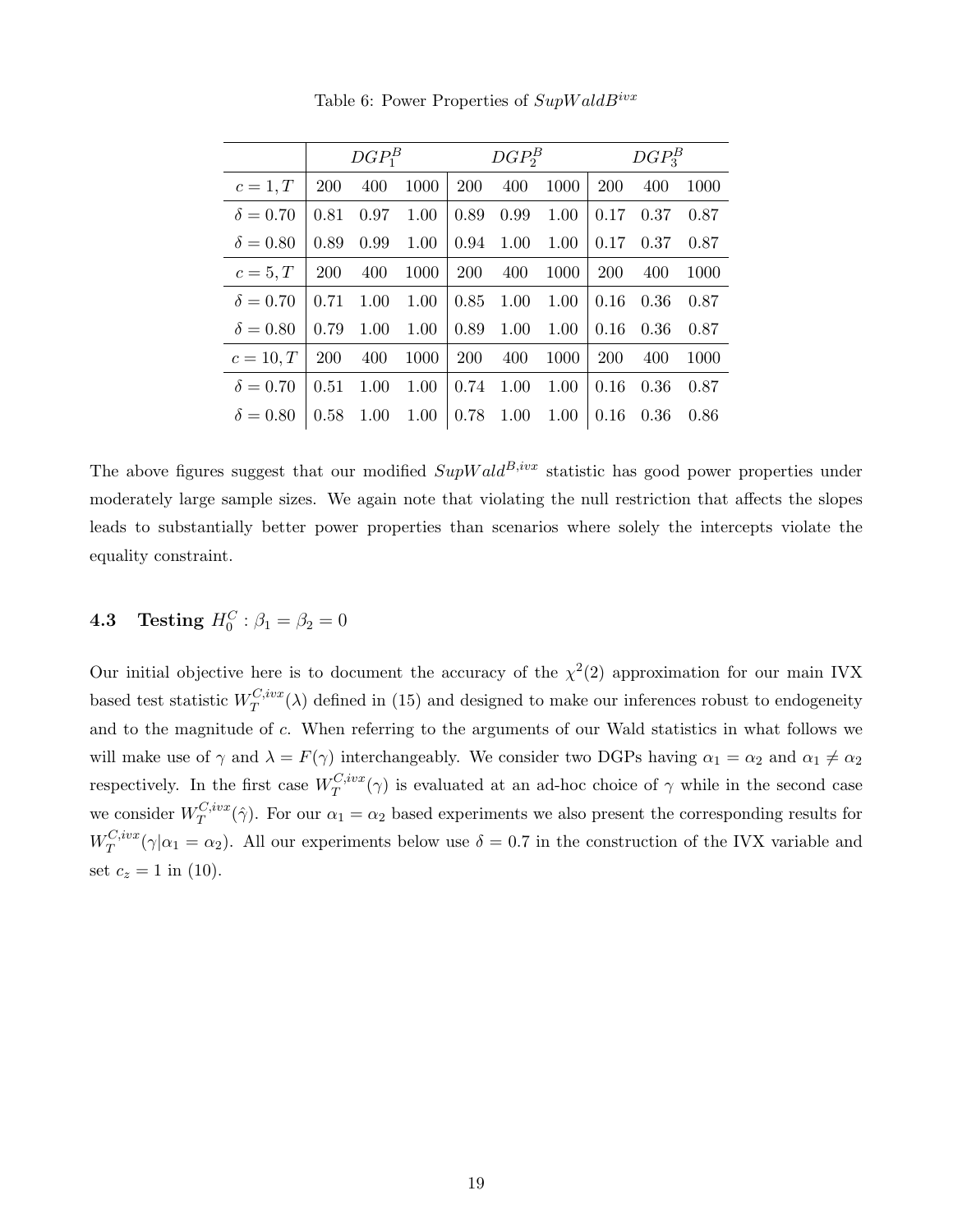|                                               | $2.5\%$ | $5.0\%$                                                   |       |                                 | $10.0\%$ 90.0\% 95.0\% | 97.5% |        |
|-----------------------------------------------|---------|-----------------------------------------------------------|-------|---------------------------------|------------------------|-------|--------|
| $\alpha_1 = \alpha_2$                         |         |                                                           |       | $DGP: y_{t+1} = 0.01 + u_{t+1}$ |                        |       |        |
| $W_T^{C,ivx}(\gamma=0 \alpha_1=\alpha_2)$     | 0.048   | 0.100                                                     | 0.210 | 4.657                           | 6.052                  | 7.308 | $c=1$  |
| $W_T^{C,ivx}(\gamma=0 \alpha_1=\alpha_2)$     | 0.049   | 0.100                                                     | 0.213 | 4.616                           | 6.018                  | 7.471 | $c=5$  |
| $W_T^{C,ivx}(\gamma = 0 \alpha_1 = \alpha_2)$ | 0.050   | 0.109                                                     | 0.211 | 4.650                           | 6.034                  | 7.359 | $c=10$ |
| $W_T^{C,ivx}(\gamma=0)$                       | 0.056   | 0.112                                                     | 0.223 | 4.768                           | 6.181                  | 7.433 | $c=1$  |
| $W_T^{C,ivx}(\gamma=0)$                       | 0.047   | 0.091                                                     | 0.200 | 4.680                           | 5.992                  | 7.291 | $c=5$  |
| $W_T^{C,ivx}(\gamma=0)$                       | 0.050   | 0.103                                                     | 0.209 | 4.599                           | 6.066                  | 7.369 | $c=10$ |
| $\alpha_1 \neq \alpha_2$                      |         | $DGP: y_{t+1} = -0.03I_{1t}(0) + 0.25I_{2t}(0) + u_{t+1}$ |       |                                 |                        |       |        |
| $W_T^{C,ivx}(\hat{\gamma})$                   | 0.055   | 0.113                                                     | 0.203 | 4.783                           | 6.172                  | 7.460 | $c=1$  |
| $W_T^{C,ivx}(\hat{\gamma})$                   | 0.055   | 0.106                                                     | 0.217 | 4.706                           | 6.132                  | 7.619 | $c=5$  |
| $W_T^{C,ivx}(\hat{\gamma})$                   | 0.056   | 0.111                                                     | 0.212 | 4.639                           | 6.222                  | 7.618 | $c=10$ |
| $\chi^2(2)$                                   | 0.051   | 0.103                                                     | 0.211 | 4.605                           | 5.991                  | 7.378 |        |
|                                               |         |                                                           |       |                                 |                        |       |        |

Table 7: Quantiles of  $W_T^{C,ivx}$  $T^{C,ivx}(\gamma)$  and  $W^{C,ivx}_T$  $T^{C,vvx}(\hat{\gamma})$  under Endogeneity (T=400)

Table 7 above highlights how good a job the IVX based transformation of our original Wald statistic is doing in matching the theoretical quantiles of the  $\chi^2(2)$  distribution even under a moderately large sample size such as  $T = 400$ . Under the constant intercepts scenario we also note that  $W_T^{C,ivx}$  $T^{C,vvx}(\gamma|\alpha_1=\alpha_2)$ leads to quantiles marginally closer to those of the  $\chi^2(2)$  when compared with  $W_T^{C,ivx}$  $T^{C,vxx}(\gamma)$ . This makes intuitive sense since when  $\alpha_1 = \alpha_2$ ,  $W_T^{C,ivx}$  $T^{C,vxx}(\gamma)$  implements the test within an unnecessarily overfitted model.

We next assess the finite sample properties of  $W_T^{C,ivx}$  $T^{C,vxx}(\gamma)$  through a series of size based experiments that distinguish across the two scenarios of interest on the intercepts using the same two DGPs as in Table 7. Results are presented in Table 8 below. Note that as in Table 7 above all our experiments make use of a DGP with endogeneity. We make use of  $W_T^{C,ivx}$  $T^{C,vxx}(\gamma)$  with an ad-hoc choice of  $\gamma$  for the DGP with  $\alpha_1 = \alpha_2$  while we use  $W_T^{C,ivx}$  $T^{C,vvx}(\hat{\gamma})$  for the DGP with  $\alpha_1 \neq \alpha_2$ .

Table 8: Size Properties of  $W_T^{C,ivx}$  $T^{C,ivx}(\gamma)$  and  $W^{C,ivx}_T$  $T^{C,vxx}(\hat{\gamma})$  under Endogeneity

|                                                                                     | $\alpha_1 = \alpha_2$ |                                             | $\alpha_1 \neq \alpha_2$ |  |  |
|-------------------------------------------------------------------------------------|-----------------------|---------------------------------------------|--------------------------|--|--|
| $W_T^{C,ivx}(\gamma=1)$ 2.5% 5.0% 10.0% $W_T^{C,ivx}(\hat{\gamma})$ 2.5% 5.0% 10.0% |                       |                                             |                          |  |  |
| $T = 200$   3.10 6.20 10.90   $T = 200$   2.60 5.10 10.50                           |                       |                                             |                          |  |  |
| $T=400$                                                                             |                       | $2.80$ 5.80 11.00 $T = 400$ 2.90 5.10 10.20 |                          |  |  |
| $T = 1000$ 2.50 5.10 10.40 $T = 1000$ 2.80 5.30 10.60                               |                       |                                             |                          |  |  |

Under  $\alpha_1 = \alpha_2$  our test statistic is evaluated at the ad-hoc choice of  $\gamma = 1$  and despite a mild oversizeness under T=200 we note a good overall match of empirical and nominal sizes. Note that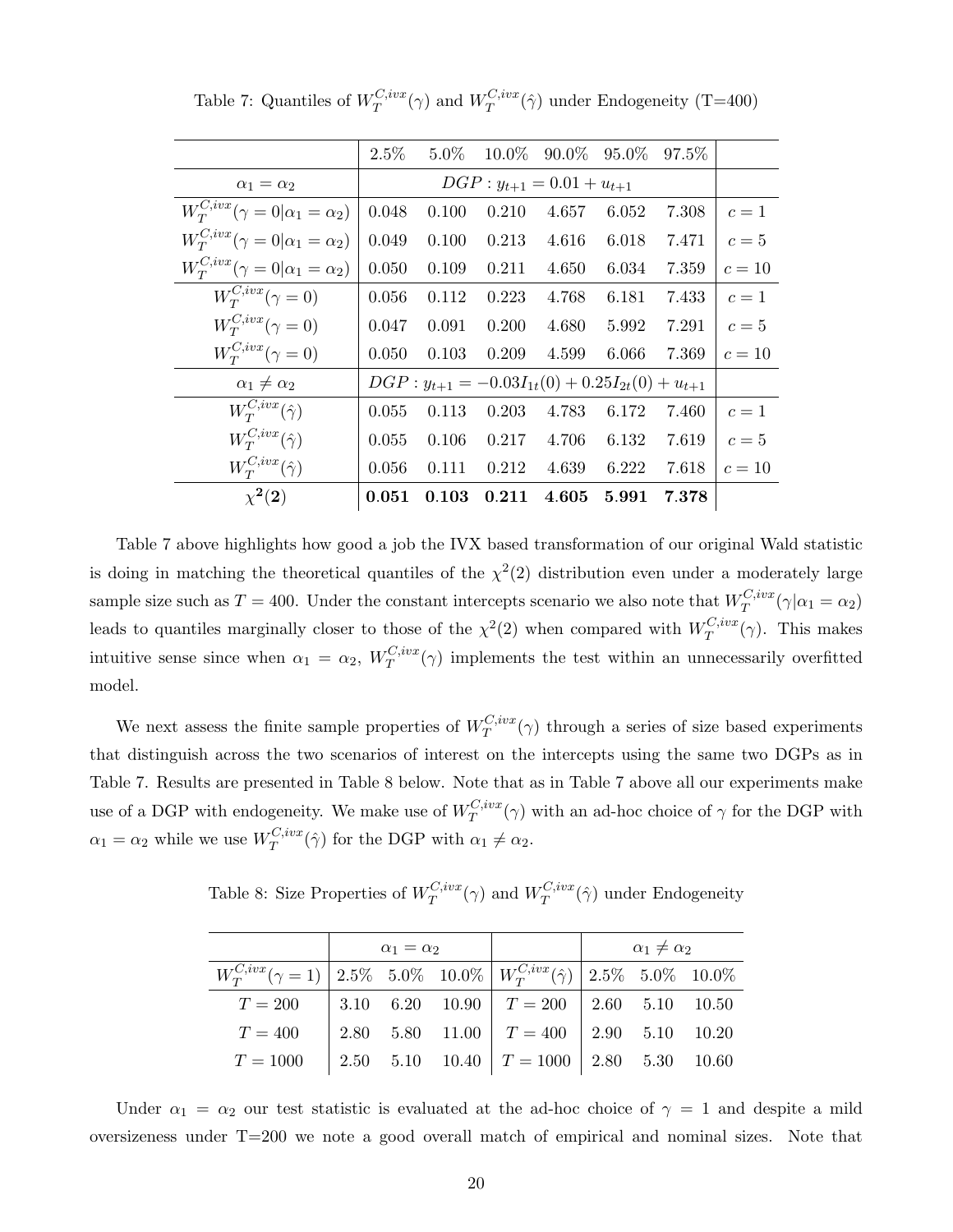$W^{C,ivx}_T$  $T^{C, vxx}(\gamma = 1)$  is evaluated on the fully unrestricted model (1) despite our knowledge of the DGP having  $\alpha_1 = \alpha_2$  (see our discussion following Proposition 4). Results across alternative magnitudes of  $\gamma$  were very similar and therefore omitted. Similar properties are also observed when  $\alpha_1 \neq \alpha_2$  with the test statistic evaluated at  $\hat{\gamma}$ .

#### 5 Regime Specific Predictability of Returns with Valuation Ratios

One of the most frequently explored specification in the financial economics literature has aimed to uncover the predictive power of valuation ratios such as Dividend Yields for future stock returns via significance tests implemented on simple linear regressions linking  $r_{t+1}$  to  $DY_t$ . The econometric complications that arise due to the presence of a persistent regressor together with endogeneity issues have generated a vast methodological literature aiming to improve inferences in such models commonly referred to as predictive regressions (e.g. Valkanov (2003), Lewellen (2004), Campbell and Yogo (2006), Jansson and Moreira (2006), Ang and Bekaert (2007) among numerous others).

Given the multitude of studies conducted over a variety of sample periods, methodologies, data definitions and frequencies it is difficult to extract a clear consensus on predictability. From the recent analysis of Campbell and Yogo (2006) there appears to be statistical support for some very mild DY based predictability with the latter having substantially declined in strength post 1995 (see also Lettau and Van Nieuwerburgh (2008)). Using monthly data over the 1946-2000 period Lewellen (2004) documented a rather stronger DY based predictability using a different methodology that was mainly concerned with small sample bias correction. See also Cochrane (2008) for a more general overview of this literature.

Our goal here is to reconsider this potential presence of predictability through our regime based methodology focusing on the DY predictor. More specifically, using growth in Industrial Production (IP) as our threshold variable proxying for aggregate macro conditions our aim is to assess whether the data support the presence of regime dependent predictability induced by good versus bad economic times. Theoretical arguments justifying the possible existence of episodic instability in predictability have been alluded to in the theoretical setting of Menzly, Santos and Veronesi (2004) and more recently Henkel, Martin and Nardari (2009) explored the issue empirically using Bayesian methods within a Markov-Switching setup. We will show that our approach leads to a novel view and interpretation of the predictability phenomenon and that its conclusions are robust across alternative sample periods. Moreover our findings may provide an explanation for the lack of robustness to the sample period documented in existing linearity based work. An alternative strand of the recent predictive regression literature or more generally the forecasting literature has also explored the issue of predictive instability through the allowance of time variation via structural breaks and the use of recursive estimation techniques. A general message that has come out from this research is the omnipresence of model instability and the important influence of time variation on forecasts (see Rapach and Wohar (2006), Rossi (2005, 2006), Timmermann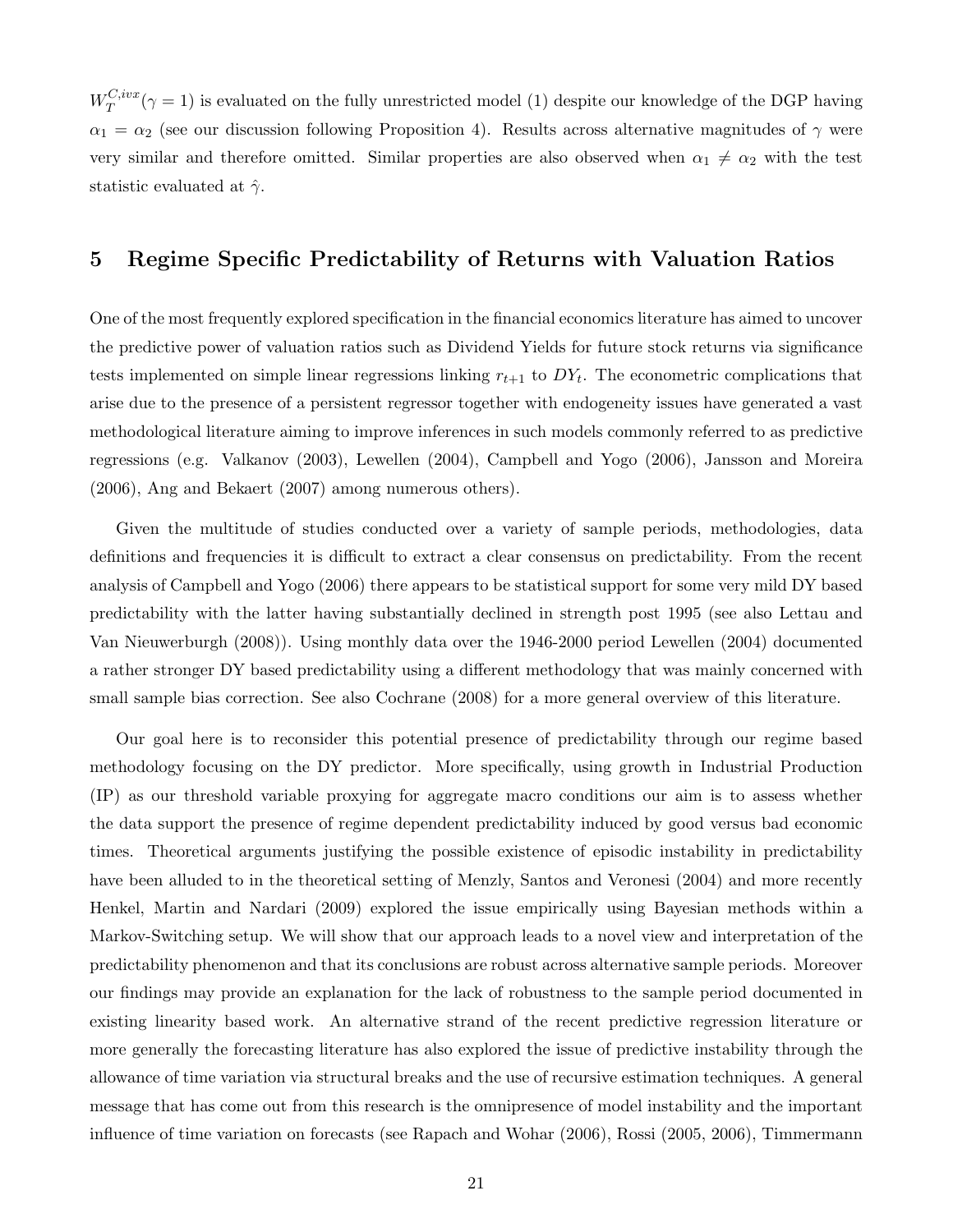(2008) amongst others). Our own research is also motivated by similar concerns but focuses on explicitly identifying predictability episodes induced by a particular variable such as a business cycle proxy.

Our analysis will be based on the same CRSP data set as the one considered in the vast majority of predictability studies (value weighted returns for NYSE, AMEX and NASDAQ). Throughout all our specifications the dividend yield is defined as the aggregate dividends paid over the last 12 months divided by the market capitalisation and is logged throughout  $(LDY$  therefater). For robustness considerations we will distinguish between returns that include dividends and returns that exclude dividends. Finally, using the 90-day T-Bills all our inferences will also distinguish between raw returns and their excess counterparts. Following Lewellen (2004) we will restrict our sample to the post-war period. We will concentrate solely on monthly data since the regime specific nature of our models would make yearly or even quarterly data based inferences less reliable due to the potentially very small size of the sample. We will subsequently explore the robustness of our results to alternative sample periods.

Looking first at the stochastic properties of the dividend yield predictor over the 1950M1-2007M12 period it is clear that the series is highly persistent as judged by a first order sample autocorrelation coefficient of 0.991. A unit root test implemented on the same series unequivocally fails to reject the unit root null. The IP growth series is stationary as expected displaying some very mild first order serial correlation and clearly conforming to our assumptions about  $q_t$  in  $(1)-(2)$ . Before proceeding with the detection of regime specific predictability we start by assessing return predictability within a linear specification as it has been done in the existing literature. Results across both raw and excess returns are presented in Table 9 below with VWRETD denoting the returns inclusive of dividends and VWRETX denoting the returns ex-dividends. The columns named as  $p$  and  $p_{HAC}$  refer to the standard and HAC based pvalues.

| <b>VWRETD</b> | $\beta_{DY}$ | $p_{HAC}$ | $\boldsymbol{p}$ | $R^2$   | <b>VWRETX</b> | $\beta_{DY}$ | $\mathcal{P}HAC$ | $\mathcal{p}$ | $R^2$   |
|---------------|--------------|-----------|------------------|---------|---------------|--------------|------------------|---------------|---------|
| $1950 - 2007$ | 0.010        | 0.011     | 0.008            | $0.9\%$ | $1950 - 2007$ | 0.008        | 0.054            | 0.046         | $0.4\%$ |
| $1960 - 2007$ | 0.010        | 0.056     | 0.037            | $0.6\%$ | $1960 - 2007$ | 0.008        | 0.142            | 0.110         | $0.3\%$ |
| $1970 - 2007$ | 0.009        | 0.069     | 0.056            | $0.6\%$ | $1970 - 2007$ | 0.007        | 0.170            | 0.148         | $0.2\%$ |
| $1980 - 2007$ | 0.011        | 0.059     | 0.042            | $0.9\%$ | $1980 - 2007$ | 0.009        | 0.131            | 0.103         | $0.5\%$ |
| $1990 - 2007$ | 0.014        | 0.153     | 0.105            | $0.8\%$ | $1990 - 2007$ | 0.001        | 0.207            | 0.152         | $0.5\%$ |
| <b>Excess</b> |              |           |                  |         | <b>Excess</b> |              |                  |               |         |
| $1950 - 2007$ | 0.009        | 0.025     | 0.019            | $0.7\%$ | $1950 - 2007$ | 0.007        | 0.102            | 0.087         | $0.3\%$ |
| $1960 - 2007$ | 0.007        | 0.210     | 0.169            | $0.2\%$ | $1960 - 2007$ | 0.004        | 0.417            | 0.372         | $0.0\%$ |
| $1970 - 2007$ | 0.006        | 0.269     | 0.240            | $0.1\%$ | $1970 - 2007$ | 0.004        | 0.665            | 0.479         | $0.0\%$ |
| $1980 - 2007$ | 0.007        | 0.253     | 0.208            | $0.2\%$ | $1980 - 2007$ | 0.005        | 0.439            | 0.392         | $0.0\%$ |
| $1990 - 2007$ | 0.013        | 0.198     | 0.138            | $0.6\%$ | $1990 - 2007$ | 0.011        | 0.263            | 0.196         | $0.0\%$ |

Table 9. Linear Predictability  $r_{t+1} = \alpha_{DY} + \beta_{DY} LDY_t + u_{t+1}$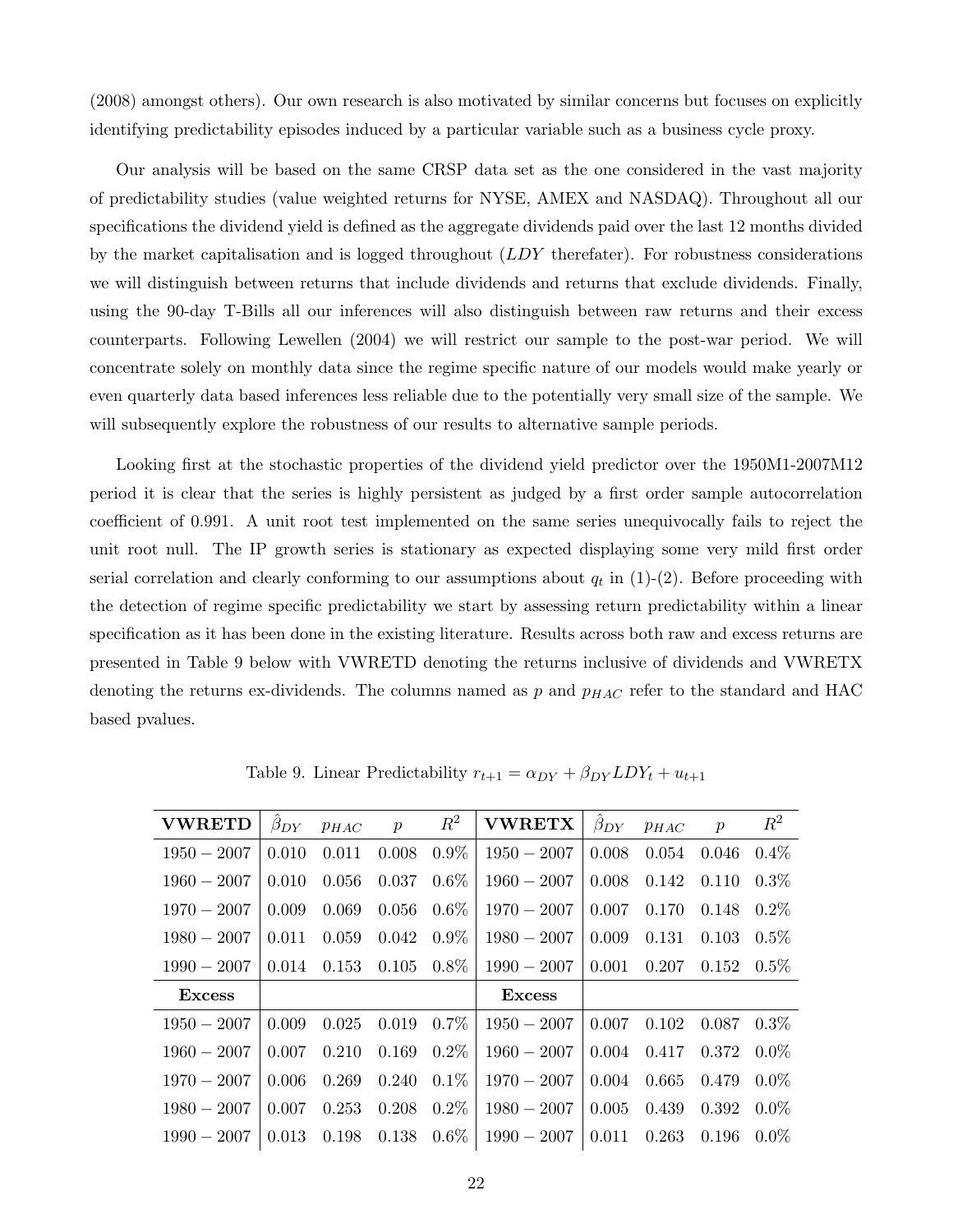The coefficient estimates of Table 9 refer to the OLS estimates of  $\beta_{DY}$  in the regression  $r_{t+1} = \alpha +$  $\beta_{DY}LDY_t + u_{t+1}$ . Focusing first on the VWRETD series our results conform with the consensus that predictability has been vanishing from the late 80s onwards (see for instance Campbell and Yogo (2006)). The remaining pvalues suggest some mild predictability especially when considering the entire 1950-2007 sample range. Interestingly as we switch from raw to excess returns the picture changes considerably with most pvalues strongly pointing towards the absence of any predictability. Given these pvalue magnitudes it is difficult to conceive that any methodological improvements may reverse the big picture. Also worth pointing out is the fact that a conventional test for heteroskedasticity implemented on the above specifications failed to reject the null of no heteroskedasticity. This is particularly reassuring since one of our assumptions leading to our theoretical results in Propositions 1 and 2 ruled out the presence of heteroskedasticity.

Next, focusing on the returns that exclude dividend payments it is again the case that with pvalues as high as 0.665 the null of no predictability cannot be rejected. Results appear to also be robust across different starting periods except perhaps under the full 1950-2007 range under which we note a mild rejection of the null. It is also important to note that all results were robust across HAC versus non-HAC standard errors. This latter point is particularly important since our assumptions surrounding (1)-(2) rule out serial correlation and heteroskedasticity in  $u_t$ .

Overall the above linearity based results corroborate the view that predictability is at best mildly present and its strength appears to have declined. Perphaps more importantly Table 9 also suggests that one should be particularly cautious and worry about robustness considerations when assessing DY induced predictability of returns since findings may be extremely sensitive to data definitions, frequency and chosen sample period. At this stage it is also important to reiterate that our analysis in Table 9 is mainly meant to provide a comparison benchmark for our subsequent regime based inferences rather than reverse findings from the existing literature. This is also the reason why we do not explore outcomes based on alternative methodologies as developed in the recent econometric literature.

The fact that numerous studies documented a decline in predictability characterising the 90s could also be due to the fact that predictability kicks in during particular economic episodes. Table 10 below presents the results of our tests of the hypotheses  $H_0^B: \alpha_1 = \alpha_2, \beta_1 = \beta_2 = 0$ ,  $H_0^A: \alpha_1 = \alpha_2, \beta_1 = \beta_2$  and  $H_0^C$ :  $\beta_1 = \beta_2 = 0$  as applied to the VWRETD series (\* indicates rejection at 2.5%). Since results for the return series that exclude dividends as well as their excess counterparts were both qualitatively and quantitatively similar in what follows we concentrate solely on the VWRETD series.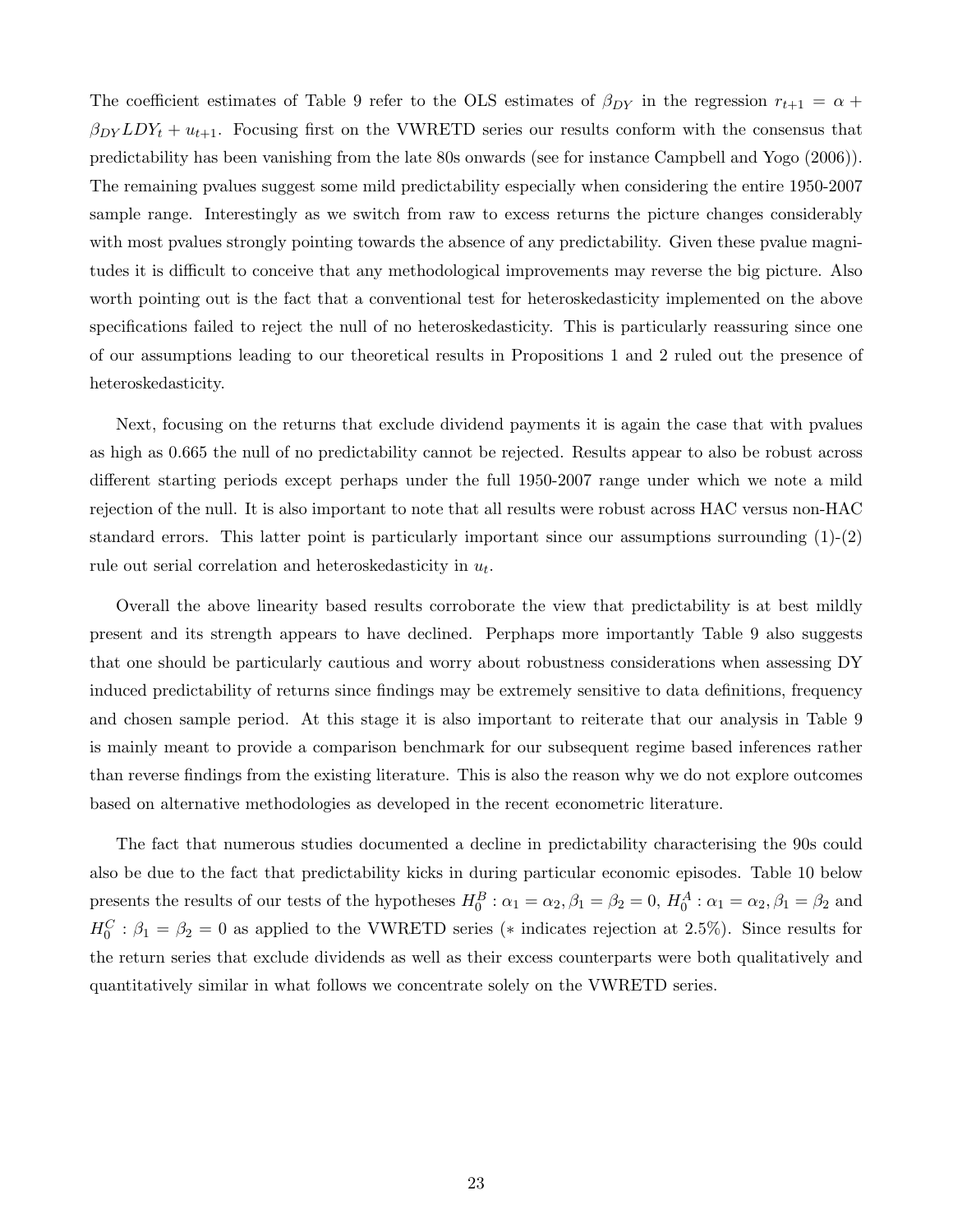|               | $SupWald^A$                   | $SupWald^{B,ivx}$ |                                                      |          | $W_T^{C,ivx}(\gamma=0)$ | $W_T^{C,ivx}(\hat{\gamma})$ |
|---------------|-------------------------------|-------------------|------------------------------------------------------|----------|-------------------------|-----------------------------|
|               |                               |                   | $\delta = 0.7 \quad \delta = 0.8 \quad \delta = 0.9$ |          | $\delta = 0.7$          | $\delta = 0.7$              |
| $1950 - 2007$ | 20.75(0.001)                  | $26.75*$          | 28.87*                                               | $30.21*$ | 10.57(0.005)            | 6.77(0.034)                 |
| $1960 - 2007$ | 18.98(0.002)                  | $23.24*$          | $23.40*$                                             | $23.46*$ | 8.16(0.017)             | 4.09(0.129)                 |
|               | $1970 - 2007$   17.73 (0.004) | $21.64*$          | $21.82*$                                             | $21.77*$ | 7.62(0.022)             | 6.17(0.046)                 |
| $1980 - 2007$ | 24.52(0.000)                  | $27.73*$          | $28.60*$                                             | 28.96*   | 10.84(0.004)            | 8.00(0.018)                 |
| $1990 - 2007$ | 28.87(0.000)                  | $29.52*$          | $30.18*$                                             | $31.10*$ | 7.89(0.019)             | 20.05(0.000)                |

Table 10. Regime Specific Predictability

The evidence presented in Table 10 comfortably points towards the presence of regime specific predictability since both  $H_0^A$  and  $H_0^B$  are strongly rejected. We also note that inferences based on  $SupWald^{B,ivx}$ appear robust to alternative choices of  $\delta$  in the construction of the IVX variable. Regarding the null given by  $H_0^C$ :  $\beta_1 = \beta_2 = 0$  it is again strongly rejected under the assumption of equality of the intercepts with  $W_T^C(\gamma)$  evaluated at the ad-hoc choice of  $\gamma = 0$ . If we operate under  $\alpha_1 \neq \alpha_2$ , results appear to be slightly less clearcut albeit mostly pointing towards rejection of the null (e.g. pvalue of 0.034). It is also interesting to note that unlike the linear case inferences appear to be robust to the starting period. One should be cautious however when interpreting inferences such as the ones based on the 1990-2007 period due to sample size limitations which are further exacerbated when fitting a threshold specification.

Recalling that the  $R^2$ 's characterising the various linear specifications were clustered around values close to zero (see Table 9) it is also useful to highlight the remarkable jump in goodness of fit in our proposed threshold model presented in (17) below. Our results strongly point towards the presence of very strong predictability during bad times when the growth in IP (variable  $\Delta LIP_t$ ) is negative while no or very weak predictability during expansionary periods or normal times. More specifically, over the 1950-2007 period we have

$$
\hat{r}_{t+1} = \begin{cases}\n0.1606_{(0.0357)} + 0.0441_{(0.0107)} LDY_t & \Delta LIP_t \leq -0.0036, R_1^2 = 17.47\%, N_1 = 131 \\
0.0135_{(0.0161)} + 0.0010_{(0.0045)} LDY_t & \Delta LIP_t > -0.0036, R_2^2 = 0.00\%, N_2 = 564\n\end{cases} \tag{17}
$$

with a joint  $R^2$  of 3.88%. Estimated standard erros are in parentheses. Besides being interesting in its own right this result may also help explain the conflicting results obtained in the recent literature where the samples considered included or excluded data on the late 90s and 00s, a period with few recessions. Even with the reduction in the sample size it is quite remarkable that the goodness of fit can jump from a magnitude close to zero to about 17% in one subset. Overall our results strongly support DY based predictability in US returns but occurring solely during bad times. Note for instance that more than half of the periods during which  $\Delta LIP_t \leq -0.0036$  coincide with the NBER recessions. The strength of this predictability is very strong and unlikely to be sensitive to the methodology or our assumptions. Interestingly and through a different methodology, our findings about the presence of strong return predictability during bad times also corroborate the findings in Henkel, Martin and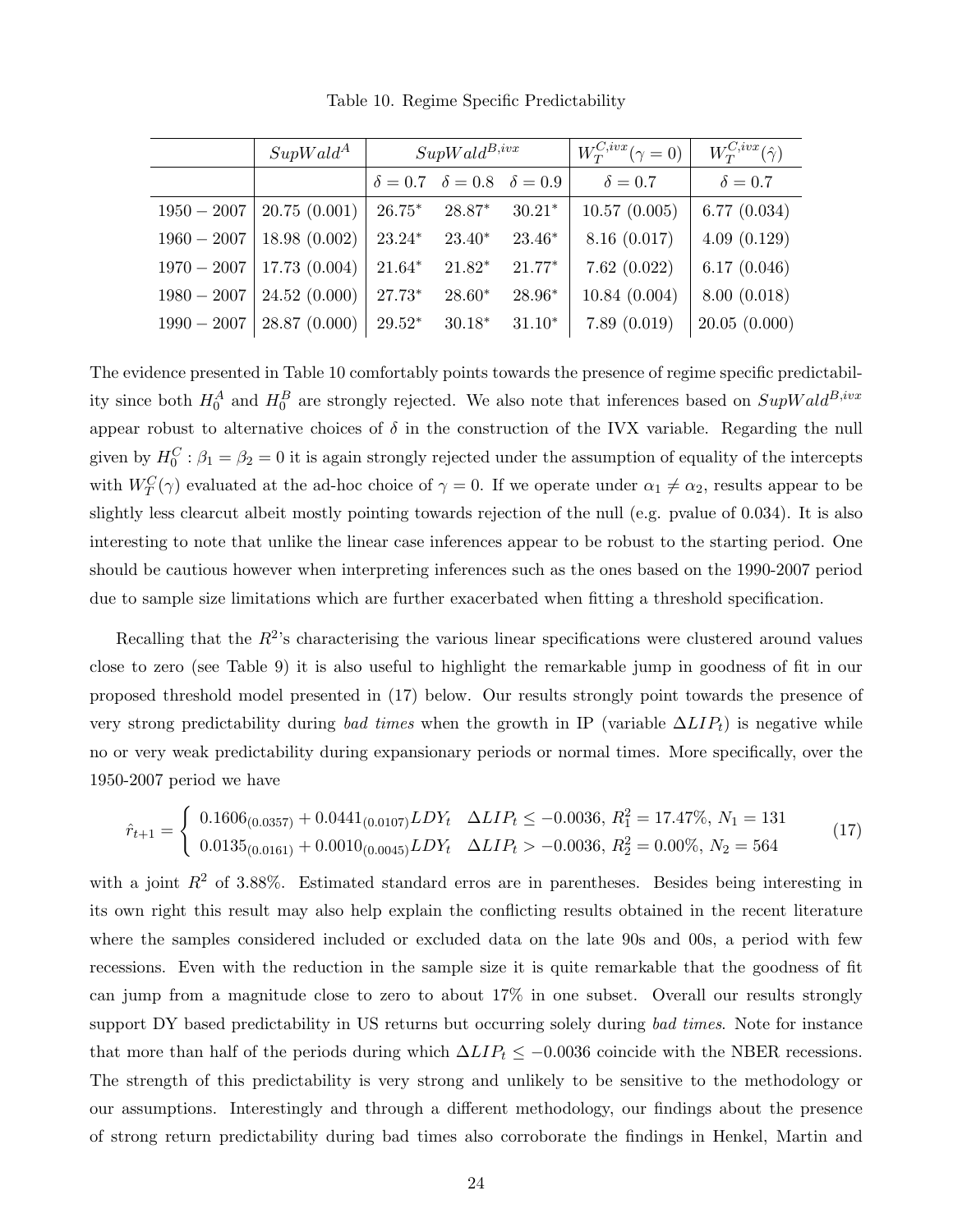Nardari (2009). Using Bayesian inference techniques on a Markov Switching VAR setup in which they consider multiple predictors in addition to the Dividend Yield the authors document a substantial jump in predictive strength of variables such as DY, short term rates, term structure etc during recessions.

## 6 Conclusions

The goal of this paper was to develop inference methods useful for detecting the presence of regime specific predictability in predictive regressions. We obtained the limiting distributions of a series of Wald statistics designed to test the null of linearity versus threshold type nonlinearity, the joint null of linearity and no predictability and the null of no predictability induced by  $x$ . One important feature of the limiting distribution that arises in the first case is the fact that it does not depend on any unknown nuisance parameters thus making it straightforward to use. This is an unusual occurence in this literature where under a purely stationary framework (as opposed to a nearly integrated one) it is well known that limiting distributions typically depend on unknown population moments of the underlying models.

Our empirical application also leads to the interesting result that US return series are clearly predictable using valuation ratios such as DY but this predictability kicks in solely during bad times and would therefore be masked in studies that operate within linear specifications.

Finally, it is worth mentioning some important extensions to the present work. A useful extension we are currently considering involves introducing long horizon variables into  $(1)-(2)$ . This would offer an interesting parallel to the linear predictive regression literature which has often distinguished long versus short horizon predictability. Other important extensions include extending  $(1)-(2)$  to allow for more than two regimes following some of the methods developed in Gonzalo and Pitarakis (2002) while further statistical properties (e.g. confidence intervals) of objects such as the estimated threshold parameter may be explored using the subsampling methodology of Gonzalo and Wolf (2005).

A key assumption under which we have operated ruled out heteroskedasticity and serial correlation in  $u_t$ . As our empirical application has documented however our results can continue to be extremely useful despite this limitation. This restriction is in fact the norm rather than the exception in any work that introduced nonlinearities parametrically or nonparametrically in models that contain persistent variables. Albeit challenging, we expect future work to also be directed towards tackling these issues.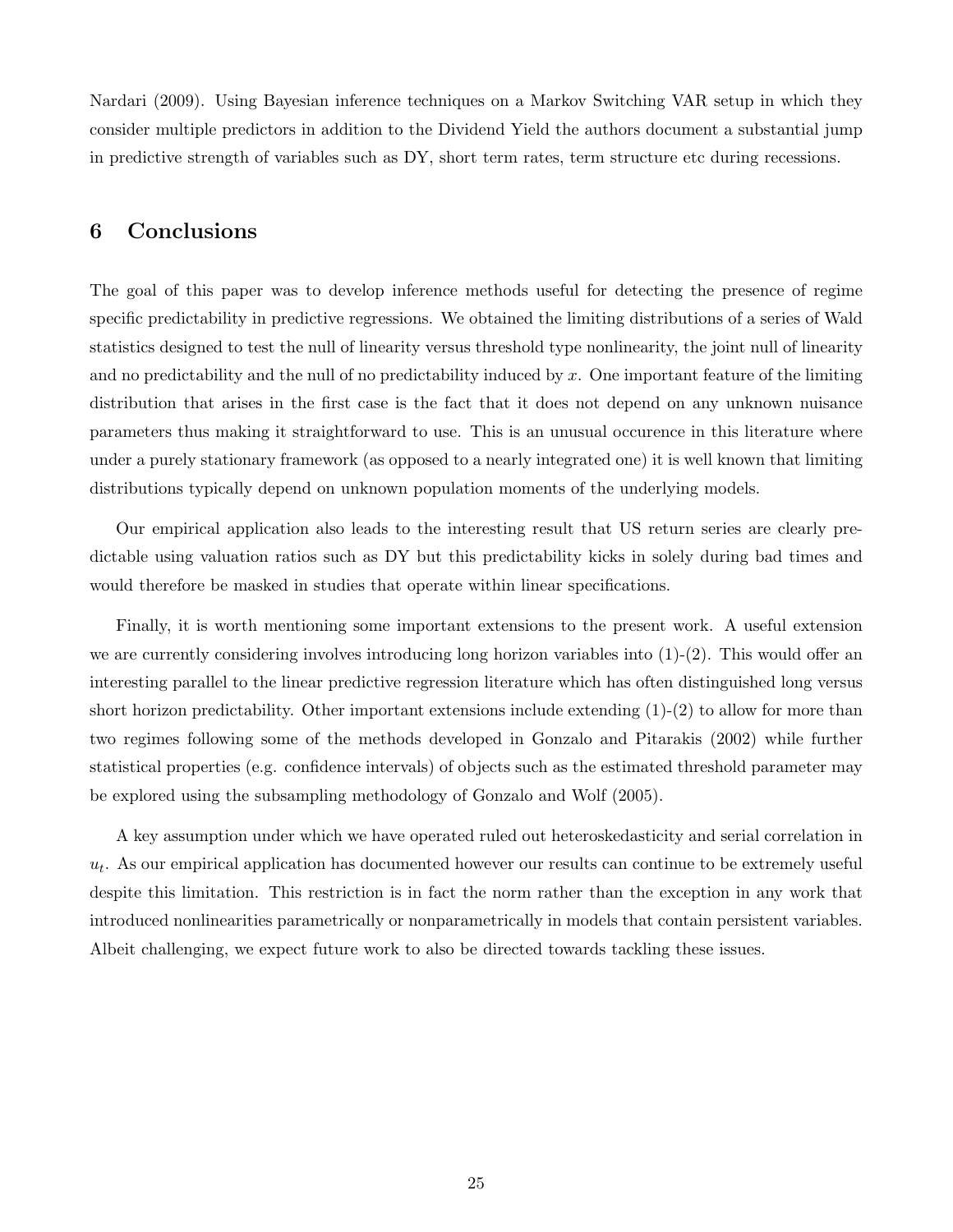#### APPENDIX

LEMMA 1: Under assumptions A1-A2 and as 
$$
T \to \infty
$$
 we have (a)  $\frac{\sum I_{1t}}{T} \xrightarrow{\mathcal{D}} \lambda$ , (b)  $\frac{\sum x_t}{T^{\frac{3}{2}}} \Rightarrow \int_0^1 K_c(r) dr$ ,  
\n(c)  $\frac{\sum x_t^2}{T^2} \Rightarrow \int_0^1 K_c^2(r) dr$ , (d)  $\frac{\sum x_{t-1}v_t}{T} \Rightarrow \int_0^1 K_c(r) dB_v(r) + \lambda_{vv}$ . (e)  $\frac{\sum x_{t-1}u_t}{T} \Rightarrow \int_0^1 K_c(r) dB_u(r, 1)$ , (f)  
\n $\frac{\sum x_t^2 I_{1t}}{T^2} \Rightarrow \lambda \int_0^1 K_c^2(r) dr$ , (g)  $\frac{\sum x_t I_{1t}}{T^{\frac{3}{2}}} \Rightarrow \lambda \int_0^1 K_c(r) dr$ , (h)  $\frac{\sum t=1}^{[Tr]} u_t I_{1t-1}}{\sqrt{T}} \Rightarrow B_u(r, \lambda)$ , (i)  $\frac{\sum x_{t-1}u_t I_{1t-1}}{T} \Rightarrow$   
\n $\int_0^1 K_c(r) dB_u(r, \lambda)$ 

PROOF OF LEMMA 1: (a) By assumptions  $A1-A2$ ,  $I_{1t}$  is strong mixing with the same mixing numbers as  $q_t$ . The result then follows from a suitable law of large numbers (see White  $(2001, \text{Sections } 3.3-3.4)$ ). (b)-(e) Under our assumptions A1-A2, the results follow directly from Lemma 3.1 in Phillips (1988). (f) Letting  $X_{T,t} = x_t/\sqrt{T}$  and  $X_T(r) = x_{[Tr]}/\sqrt{T}$  we can rewrite (f) as

$$
\frac{1}{T} \sum X_{T,t}^2 I_{1t} = \lambda \frac{1}{T} \sum X_{T,t}^2 + \frac{1}{T} \sum X_{T,t}^2 (I_{1t} - \lambda).
$$
\n(18)

Under A1-A2 and requiring  $E|e_t|^p < \infty$  for some  $p \geq 4$  we can make use of the strong approximation result  $\sup_{r \in [0,1]} |X_T(r) - K_c(r)| = o_p(T^{-a})$  with  $a = (p-2)/2p$  (see Lemma A.3 in Phillips (1998) and Phillips and Magdalinos (2007)) to obtain

$$
\frac{1}{T} \sum X_{T,t}^2 = \int_0^1 K_c^2(r) dr + o_p(T^{-a}). \tag{19}
$$

Indeed,

$$
\left| \int_0^1 X_T(r)^2 dr - \int_0^1 K_c(r)^2 dr \right| \leq \int_0^1 \left| X_T(r)^2 - K_c(r)^2 \right| dr
$$
  
\n
$$
= \int_0^1 \left| X_T(r) - K_c(r) \right| \left| X_T(r) + K_c(r) \right| dr
$$
  
\n
$$
\leq \sup_r |X_T(r) - K_c(r)| \left( \sup_r |X_T(r)| + \sup_r |K_c(r)| \right)
$$
  
\n
$$
= o_p(T^{-a}). \tag{20}
$$

The above then leads to

$$
\frac{1}{T} \sum X_{T,t}^2 I_{1t} - \lambda \int_0^1 K_c(r)^2 dr = \frac{1}{T} \sum X_{T,t}^2 (I_{1t} - \lambda) + o_p(T^{-a})
$$
\n(21)

holding uniformly  $\forall \lambda \in \Lambda$ . Finally, given that  $\sup_{r \in [0,1]} |X_T(r)| = O_p(1)$  together with the fact that the result in (a) also holds uniformly over  $\lambda$  (see Lemma 1 in Hansen (1996)) we have  $\sup_{\lambda} |\frac{1}{T}$  $\frac{1}{T}\sum X_{T,t}^2 I_{1t}$  –  $\lambda \int_0^1 K_c(r)^2 dr$  =  $o_p(1)$  implying the required result. (g) Follows identical lines to the proof of (f). (h)-(i) Since our assumptions satify their Assumption 2 the result in (h) is Theorem 1 of Caner and Hansen (2001) while our result in (i) follows along the same lines as Theorem 2 of Caner and Hansen (2001).

PROOF OF PROPOSITION 1: It is initially convenient to reformulate  $W_T^A(\lambda)$  under  $H_0^A$  as

$$
W_T^A(\lambda) = [u'X_1 - u'X(X'X)^{-1}X_1'X_1][X_1'X_1 - X_1'X_1(X'X)^{-1}X_1'X_1]^{-1}
$$
  

$$
[X_1'u - (X_1'X_1)(X'X)^{-1}X'u]/\hat{\sigma}_u^2.
$$
 (22)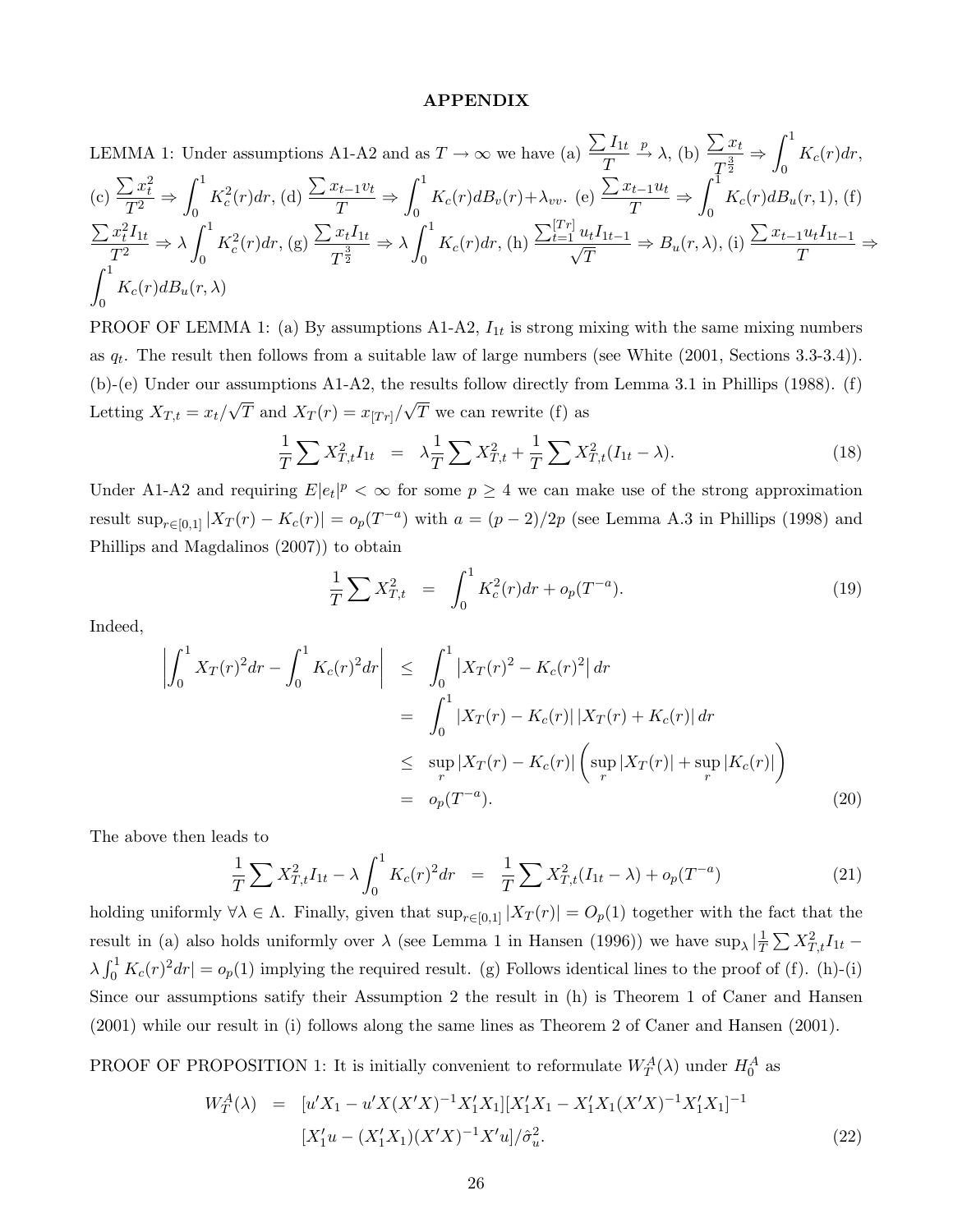With  $D_T = diag(\sqrt{T}, T)$  we can write

$$
D_T^{-1} X_1' X_1 D_T^{-1} = \begin{pmatrix} \frac{\sum I_{1t}}{T} & \frac{\sum x_t I_{1t}}{T^{\frac{3}{2}}} \\ \frac{\sum x_t I_{1t}}{T^{\frac{3}{2}}} & \frac{\sum x_t^2 I_{1t}}{T^2} \end{pmatrix}
$$
 (23)

and using Lemma 1 we have the following weak convergence results

$$
D_T^{-1} X_1' X_1 D_T^{-1} \Rightarrow \begin{pmatrix} \lambda & \lambda \int_0^1 K_c(r) dr \\ \lambda \int_0^1 K_c(r) dr & \lambda \int_0^1 K_c^2(r) dr \end{pmatrix} \equiv \lambda \int_0^1 \overline{K}_c(r) \overline{K}_c(r)'
$$
(24)

and

$$
D_T^{-1}X'XD_T^{-1} \quad \Rightarrow \quad \int_0^1 \overline{K}_c(r)\overline{K}_c(r)'
$$
\n
$$
(25)
$$

where  $\overline{K}_c(r) = (1, K_c(r))$ . It now follows from the continuous mapping theorem that

$$
[D_T^{-1}X_1'X_1D_T^{-1} - D_T^{-1}X_1'X_1(X'X)^{-1}X_1'X_1D_T^{-1}]^{-1} \implies \frac{1}{\lambda(1-\lambda)} \left( \int_0^1 \overline{K}_c(r)\overline{K}_c(r)' \right)^{-1} . \tag{26}
$$

We next focus on the limiting behaviour of  $D_T^{-1}X'u$  and  $D_T^{-1}X'_1u$ . Looking at each component separately, setting  $\sigma_u^2 = 1$  for simplicity and no loss of generality and using Lemma 1, we have

$$
D_T^{-1} X_1' u = \begin{pmatrix} \frac{\sum I_{1t} u_{t+1}}{\sqrt{T}} \\ \frac{\sum x_t I_{1t} u_t}{T} \end{pmatrix} \Rightarrow \begin{pmatrix} B_u(r, \lambda) \\ \int_0^1 K_c(r) dB_u(r, \lambda) \end{pmatrix}
$$
(27)

and

$$
D_T^{-1}X'u = \begin{pmatrix} \frac{\sum u_{t+1}}{\sqrt{T}} \\ \frac{\sum x_t u_t}{T} \end{pmatrix} \Rightarrow \begin{pmatrix} B_u(r,1) \\ \int_0^1 K_c(r) dB_u(r,1) \end{pmatrix}.
$$
 (28)

The above now allows us to formulate the limiting behaviour of  $D_T^{-1}X_1'u - \lambda D_T^{-1}X'u$  as

$$
D_T^{-1}X_1'u - \lambda D_T^{-1}X'u \Rightarrow \int_0^1 \overline{K}_c(r)dG_u(r,\lambda)
$$
\n(29)

where  $G_u(r, \lambda) = B_u(r, \lambda) - \lambda B_u(r, 1)$ . The result in (3) follows straightforwardly through the use of the continuous mapping theorem and standard algebra.

PROOF OF PROPOSITION 2: We rewrite our most general unrestricted specification in (1) as  $y =$  $\alpha_1I_1 + \beta_1x_1 + \alpha_2I_2 + \beta_2x_2 + u$ . Within this notation lower case  $x_i$ 's stack  $x_tI_{it}$  while the  $I_i$ 's stack  $I_{it}$  for  $i = 1, 2$ . We also recall that  $X_i = (I_i \ x_i)$  for  $i = 1, 2$ . It is now convenient to reformulate (1) as  $y = \alpha + \beta x + X_2 \eta + u$  where  $\alpha = \alpha_1$ ,  $\beta = \beta_1$  and  $\eta = (\gamma, \delta)'$  with  $\gamma = \alpha_2 - \alpha_1$  and  $\delta =$  $\beta_2 - \beta_1$  so that within this alternative parameterization  $H_0^A$ :  $\eta = 0$  and  $H_0^B$ :  $\eta = 0, \beta = 0$ . Next, consider a most general (MG) model containing  $(1 \ x \ X_2) = (X \ X_2)$ , a partially restricted (PR) version containing  $X = (1 \ x)$  and a fully restricted (FR) version containing just the vector of ones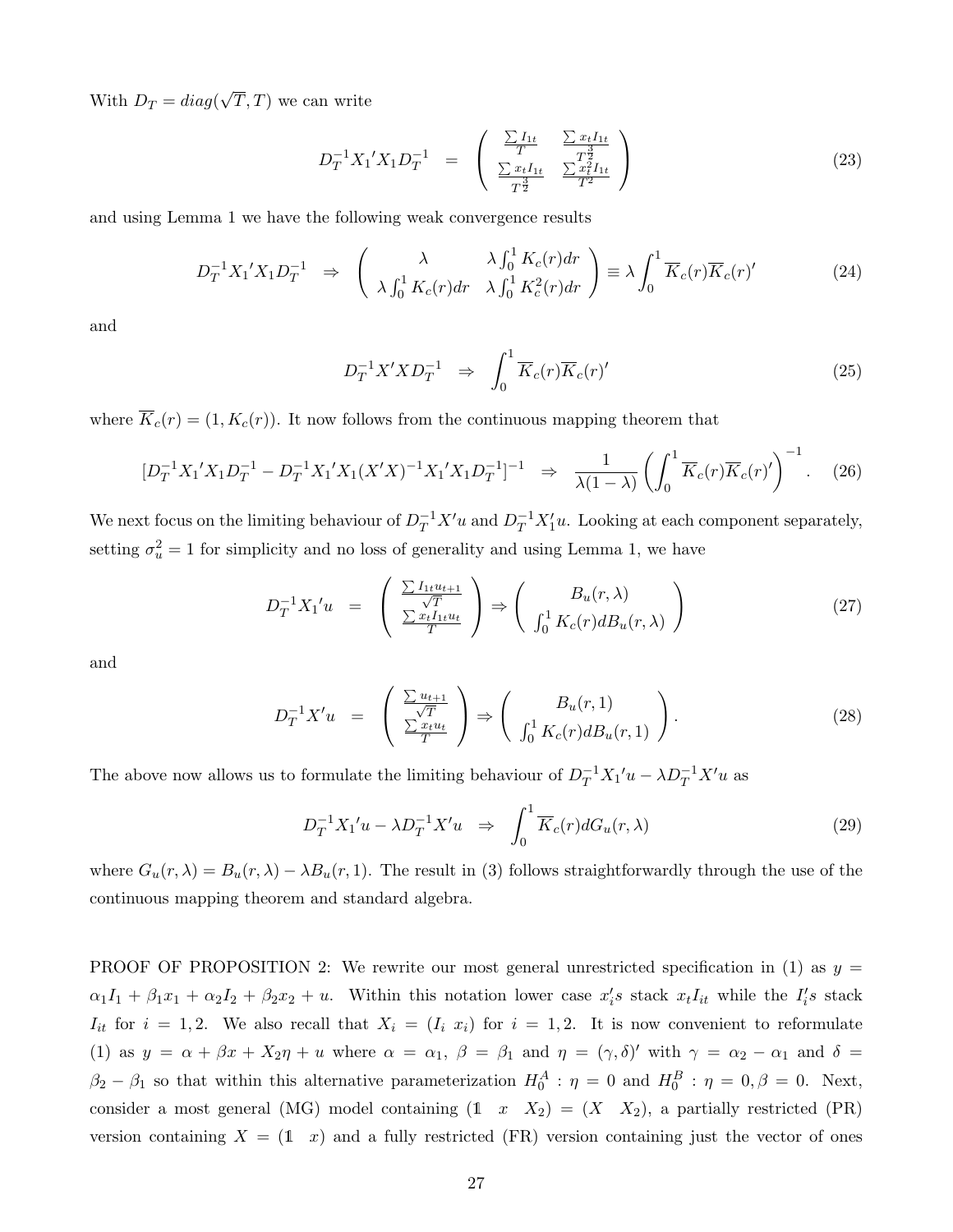1. From standard projection algebra the sum of squared errors corresponding to each specification are  $SSE_{MG} = y'M_{X,X_2}y$ ,  $SSE_{PR} = y'M_{X}y$  and  $SSE_{FR} = y'M_{1}y$  where  $M_X = I - X(X'X)^{-1}X'$ and  $M_{X,X_2} = M_X - M_X X_2 (X_2' M_X X_2)^{-1} X_2' M_X$ . It now trivially follows that we can write the Wald statistics corresponding to each hypothesis as  $W_T^A(\lambda) = [y' M_X y - y' M_{X,X_2} y]/\hat{\sigma}_u^2$  (PR against MG),  $W_T^B(\lambda) = [y'M_1y - y'M_{X,X_2}y]/\hat{\sigma}_u^2$  (FR against MG) and  $W_T(\beta = 0) = [y'M_1y - y'M_Xy]/\hat{\sigma}_{lin}^2$  (FR against PR). It can now immediately be observed that  $W_T^B(\lambda) = W_T^A(\lambda) + (\hat{\sigma}_{lin}^2/\hat{\sigma}_u^2)W_T(\beta = 0)$ . Under the null hypothesis  $(\hat{\sigma}_{lin}^2/\hat{\sigma}_u^2) \stackrel{p}{\to} 1$  and therefore in large samples  $W_T^B(\lambda) \approx W_T(\beta = 0) + W_T^A(\lambda)$  and  $\sup_{\lambda} W_T^B(\lambda) \approx W_T(\beta = 0) + \sup_{\lambda} W_T^A(\lambda)$  as required. To obtain the limiting distribution in (5) it now suffices to use the results presented in Lemma 1 together with the CMT along lines identical to those in the proof of Proposition 1.

PROOF OF PROPOSITION 3: Follows directly from  $(11)-(12)$ , Theorem 3.8 in Phillips and Magdalinos (2009), Lemma 1 and the use of the Continuous Mapping Theorem. Note that Theorem 3.8 in Phillips and Magdalinos (2009) has been obtained within a model with no fitted intercept however Kostakis, Magdalinos and Stamatogiannis (2010) and Magdalinos (2010) also established its validity in the more general setting that includes a constant term.

PROOF OF PROPOSITION 4: (i)-(ii) Letting W stack the elements of  $[I_{1t} \ I_{2t}]$  and  $M_W = I W(W'W)^{-1}W'$  we can write (1) as  $y^* = \beta_1 x_1^* + \beta_2 x_2^* + u^*$  with  $x_i^* = M_W x_i$  and where  $x_i$  stacks  $x_tI_{it}$ . We also let  $\hat{\sigma}^2_*$  denote the corresponding residual variance from this canonical form. Under  $H_0^C: \beta_1 = \beta_2 = 0$  it now immediately follows that  $W_T^C(\lambda) = \sum_{i=1}^2 u' M_W x_i (x_i' M_W x_i)^{-1} x_i' M_W u / \hat{\sigma}_*^2$ ∗ . Focusing on  $u'M_Wx_i$  we have  $u'M_Wx_i/T = (\sum u_t x_tI_{it}/T) - (\sum u_tI_{1t}/\sqrt{T}\sum x_tI_{it}/T^{3/2})/(\sum I_{it}/T)$  so that using the CMT and our intermediate results in Proposition 1 we have  $u'M_Wx_1/T \Rightarrow \int K_c^*(r)dB_u(r,\lambda)$  and  $u'M_Wx_2/T \Rightarrow \int K_c^*(r)(dB_u(r,1) - dB_u(r,\lambda)).$  Similarly  $x'_1M_Wx_1/T^2 \Rightarrow \lambda \int K_c^*(r)^2$  and  $x'_2M_Wx_2/T^2 \Rightarrow$  $(1 - \lambda) \int K_c^*(r)^2$ . Combining and rearranging with the use of the CMT leads to

$$
W_T^C(\lambda) \Rightarrow \frac{\left[\int K_c^*(r) dB_u(r, 1)\right]^2}{\sigma_u^2 \int K_c^*(r)^2} + \frac{\int K_c^*(r) dG_u(r, \lambda)\right]^2}{\sigma_u^2 \lambda (1 - \lambda) \int K_c^*(r)^2} \equiv J_1 + J_2(\lambda). \tag{30}
$$

Operating under the assumption that  $\lambda$  is a known constant, the second component in the rhs of (30) is a  $\chi^2(1)$  random variable due to the independence of  $K_c^*(r)$  and  $G_u(r,\lambda)$ . The result in (30) holds for any  $\lambda \in (0,1)$  when  $\alpha_1 = \alpha_2$  and for either  $\lambda_0$  or  $\hat{\lambda}$  when  $\alpha_1 \neq \alpha_2$ . Note that the T-consistency of  $\hat{\lambda}$  estimated from the null model follows directly from Hansen (2000) or Gonzalo and Pitarakis (2002). (iii) The  $\chi^2(2)$  outcome follows from three not necessarily related properties: (a)  $J_2(\lambda)$  is  $\chi^2(1)$  (see our discussion around (4)), (b) the well known fact that  $J_1$  is  $\chi^2(1)$  under exogeneity and (c) the independence of  $J_1$ and  $J_2(\lambda)$  which is discussed in our supplementary appendix.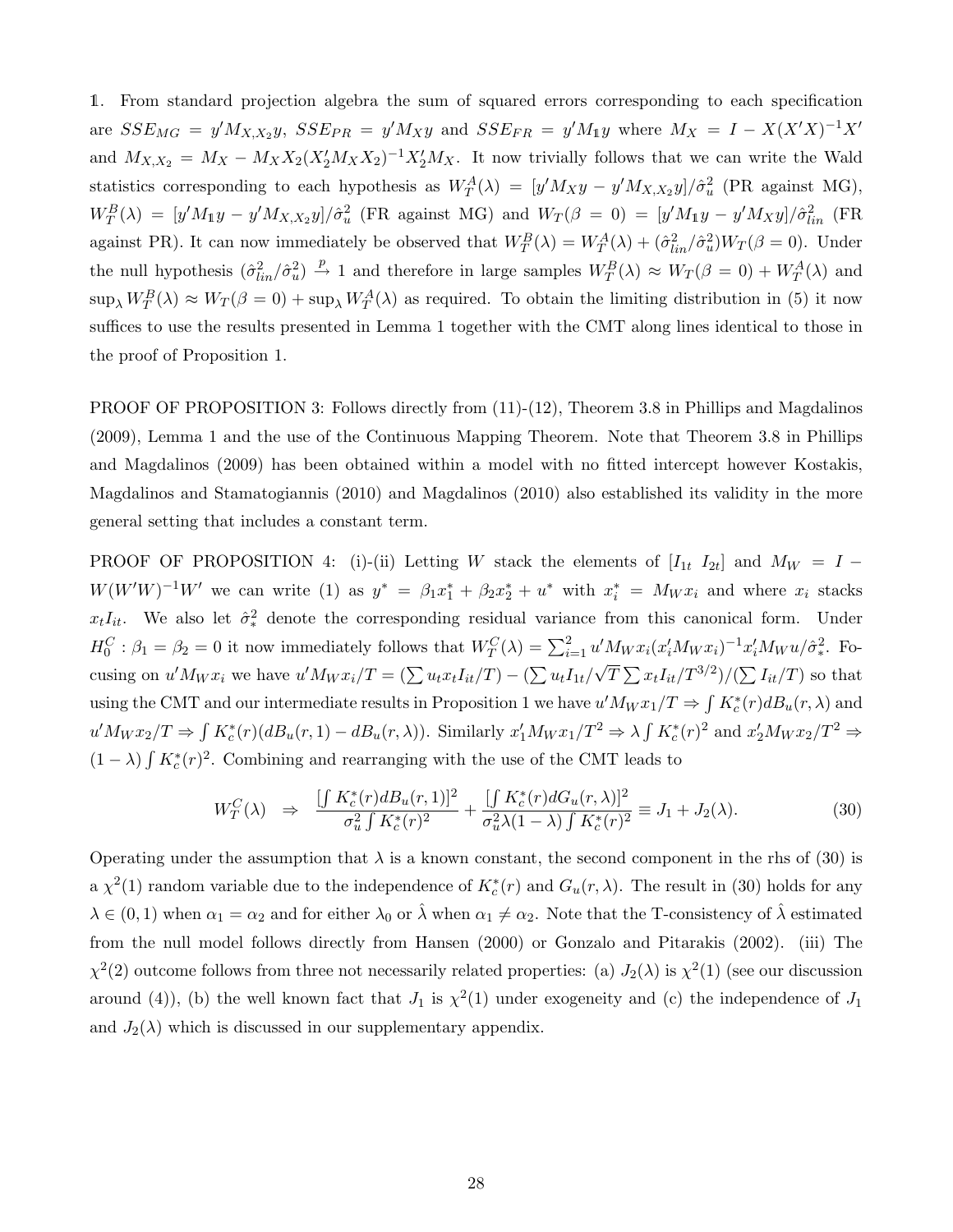#### REFERENCES

Andrews, D. W. K., (1993), "Tests for Parameter Instability and Structural Change with Unknown Change Point," Econometrica, Vol. 61, pp. 821-856.

Ang, A. and Bekaert, G. (2007), "Stock Return Predictability: Is it There?," Review of Financial Studies, Vol. 20, pp. 651-707.

Bandi, F. and Perron, B. (2008), "Long-Run Risk-Return Trade-Offs," Journal of Econometrics, Vol. 143, pp. 349-74.

Campbell, J. Y. and Yogo, M. (2006), "Efficient tests of stock return predictability," Journal of Financial Economics, Vol. 81, pp. 27-60.

Caner, M. and Hansen, B. E. (2001), "Threshold Autoregression with a Unit Root," Econometrica, Vol. 69, pp. 1555-1596.

Cavanagh, C. L., G. Elliott, and Stock, J. H. (1995), "Inference in Models with Nearly Integrated Regressors," Econometric Theory, Vol. 11, pp. 1131-1147.

Chan, N. (1988), "The Parameter Inference for Nearly Nonstationary Time Series The Parameter Inference for Nearly Nonstationary Time Series," Journal of the American Statistical Association, Vol. 83, pp. 857-862.

Cochrane, J. H. (2008), "The dog that did not bark: a defense of return predictability," Review of Financial Studies, Vol. 21, pp. 1533-1575.

Elliott, G. (1998), "On the Robustness of Cointegration Methods when Regressors Almost Have Unit Roots," Econometrica, Vol. 66, pp. 149-158.

Estrella, A. (2003), "Critical Values and P Values of Bessel Process Distributions: Computation and Application to Structural Break Tests," Econometric Theory, Vol. 19, 1128-1143.

Gonzalo, J. and Pitarakis, J. (2002), "Estimation and Model Selection Based Inference in Single and Multiple Threshold Models," *Journal of Econometrics*, Vol. 110, pp. 319-352.

Gonzalo, J. and Wolf, M. (2005), "Subsampling Inference in Threshold Autoregressive Models," Journal of Econometrics, Vol. 127, pp. 201-224.

Hansen, B. E. (1996), "Inference when a nuisance parameter is not identified under the null hypothesis," Econometrica, Vol. 64, pp. 413-430.

Hansen, B. E. (1997), "Approximate asymptotic p-values for structural change tests," Journal of Business and Economic Statistics, Vol. 15, pp. 60-67.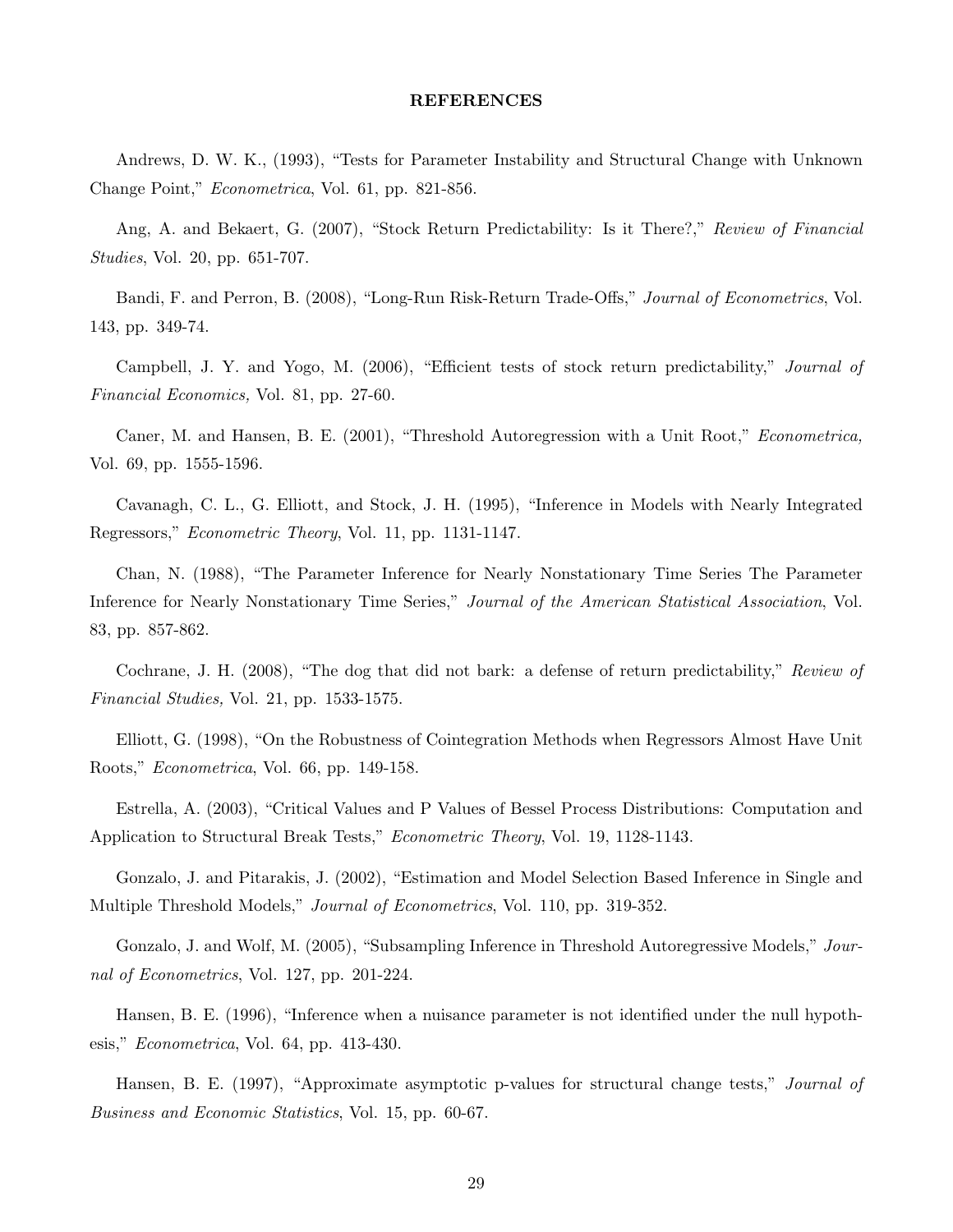Hansen, B. E. (1999), "Testing for Linearity," Journal of Economic Surveys, Vol. 13, pp. 551-576.

Hansen, B. E. (2000), "Sample splitting and threshold estimation," Econometrica, Vol. 68, pp. 575- 603.

Henkel, S. J., Martin, J. S. and Nardari, F. (2009), "Time-Varying Short-Horizon Return Predictability," AFA 2008 New Orleans Meetings Paper. Available at SSRN: http://ssrn.com/abstract=1101944.

Jansson, M. and Moreira, M. J. (2006), "Optimal Inference in Regression Models with Nearly Integrated Regressors," Econometrica, Vol. 74, pp. 681-714.

Kostakis, A., Magdalinos, A. and Stamatogiannis, M. (2010), "Robust Econometric Inference for Stock Return Predictability," Unpublished Manuscript, University of Nottingham, UK.

Lettau, M. and Van Nieuwerburgh, S. (2008), "Reconciling the return predictability evidence," Review of Financial Studies, Vol. 21, pp. 1607-1652.

Lewellen, J. (2004), "Predicting returns with financial rations," Journal of Financial Economics, Vol. 74, pp. 209-235.

Magdalinos, A. (2010), Personal Communication.

Menzly, L., T. Santos and Veronesi, P. (2004), "Understanding predictability," Journal of Political Economy, Vol. 112, pp.

Park, J.Y. and Phillips, P. C. B. (1988), "Statistical Inference in Regressions With Integrated Processes: Part 1," Econometric Theory, Vol. 4, pp. 468-497.

Petruccelli, J.D. (1992), "On the approximation of time series by threshold autoregressive models," Sankhya, Series B, Vol. 54, pp. 54-61.

Phillips, P. C. B. (1988), "Regression Theory for Near-Integrated Time Series," Econometrica, Vol. 56, pp. 1021-1043.

Phillips, P. C. B. and Hansen, B. E. (1990), "Statistical Inference in Instrumental Variables Regression with I(1) Process," Review of Economic Studies, Vol. 57, pp. 99-125.

Phillips, P. C. B. (1998), "New Tools for Understanding Spurious Regressions," Econometrica, Vol. 66, pp. 1299-1325.

Phillips, P. C. B. and Magdalinos, A. (2007), "Limit theory for moderate deviations from a unit root under weak dependence," Journal of Econometrics, Vol. 136, pp. 115-130.

Phillips, P. C. B. and Magdalinos, A. (2009), "Econometric Inference in the Vicinity of Unity," Singapore Management University, CoFie Working Paper No. 7.